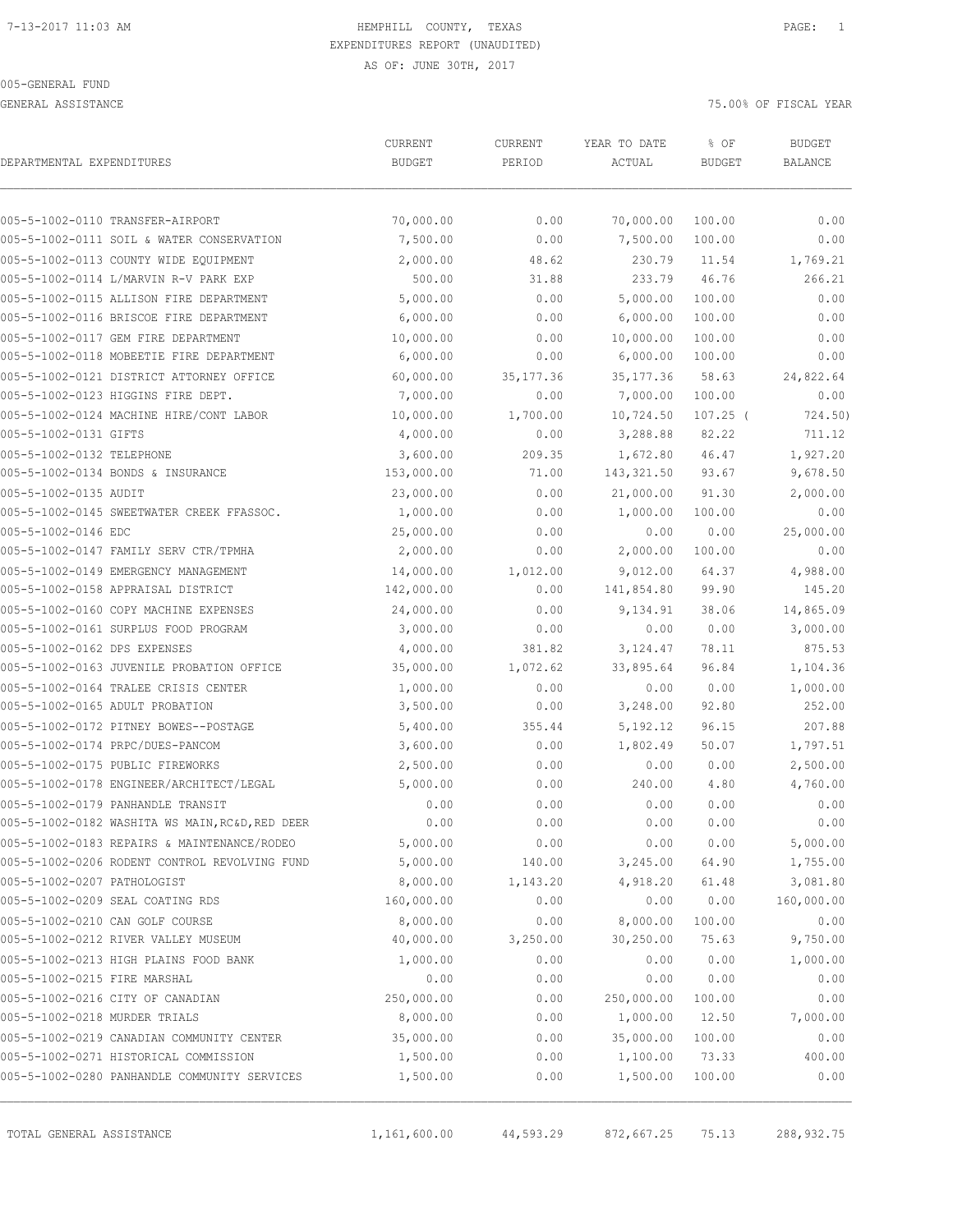COUNTY & DISTRICT CLERK 75.00% OF FISCAL YEAR

|                                               | <b>CURRENT</b> | CURRENT   | YEAR TO DATE | % OF          | <b>BUDGET</b> |  |
|-----------------------------------------------|----------------|-----------|--------------|---------------|---------------|--|
| DEPARTMENTAL EXPENDITURES                     | <b>BUDGET</b>  | PERIOD    | ACTUAL       | <b>BUDGET</b> | BALANCE       |  |
|                                               |                |           |              |               |               |  |
| 005-5-1510-0090 CO & DISTRICT CLK             | 57,165.00      | 4,763.74  | 42,873.78    | 75.00         | 14,291.22     |  |
| 005-5-1510-0094 DEPUTY CLERK-GANDARA          | 37,080.00      | 2,763.01  | 27,483.01    | 74.12         | 9,596.99      |  |
| 005-5-1510-0095 DEPUTY CLERK-WITT             | 37,080.00      | 3,090.00  | 27,810.00    | 75.00         | 9,270.00      |  |
| 005-5-1510-0096 LONGEVITY                     | 500.00         | 100.00    | 775.00       | $155.00$ (    | 275.00        |  |
| 005-5-1510-0097 CHIEF DEPUTY CLERK-GUERRERO   | 39,140.00      | 3,261.66  | 29,355.02    | 75.00         | 9,784.98      |  |
| 005-5-1510-0098 PART TIME                     | 0.00           | 0.00      | 0.00         | 0.00          | 0.00          |  |
| 005-5-1510-0101 SOCIAL SECURITY/MEDICARE      | 13,500.00      | 887.21    | 8,337.64     | 61.76         | 5,162.36      |  |
| 005-5-1510-0102 RETIREMENT                    | 21,500.00      | 1,397.84  | 17, 115.32   | 79.61         | 4,384.68      |  |
| 005-5-1510-0103 GROUP TERM LIFE               | 600.00         | 33.55     | 342.22       | 57.04         | 257.78        |  |
| 005-5-1510-0104 GROUP INSURANCE               | 32,000.00      | 2,408.76  | 22,001.96    | 68.76         | 9,998.04      |  |
| 005-5-1510-0105 UNEMPLOYMENT INSURANCE        | 1,000.00       | 0.00      | 76.99        | 7.70          | 923.01        |  |
| 005-5-1510-0106 WORKERS' COMPENSATION         | $2,400.00$ (   | 203.60    | 1,596.40     | 66.52         | 803.60        |  |
| 005-5-1510-0109 POSTAGE                       | 1,800.00       | 341.79    | 1,044.61     | 58.03         | 755.39        |  |
| 005-5-1510-0112 TRAVEL                        | 7,000.00       | 824.59    | 4,356.89     | 62.24         | 2,643.11      |  |
| 005-5-1510-0119 DUES & SUBSCRIPTIONS          | 200.00         | 0.00      | 245.00       | $122.50$ (    | 45.00         |  |
| 005-5-1510-0132 TELEPHONE                     | 3,800.00       | 336.39    | 2,705.43     | 71.20         | 1,094.57      |  |
| 005-5-1510-0142 SOFTWARE SUPPORT              | 28,000.00      | 2,000.00  | 16,255.14    | 58.05         | 11,744.86     |  |
| 005-5-1510-0183 OFFICE EQUIP. REPAIRS & MAIN. | 500.00         | 0.00      | 0.00         | 0.00          | 500.00        |  |
| 005-5-1510-0188 OFFICE SUPPLIES               | 6,000.00       | 84.37     | 3,224.78     | 53.75         | 2,775.22      |  |
| 005-5-1510-0189 INVENTORY                     | 2,000.00       | 0.00      | 0.00         | 0.00          | 2,000.00      |  |
| 005-5-1510-0510 CAPITAL OUTLAY                | 6,000.00       | 0.00      | 0.00         | 0.00          | 6,000.00      |  |
| TOTAL COUNTY & DISTRICT CLERK                 | 297,265.00     | 22,089.31 | 205,599.19   | 69.16         | 91,665.81     |  |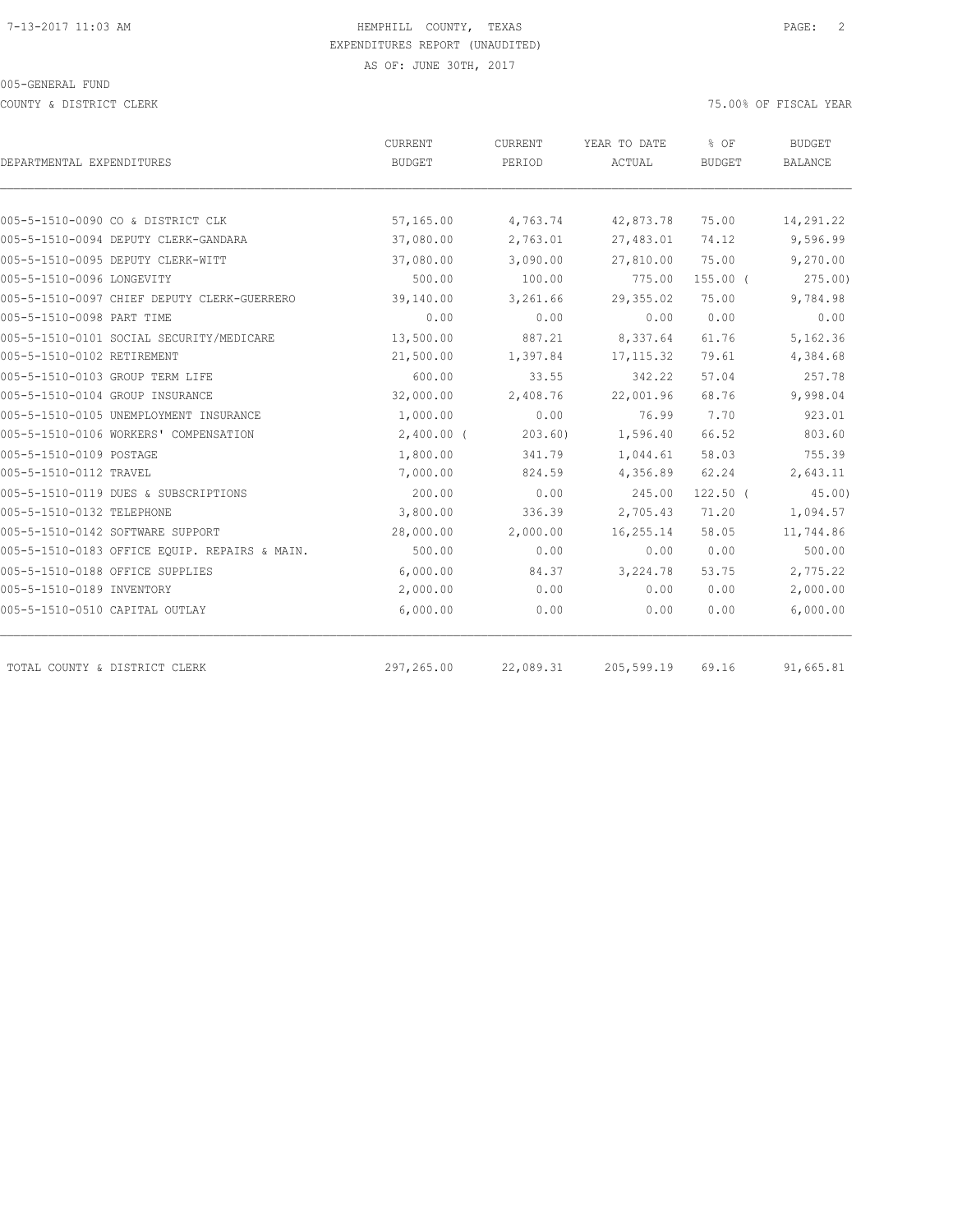COUNTY EXTENSION SERVICE 75.00% OF FISCAL YEAR

| DEPARTMENTAL EXPENDITURES                     | CURRENT       | CURRENT   | YEAR TO DATE | % OF          | <b>BUDGET</b>  |
|-----------------------------------------------|---------------|-----------|--------------|---------------|----------------|
|                                               | <b>BUDGET</b> | PERIOD    | ACTUAL       | <b>BUDGET</b> | <b>BALANCE</b> |
|                                               |               |           |              |               |                |
| 005-5-1520-0091 CEA-AG/A. HOLLOWAY            | 34,758.00     | 2,896.50  | 26,068.50    | 75.00         | 8,689.50       |
| 005-5-1520-0092 CEA-FCS/T. HOLLOWAY           | 34,758.00     | 2,896.50  | 26,068.50    | 75.00         | 8,689.50       |
| 005-5-1520-0096 LONGEVITY                     | 550.00        | 60.00     | 435.00       | 79.09         | 115.00         |
| 005-5-1520-0097 CEA SECRETARY-EWING           | 39,140.00     | 3,261.66  | 28,980.43    | 74.04         | 10,159.57      |
| 005-5-1520-0098 PART-TIME SECRETARY           | 0.00          | 0.00      | 0.00         | 0.00          | 0.00           |
| 005-5-1520-0101 SOCIAL SECURITY/MEDICARE      | 9,200.00      | 701.84    | 6, 279.94    | 68.26         | 2,920.06       |
| 005-5-1520-0102 RETIREMENT                    | 4,980.00      | 326.16    | 3,839.07     | 77.09         | 1,140.93       |
| 005-5-1520-0103 GROUP TERM LIFE               | 150.00        | 7.82      | 77.04        | 51.36         | 72.96          |
| 005-5-1520-0104 GROUP INSURANCE               | 8,000.00      | 43.17     | 302.19       | 3.78          | 7,697.81       |
| 005-5-1520-0105 UNEMPLOYMENT INSURANCE        | 350.00        | 0.00      | 69.82        | 19.95         | 280.18         |
| 005-5-1520-0106 WORKERS' COMPENSATION         | $1,700.00$ (  | 50.90)    | 399.10       | 23.48         | 1,300.90       |
| 005-5-1520-0109 POSTAGE                       | 1,000.00      | 30.90     | 480.50       | 48.05         | 519.50         |
| 005-5-1520-0112 TRAVEL/AG- A. HOLLOWAY        | 7,500.00      | 665.90    | 4,192.08     | 55.89         | 3,307.92       |
| 005-5-1520-0114 TRAVEL/FCS-T. HOLLOWAY        | 2,500.00      | 303.92    | 1,220.26     | 48.81         | 1,279.74       |
| 005-5-1520-0119 DUES & SUBSCRIPTIONS          | 1,000.00      | 0.00      | 320.00       | 32.00         | 680.00         |
| 005-5-1520-0122 FUEL & OIL                    | 3,500.00      | 253.97    | 1,756.48     | 50.19         | 1,743.52       |
| 005-5-1520-0132 TELEPHONE                     | 3,000.00      | 442.92    | 3,342.87     | $111.43$ (    | 342.87)        |
| 005-5-1520-0137 VEHICLE REPAIRS & MAINTENANCE | 1,500.00      | 126.43    | 3,907.02     | $260.47$ (    | 2,407.02       |
| 005-5-1520-0142 IT TECH SUPPORT               | 1,500.00      | 0.00      | 1,124.72     | 74.98         | 375.28         |
| 005-5-1520-0183 OFFICE EQUIP.REPAIRS & MAIN.  | 500.00        | 0.00      | 0.00         | 0.00          | 500.00         |
| 005-5-1520-0188 OFFICE SUPPLIES               | 2,500.00      | 130.73    | 895.55       | 35.82         | 1,604.45       |
| 005-5-1520-0189 INVENTORY/EQUIPMENT           | 2,000.00      | 131.90    | 131.90       | 6.60          | 1,868.10       |
| 005-5-1520-0201 COMPUTER SUPPLIES & MAINT.    | 500.00        | 0.00      | 0.00         | 0.00          | 500.00         |
| 005-5-1520-0202 STOCK SHOW                    | 1,500.00      | 0.00      | 1,500.00     | 100.00        | 0.00           |
| 005-5-1520-0203 4-H FUND                      | 1,500.00      | 1,500.00  | 1,500.00     | 100.00        | 0.00           |
| 005-5-1520-0204 TRAVEL-SECRETARY              | 500.00        | 12.94     | 100.24       | 20.05         | 399.76         |
| 005-5-1520-0205 4-H FARM PROJECTS & MAINT.    | 2,500.00      | 0.00      | 3,759.34     | $150.37$ (    | 1, 259.34)     |
| 005-5-1520-0510 CAPITAL OUTLAY                | 20,000.00     | 0.00      | 0.00         | 0.00          | 20,000.00      |
|                                               |               |           |              |               |                |
| TOTAL COUNTY EXTENSION SERVICE                | 186,586.00    | 13,742.36 | 116,750.55   | 62.57         | 69,835.45      |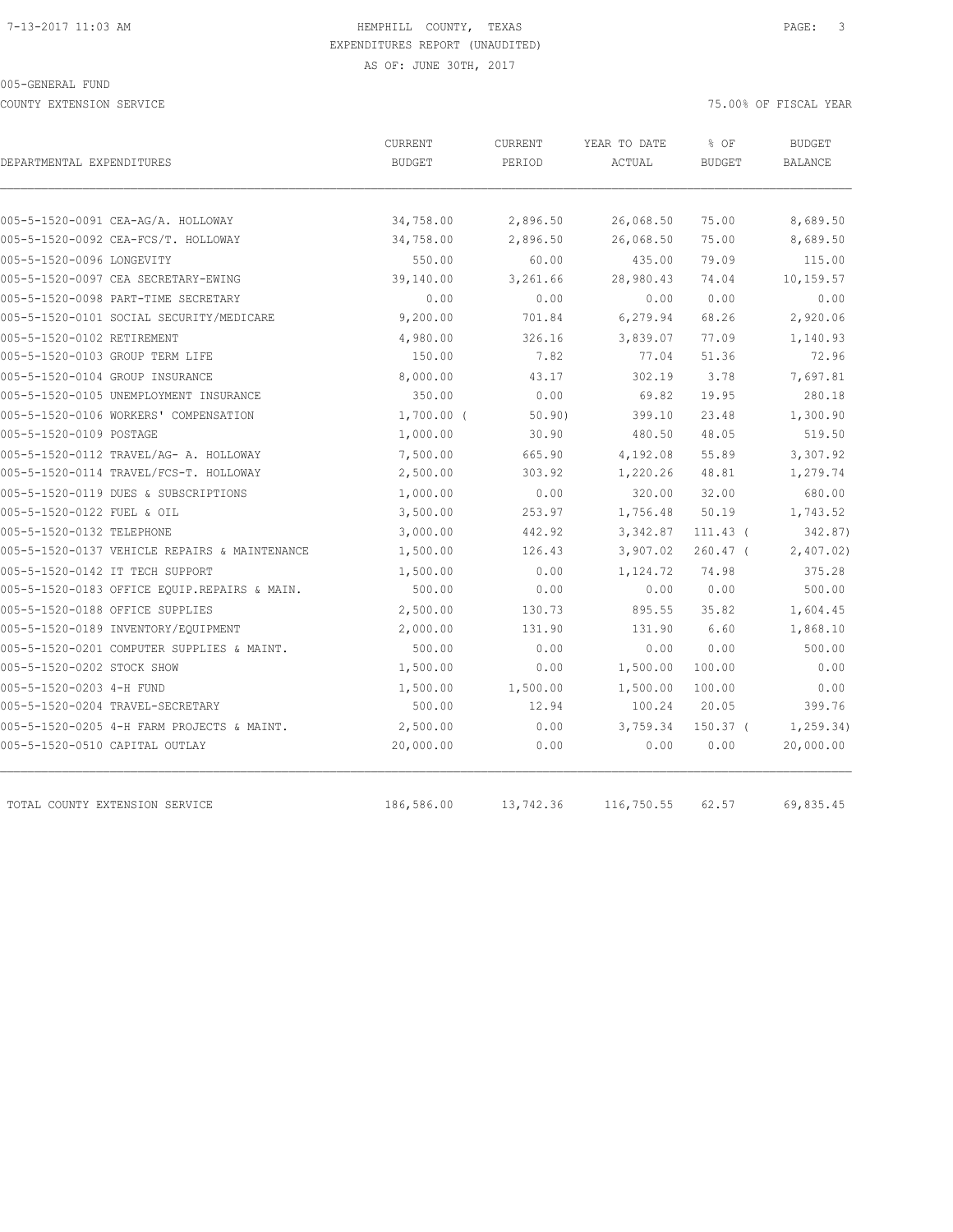005-GENERAL FUND

COUNTY TREASURER 75.00% OF FISCAL YEAR

|                                            | <b>CURRENT</b> | CURRENT  | YEAR TO DATE | % OF          | <b>BUDGET</b>  |
|--------------------------------------------|----------------|----------|--------------|---------------|----------------|
| DEPARTMENTAL EXPENDITURES                  | <b>BUDGET</b>  | PERIOD   | ACTUAL       | <b>BUDGET</b> | <b>BALANCE</b> |
|                                            |                |          |              |               |                |
| 005-5-1530-0090 COUNTY TREASURER           | 57,165.00      | 4,763.74 | 42,873.78    | 75.00         | 14,291.22      |
| 005-5-1530-0095 CHIEF DEP TREASURER-REED   | 19,570.00      | 1,630.84 | 14,677.48    | 75.00         | 4,892.52       |
| 005-5-1530-0096 LONGEVITY                  | 850.00         | 85.00    | 725.00       | 85.29         | 125.00         |
| 005-5-1530-0098 DEPUTY TREASURER/PART-TIME | 500.00         | 0.00     | 0.00         | 0.00          | 500.00         |
| 005-5-1530-0101 SOCIAL SECURITY/MEDICARE   | 6,000.00       | 436.79   | 4,024.20     | 67.07         | 1,975.80       |
| 005-5-1530-0102 RETIREMENT                 | 9,750.00       | 647.96   | 7,769.98     | 79.69         | 1,980.02       |
| 005-5-1530-0103 GROUP TERM LIFE            | 280.00         | 15.57    | 155.53       | 55.55         | 124.47         |
| 005-5-1530-0104 GROUP INSURANCE            | 12,000.00      | 911.35   | 8,317.10     | 69.31         | 3,682.90       |
| 005-5-1530-0105 UNEMPLOYMENT INSURANCE     | 150.00         | 0.00     | 22.86        | 15.24         | 127.14         |
| 005-5-1530-0106 WORKERS' COMPENSATION      | $1,500.00$ (   | 101.80)  | 798.20       | 53.21         | 701.80         |
| 005-5-1530-0109 POSTAGE                    | 1,800.00       | 3.66     | 115.77       | 6.43          | 1,684.23       |
| 005-5-1530-0112 TRAVEL                     | 2,500.00       | 0.00     | 1,036.57     | 41.46         | 1,463.43       |
| 005-5-1530-0119 DUES & SUBSCRIPTIONS       | 1,100.00       | 0.00     | 743.02       | 67.55         | 356.98         |
| 005-5-1530-0132 TELEPHONE                  | 1,600.00       | 141.64   | 1,065.54     | 66.60         | 534.46         |
| 005-5-1530-0140 OFFICE EOUIPMENT REPAIR    | 2,000.00       | 250.00   | 2,050.00     | $102.50$ (    | 50.00          |
| 005-5-1530-0142 MAINTENANCE CONTRACTS      | 15,000.00      | 0.00     | 14,872.30    | 99.15         | 127.70         |
| 005-5-1530-0188 OFFICE SUPPLIES            | 2,500.00       | 0.00     | 542.38       | 21.70         | 1,957.62       |
| 005-5-1530-0189 INVENTORY/EQUIPMENT        | 5,000.00       | 0.00     | 99.89        | 2.00          | 4,900.11       |
|                                            |                |          |              |               |                |
| TOTAL COUNTY TREASURER                     | 139,265.00     | 8,784.75 | 99,889.60    | 71.73         | 39, 375.40     |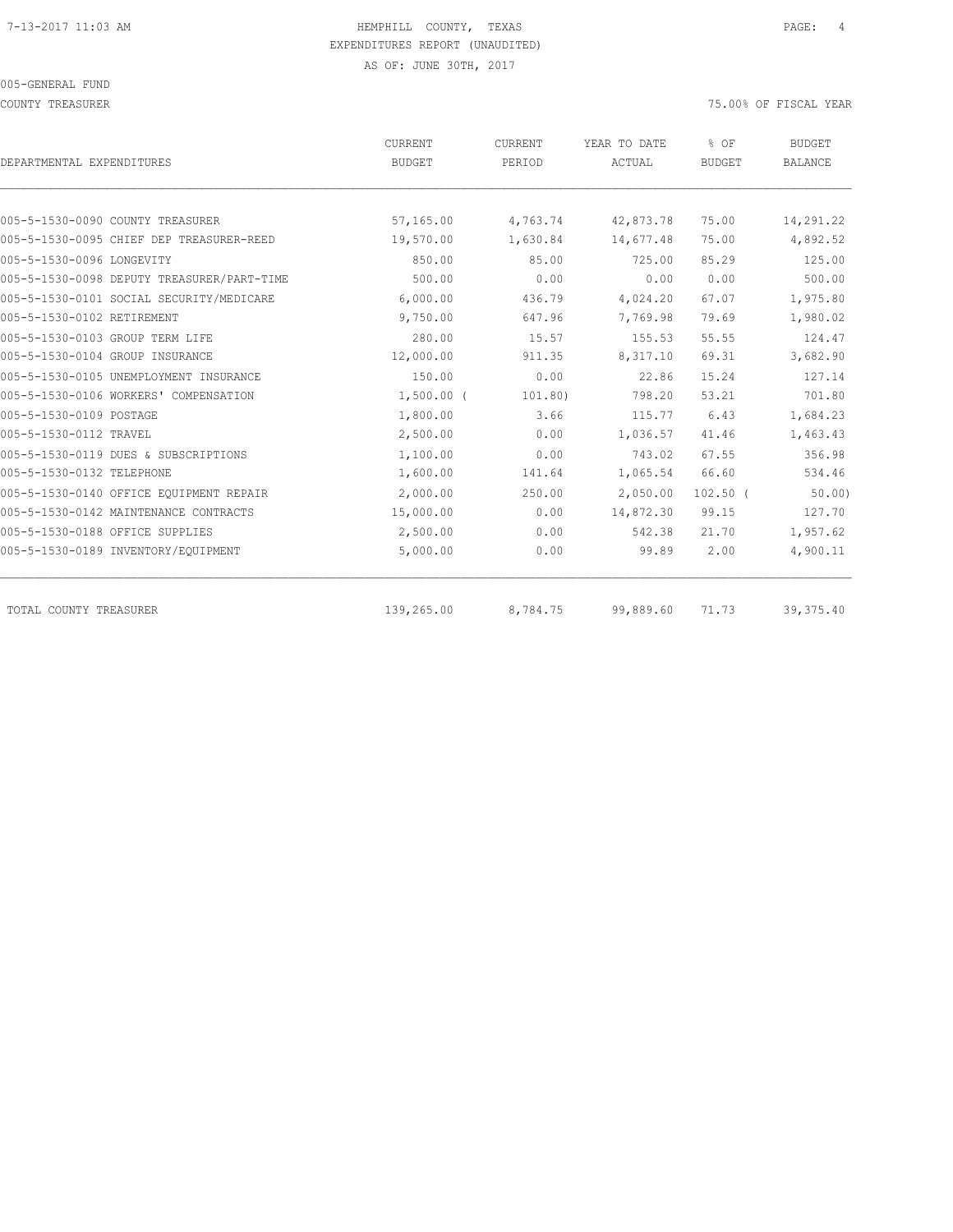COUNTY TAX COLLECTOR 75.00% OF FISCAL YEAR

| DEPARTMENTAL EXPENDITURES                | <b>CURRENT</b><br>BUDGET | <b>CURRENT</b><br>PERIOD | YEAR TO DATE<br>ACTUAL | % OF<br><b>BUDGET</b> | <b>BUDGET</b><br>BALANCE |
|------------------------------------------|--------------------------|--------------------------|------------------------|-----------------------|--------------------------|
| 005-5-1540-0090 COUNTY TAX COLLECTOR     | 57,165.00                | 4,763.74                 | 42,873.78              | 75.00                 | 14,291.22                |
| 005-5-1540-0094 PART TIME HELP           | 0.00                     | 144.00                   | 144.00                 | 0.00(                 | 144.00)                  |
| 005-5-1540-0095 CHIEF DEPUTY TAC/JACKSON | 39,140.00                | 3,261.66                 | 29,355.02              | 75.00                 | 9,784.98                 |
| 005-5-1540-0096 LONGEVITY                | 2,700.00                 | 230.00                   | 1,990.00               | 73.70                 | 710.00                   |
| 005-5-1540-0097 DEPUTY TAC/BENTLEY       | 37,080.00                | 3,090.00                 | 27,810.00              | 75.00                 | 9,270.00                 |
| 005-5-1540-0098 DEPUTY TAC/CLARK         | 37,080.00                | 3,090.00                 | 27,810.00              | 75.00                 | 9,270.00                 |
| 005-5-1540-0101 SOCIAL SECURITY/MEDICARE | 13,500.00                | 1,056.96                 | 9,339.02               | 69.18                 | 4,160.98                 |
| 005-5-1540-0102 RETIREMENT               | 21,850.00                | 1,443.54                 | 17,308.52              | 79.22                 | 4,541.48                 |
| 005-5-1540-0103 GROUP TERM LIFE          | 600.00                   | 34.66                    | 346.28                 | 57.71                 | 253.72                   |
| 005-5-1540-0104 GROUP INSURANCE          | 32,000.00                | 2,408.76                 | 22,010.06              | 68.78                 | 9,989.94                 |
| 005-5-1540-0105 UNEMPLOYMENT INSURANCE   | 1,000.00                 | 0.00                     | 72.82                  | 7.28                  | 927.18                   |
| 005-5-1540-0106 WORKERS' COMPENSATION    | $2,400.00$ (             | 203.60                   | 1,596.40               | 66.52                 | 803.60                   |
| 005-5-1540-0109 POSTAGE                  | 10,000.00                | 54.72                    | 3,466.47               | 34.66                 | 6,533.53                 |
| 005-5-1540-0112 TRAVEL                   | 4,000.00                 | 259.11                   | 1,962.75               | 49.07                 | 2,037.25                 |
| 005-5-1540-0119 DUES & SUBSCRIPTIONS     | 1,000.00                 | 0.00                     | 347.95                 | 34.80                 | 652.05                   |
| 005-5-1540-0132 TELEPHONE                | 3,200.00                 | 295.64                   | 2,315.92               | 72.37                 | 884.08                   |
| 005-5-1540-0134 BONDS & INSURANCE        | 0.00                     | 0.00                     | 0.00                   | 0.00                  | 0.00                     |
| 005-5-1540-0138 DATA PROCESSING          | 48,000.00                | 0.00                     | 20,950.00              | 43.65                 | 27,050.00                |
| 005-5-1540-0142 IT/MAINTENANCE CONTRACTS | 1,500.00                 | 0.00                     | 559.00                 | 37.27                 | 941.00                   |
| 005-5-1540-0148 ADVERTISING              | 1,000.00                 | 0.00                     | 0.00                   | 0.00                  | 1,000.00                 |
| 005-5-1540-0150 JUDGEMENTS               | 0.00                     | 0.00                     | 0.00                   | 0.00                  | 0.00                     |
| 005-5-1540-0181 CITATIONS & SUBPOENAS    | 500.00                   | 0.00                     | 682.50                 | $136.50$ (            | 182.50)                  |
| 005-5-1540-0188 OFFICE SUPPLIES          | 7,000.00                 | 177.32                   | 1,326.45               | 18.95                 | 5,673.55                 |
| 005-5-1540-0189 INVENTORY/EQUIPMENT      | 3,000.00                 | 222.74                   | 222.74                 | 7.42                  | 2,777.26                 |
| 005-5-1540-0510 CAPITAL OUTLAY           | 6,000.00                 | 0.00                     | 0.00                   | 0.00                  | 6,000.00                 |
| TOTAL COUNTY TAX COLLECTOR               | 329,715.00               | 20,329.25                | 212,489.68             | 64.45                 | 117,225.32               |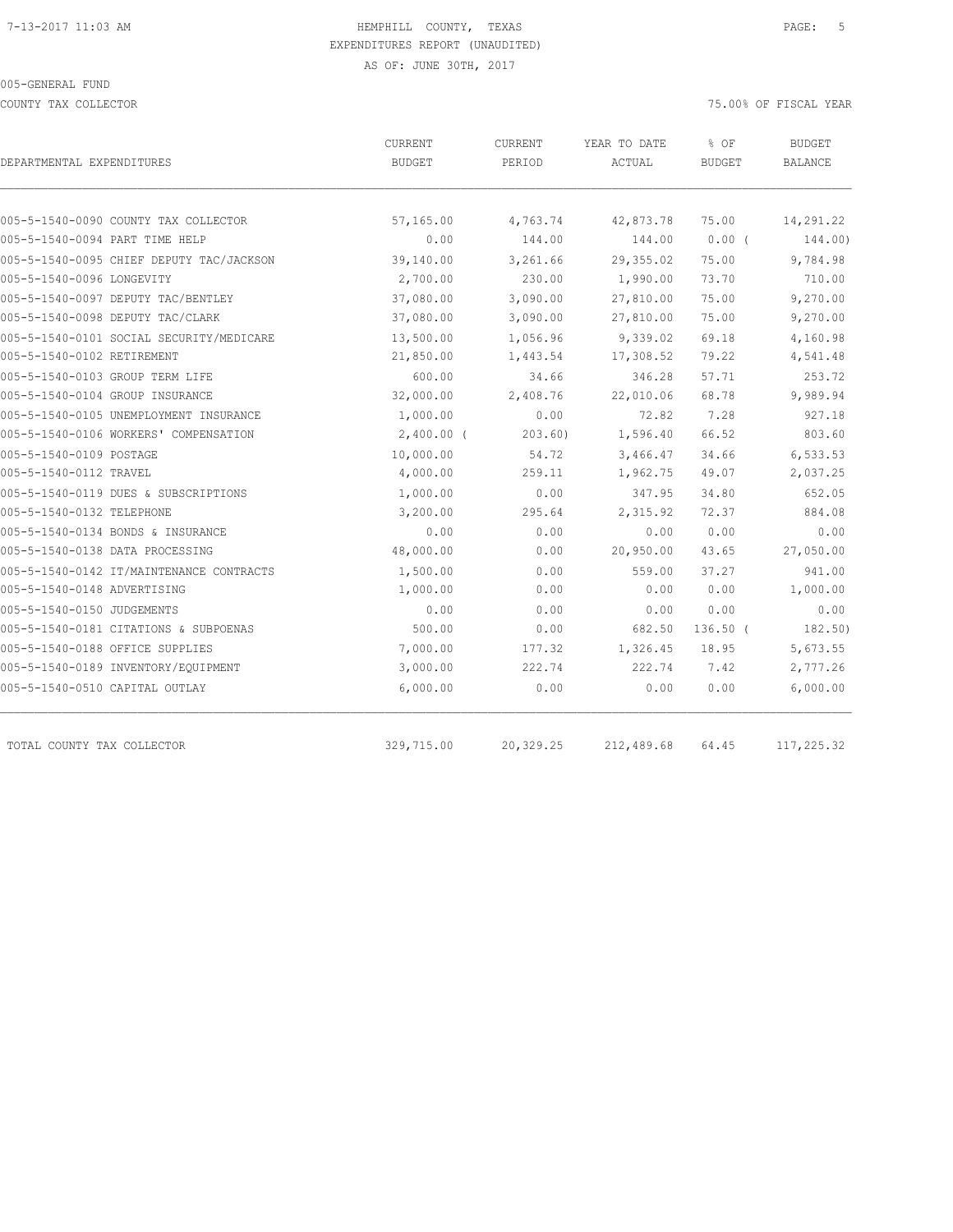JURY & ELECTION 75.00% OF FISCAL YEAR

| DEPARTMENTAL EXPENDITURES                      | <b>CURRENT</b><br><b>BUDGET</b> | <b>CURRENT</b><br>PERIOD | YEAR TO DATE<br>ACTUAL | $8$ OF<br><b>BUDGET</b> | <b>BUDGET</b><br><b>BALANCE</b> |
|------------------------------------------------|---------------------------------|--------------------------|------------------------|-------------------------|---------------------------------|
|                                                |                                 |                          |                        |                         |                                 |
| 005-5-2400-0101 SOCIAL SECURITY/MEDICARE       | 0.00                            | 0.00                     | 176.92                 | $0.00$ (                | 176.92)                         |
| 005-5-2400-0106 WORKERS' COMPENSATION          | $2,500.00$ (                    | 0.30)                    | 557.70                 | 22.31                   | 1,942.30                        |
| 005-5-2400-0114 COUNTY COURT EXPENSES          | 1,500.00                        | 0.00                     | 1,701.00               | $113.40$ (              | 201.00                          |
| 005-5-2400-0115 CO.CRT. CONT LAB-REPORTER      | 1,500.00                        | 0.00                     | 0.00                   | 0.00                    | 1,500.00                        |
| 005-5-2400-0116 CO.CRT.CONT LAB-CRT APP ATTNY  | 5,000.00                        | 0.00                     | 9,188.25               | 183.77 (                | 4, 188.25                       |
| 005-5-2400-0117 ELECTION EXPENSES              | 15,000.00                       | 0.00                     | 9,620.00               | 64.13                   | 5,380.00                        |
| 005-5-2400-0118 ELECTION JUDGES                | 7,000.00                        | 0.00                     | 5,803.19               | 82.90                   | 1,196.81                        |
| 005-5-2400-0124 CONTRACT LABOR - CRT INTERPRET | 2,500.00                        | 0.00                     | 0.00                   | 0.00                    | 2,500.00                        |
| 005-5-2400-0131 OTHER EXPENSE                  | 0.00                            | 0.00                     | 0.00                   | 0.00                    | 0.00                            |
| 005-5-2400-0150 GRAND JURORS                   | 2,500.00                        | 0.00                     | 820.00                 | 32.80                   | 1,680.00                        |
| 005-5-2400-0151 PETIT JURORS                   | 2,500.00                        | 55.00                    | 75.00                  | 3.00                    | 2,425.00                        |
| 005-5-2400-0152 JUSTICE COURT JURORS           | 500.00                          | 65.00                    | 65.00                  | 13.00                   | 435.00                          |
| 005-5-2400-0196 CHILD PROT SER CRT APP ATTY    | 16,000.00                       | 0.00                     | 1,310.00               | 8.19                    | 14,690.00                       |
| 005-5-2400-0197 CHILD PROT SER CRT REPORTER    | 1,500.00                        | 0.00                     | 100.00                 | 6.67                    | 1,400.00                        |
| TOTAL JURY & ELECTION                          | 58,000.00                       | 119.70                   | 29, 417.06             | 50.72                   | 28,582.94                       |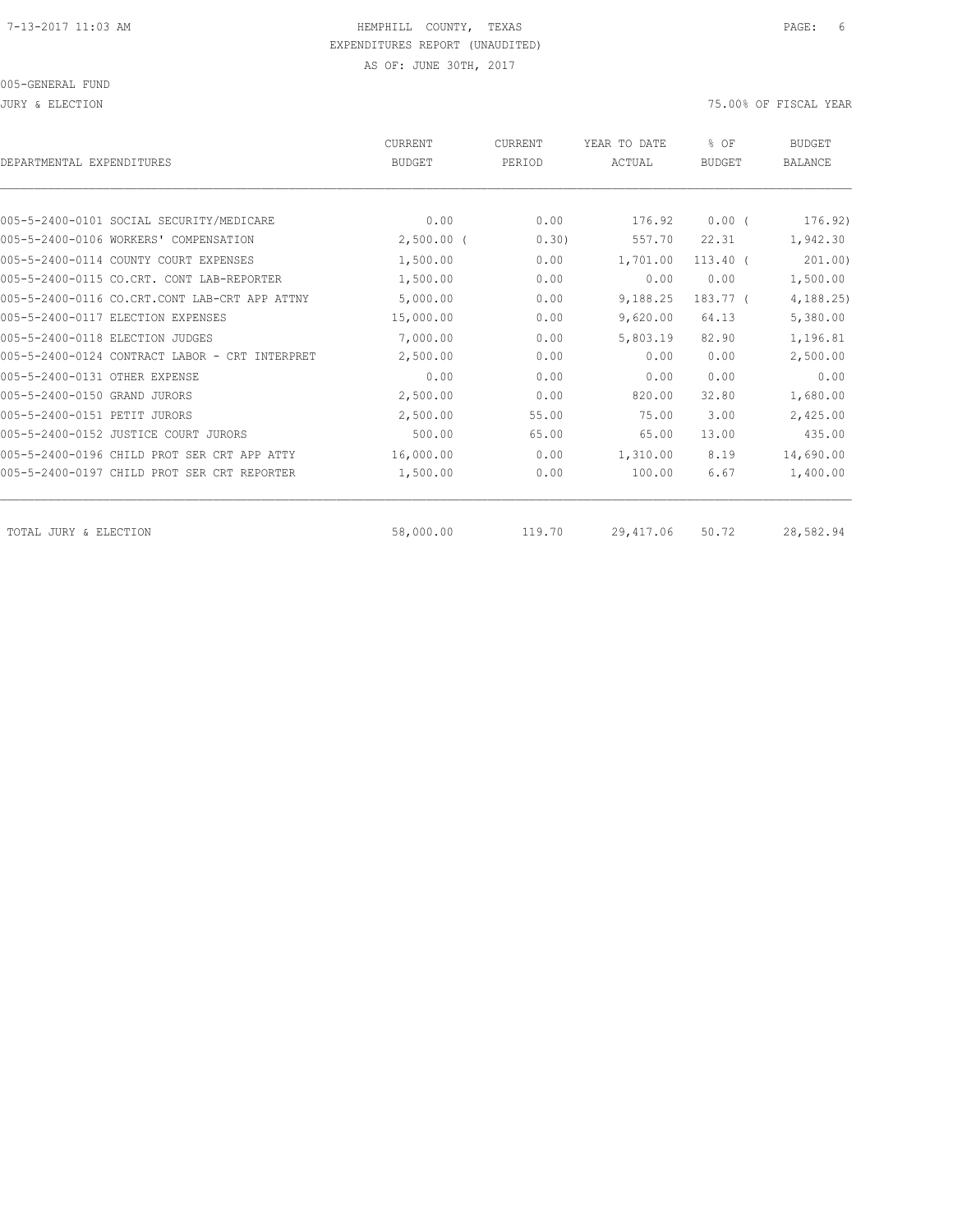DISTRICT COURT 75.00% OF FISCAL YEAR

| DEPARTMENTAL EXPENDITURES                      | <b>CURRENT</b><br><b>BUDGET</b> | CURRENT<br>PERIOD | YEAR TO DATE<br>ACTUAL | % OF<br><b>BUDGET</b> | <b>BUDGET</b><br><b>BALANCE</b> |
|------------------------------------------------|---------------------------------|-------------------|------------------------|-----------------------|---------------------------------|
|                                                |                                 |                   |                        |                       |                                 |
| 005-5-2410-0090 JUDGE-EMMERT                   | 1,850.00                        | 154.17            | 1,387.53               | 75.00                 | 462.47                          |
| 005-5-2410-0095 COURT BAILIFF-HOLLAND          | 11,500.00                       | 949.84            | 8,548.56               | 74.34                 | 2,951.44                        |
| 005-5-2410-0096 LONGEVITY SPECIAL              | 500.00                          | 50.96             | 439.04                 | 87.81                 | 60.96                           |
| 005-5-2410-0097 COURT REPORTER-MCCLENDON       | 15,500.00                       | 1,287.72          | 11,589.59              | 74.77                 | 3,910.41                        |
| 005-5-2410-0098 COURT ADMINISTRATOR-BURCH      | 8,400.00                        | 696.16            | 6,265.44               | 74.59                 | 2,134.56                        |
| 005-5-2410-0101 SOCIAL SECURITY/MEDICARE       | 3,000.00                        | 240.12            | 2,159.69               | 71.99                 | 840.31                          |
| 005-5-2410-0102 RETIREMENT                     | 4,950.00                        | 313.90            | 3,763.59               | 76.03                 | 1,186.41                        |
| 005-5-2410-0103 GROUP TERM LIFE                | 150.00                          | 7.53              | 75.27                  | 50.18                 | 74.73                           |
| 005-5-2410-0104 GROUP INSURANCE                | 6,000.00                        | 0.00              | 3,402.00               | 56.70                 | 2,598.00                        |
| 005-5-2410-0105 UNEMPLOYMENT INSURANCE         | 200.00                          | 0.00              | 22.16                  | 11.08                 | 177.84                          |
| 005-5-2410-0106 WORKERS' COMPENSATION          | $2,400.00$ (                    | 203.60            | 1,476.40               | 61.52                 | 923.60                          |
| 005-5-2410-0116 DIST CRT-CONT LAB-CRT APP ATTN | 24,500.00                       | 0.00              | 8,692.40               | 35.48                 | 15,807.60                       |
| 005-5-2410-0124 CONTRACT LABOR                 | 2,000.00                        | 0.00              | 109.08                 | 5.45                  | 1,890.92                        |
| 005-5-2410-0154 JUDICIAL DISTRICT ASSESSMENT   | 500.00                          | 0.00              | 0.00                   | 0.00                  | 500.00                          |
| 005-5-2410-0155 BUDGET REIMBURSEMENT           | 8,000.00                        | 0.00              | 4,175.81               | 52.20                 | 3,824.19                        |
| 005-5-2410-0219 STATEMENT OF FACTS             | 4,000.00                        | 0.00              | 0.00                   | 0.00                  | 4,000.00                        |
| TOTAL DISTRICT COURT                           | 93,450.00                       | 3,496.80          | 52,106.56              | 55.76                 | 41,343.44                       |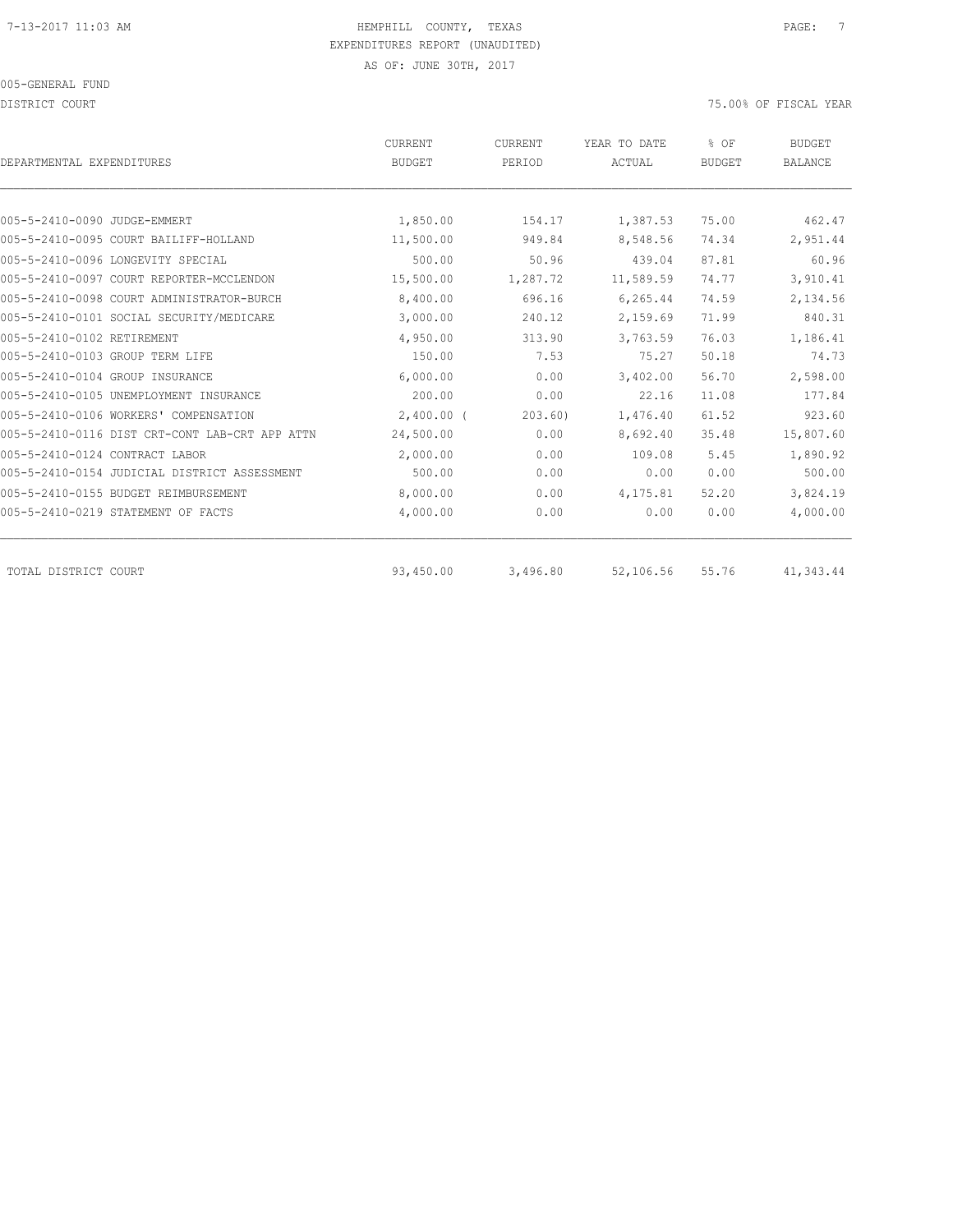COUNTY JUDGE 75.00% OF FISCAL YEAR

| DEPARTMENTAL EXPENDITURES                     | CURRENT<br><b>BUDGET</b> | CURRENT<br>PERIOD | YEAR TO DATE<br>ACTUAL | % OF<br><b>BUDGET</b> | <b>BUDGET</b><br>BALANCE |
|-----------------------------------------------|--------------------------|-------------------|------------------------|-----------------------|--------------------------|
|                                               |                          |                   |                        |                       |                          |
| 005-5-2500-0082 OVERTIME                      | 1,000.00                 | 0.00              | 0.00                   | 0.00                  | 1,000.00                 |
| 005-5-2500-0090 JUDGE SALARY                  | 59,534.00                | 4,961.16          | 44,650.52              | 75.00                 | 14,883.48                |
| 005-5-2500-0091 JUVENILE CRT JUDGE (1)        | 3,081.00                 | 256.76            | 2,310.84               | 75.00                 | 770.16                   |
| 005-5-2500-0092 STATE/CO JUDGE SAL SUPPLEMENT | 25,200.00                | 2,100.00          | 18,900.00              | 75.00                 | 6,300.00                 |
| 005-5-2500-0094 JANITOR/LONGORIA              | 38,000.00                | 3,166.66          | 28,500.02              | 75.00                 | 9,499.98                 |
| 005-5-2500-0095 JANITOR/JOHNSON               | 41,200.00                | 3,433.34          | 30,899.98              | 75.00                 | 10,300.02                |
| 005-5-2500-0096 LONGEVITY                     | 2,300.00                 | 190.00            | 1,705.00               | 74.13                 | 595.00                   |
| 005-5-2500-0097 ADMINSTRATIVE ASST/BRUNSON    | 39,140.00                | 3,261.66          | 29, 355.02             | 75.00                 | 9,784.98                 |
| 005-5-2500-0098 PART-TIME SECRETARY           | 1,500.00                 | 0.00              | 703.13                 | 46.88                 | 796.87                   |
| 005-5-2500-0101 SOCIAL SECURITY/MEDICARE      | 16,500.00                | 1,259.89          | 11, 475.68             | 69.55                 | 5,024.32                 |
| 005-5-2500-0102 RETIREMENT                    | 26,800.00                | 1,739.96          | 20,878.55              | 77.91                 | 5,921.45                 |
| 005-5-2500-0103 GROUP TERM LIFE               | 750.00                   | 41.76             | 417.53                 | 55.67                 | 332.47                   |
| 005-5-2500-0104 GROUP INSURANCE               | 24,000.00                | 1,807.72          | 16,498.97              | 68.75                 | 7,501.03                 |
| 005-5-2500-0105 UNEMPLOYMENT INSURANCE        | 300.00                   | 0.00              | 76.90                  | 25.63                 | 223.10                   |
| 005-5-2500-0106 WORKERS' COMPENSATION         | $2,300.00$ (             | 203.60            | 2,136.40               | 92.89                 | 163.60                   |
| 005-5-2500-0109 POSTAGE                       | 600.00                   | 48.36             | 250.05                 | 41.68                 | 349.95                   |
| 005-5-2500-0112 TRAVEL                        | 6,000.00                 | 567.35            | 2,747.20               | 45.79                 | 3,252.80                 |
| 005-5-2500-0119 DUES & SUBSCRIPTIONS          | 4,000.00                 | 0.00              | 3,008.60               | 75.22                 | 991.40                   |
| 005-5-2500-0122 FUEL & OIL                    | 0.00                     | 0.00              | 0.00                   | 0.00                  | 0.00                     |
| 005-5-2500-0130 COMMUNICATION REPAIRS         | 500.00                   | 0.00              | 0.00                   | 0.00                  | 500.00                   |
| 005-5-2500-0132 TELEPHONE                     | 3,000.00                 | 271.01            | 2,198.02               | 73.27                 | 801.98                   |
| 005-5-2500-0139 TRAINING SEMINARS             | 2,000.00                 | 0.00              | 0.00                   | 0.00                  | 2,000.00                 |
| 005-5-2500-0148 ADVERTISING                   | 2,000.00                 | 110.41            | 1,777.44               | 88.87                 | 222.56                   |
| 005-5-2500-0183 OFFICE EQUIP-R&M              | 500.00                   | 125.00            | 175.00                 | 35.00                 | 325.00                   |
| 005-5-2500-0188 OFFICE SUPPLIES               | 2,500.00                 | 0.00              | 443.45                 | 17.74                 | 2,056.55                 |
| 005-5-2500-0189 INVENTORY/EQUIPMENT           | 0.00                     | 0.00              | 0.00                   | 0.00                  | 0.00                     |
| TOTAL COUNTY JUDGE                            | 302,705.00               | 23, 137.44        | 219,108.30             | 72.38                 | 83,596.70                |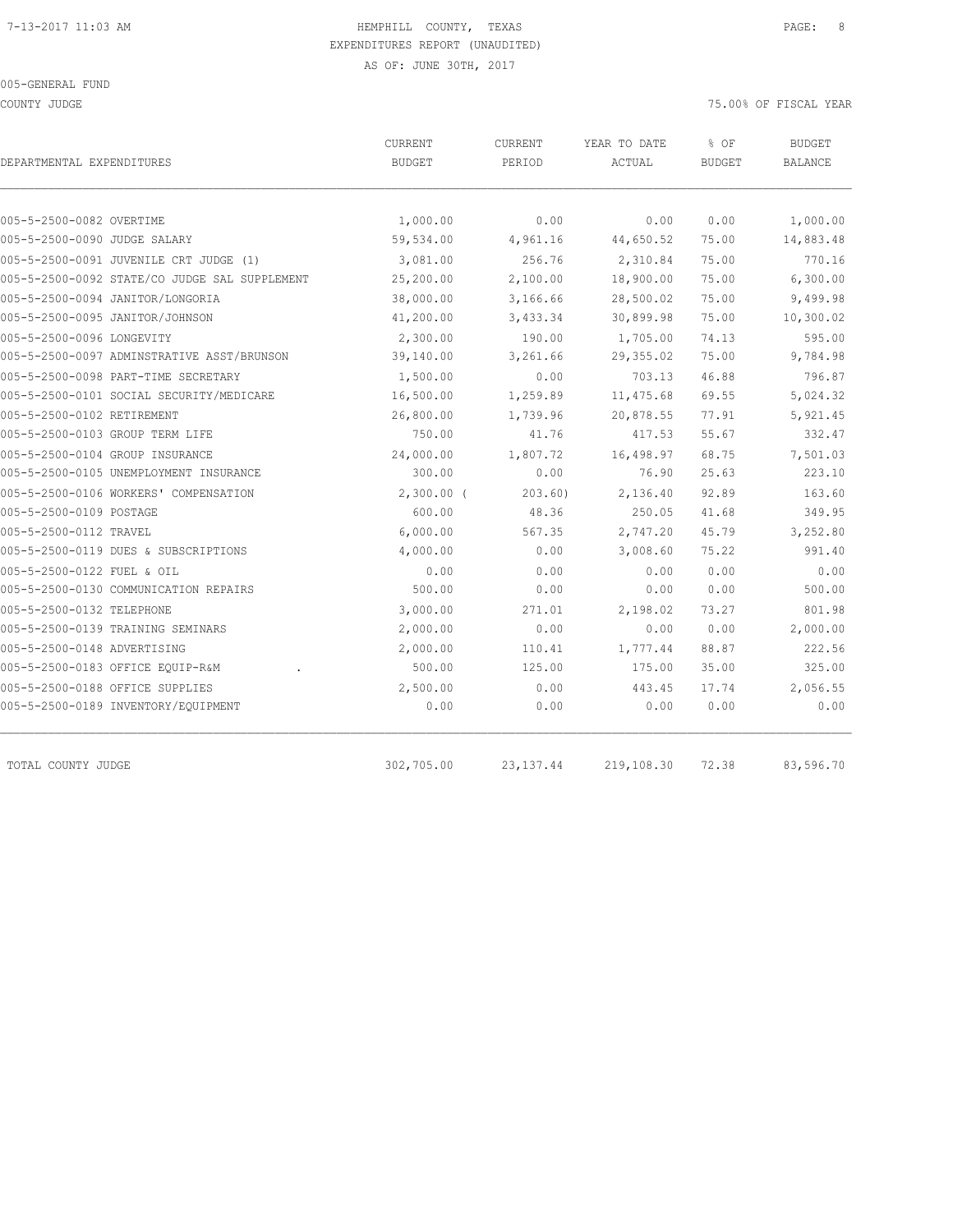JUVENILE PROBATION 75.00% OF FISCAL YEAR

| DEPARTMENTAL EXPENDITURES                     | CURRENT<br><b>BUDGET</b> | CURRENT<br>PERIOD | YEAR TO DATE<br>ACTUAL | % OF<br><b>BUDGET</b> | <b>BUDGET</b><br><b>BALANCE</b> |
|-----------------------------------------------|--------------------------|-------------------|------------------------|-----------------------|---------------------------------|
|                                               |                          |                   |                        |                       |                                 |
| 005-5-2510-0090 STATE/CHIEF JUV PRO OFFICER   | 61,480.00                | 5,123.34          | 46,109.98              | 75.00                 | 15,370.02                       |
| 005-5-2510-0096 JPO/LONGEVITY                 | 600.00                   | 50.00             | 450.00                 | 75.00                 | 150.00                          |
| 005-5-2510-0101 JPO SOCIAL SEC/MEDICARE       | 4,770.00                 | 398.04            | 3,582.36               | 75.10                 | 1,187.64                        |
| 005-5-2510-0102 JPO RETIREMENT                | 12,500.00                | 520.34            | 6, 244.01              | 49.95                 | 6, 255.99                       |
| 005-5-2510-0103 JPO GROUP TERM LIFE           | 230.00                   | 12.48             | 124.86                 | 54.29                 | 105.14                          |
| 005-5-2510-0104 JPO GROUP INSURANCE           | 7,500.00                 | 602.19            | 5,500.49               | 73.34                 | 1,999.51                        |
| 005-5-2510-0105 JPO/UNEMPLOYMENT              | 100.00                   | 0.00              | 39.13                  | 39.13                 | 60.87                           |
| 005-5-2510-0106 JPO/WORKERS' COMP             | 580.00 (                 | 50.90             | 399.10                 | 68.81                 | 180.90                          |
| 005-5-2510-0132 JUVENILE PROBATION CELL PHONE | 360.00                   | 30.00             | 270.00                 | 75.00                 | 90.00                           |
|                                               |                          |                   |                        |                       |                                 |
| TOTAL JUVENILE<br>PROBATION                   | 88,120.00                | 6,685.49          | 62,719.93              | 71.18                 | 25,400.07                       |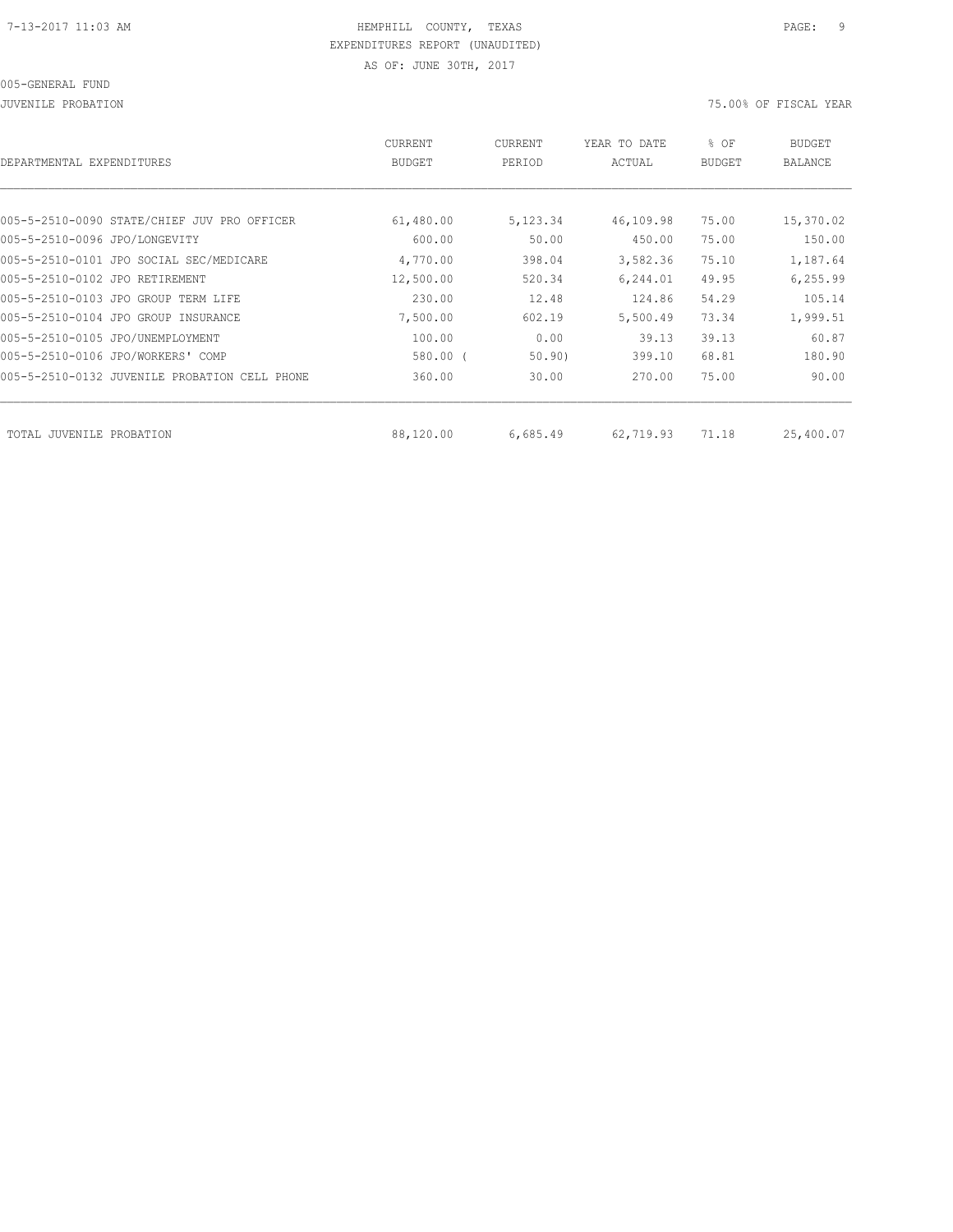LOCAL JUVENILE PROBATION 75.00% OF FISCAL YEAR

| DEPARTMENTAL EXPENDITURES                     | CURRENT<br><b>BUDGET</b> | CURRENT<br>PERIOD | YEAR TO DATE<br>ACTUAL | % OF<br><b>BUDGET</b> | BUDGET<br><b>BALANCE</b> |
|-----------------------------------------------|--------------------------|-------------------|------------------------|-----------------------|--------------------------|
|                                               |                          |                   |                        |                       |                          |
| 005-5-2520-0090 31ST DISTRICT JUV PRO OFFICER | 51,940.00                | 4,328.34          | 38,954.98              | 75.00                 | 12,985.02                |
| 005-5-2520-0096 JPO LOCAL/LONGEVITY           | 370.00                   | 30.00             | 270.00                 | 72.97                 | 100.00                   |
| 005-5-2520-0101 LOCAL JPO SS/MEDICARE         | 4,050.00                 | 335.72            | 3,021.46               | 74.60                 | 1,028.54                 |
| 005-5-2520-0102 LOCAL JPO RETIREMENT          | 10,520.00                | 438.84            | 5,266.01               | 50.06                 | 5,253.99                 |
| 005-5-2520-0103 LOCAL JPO GROUP TERM LIFE     | 200.00                   | 10.54             | 105.36                 | 52.68                 | 94.64                    |
| 005-5-2520-0104 LOCAL JPO GROUP INSURANCE     | 7,500.00                 | 602.19            | 5,500.49               | 73.34                 | 1,999.51                 |
| 005-5-2520-0105 JPO LOCAL/UNEMPLOYMENT        | 100.00                   | 0.00              | 33.00                  | 33.00                 | 67.00                    |
| 005-5-2520-0106 JPO LOCAL/WORKERS' COMP       | 580.00 (                 | 50.90             | 399.10                 | 68.81                 | 180.90                   |
| 005-5-2520-0132 LOCAL JPO CELL PHONE          | 360.00                   | 30.00             | 270.00                 | 75.00                 | 90.00                    |
| TOTAL LOCAL JUVENILE PROBATION                | 75,620.00                | 5,724.73          | 53,820.40              | 71.17                 | 21,799.60                |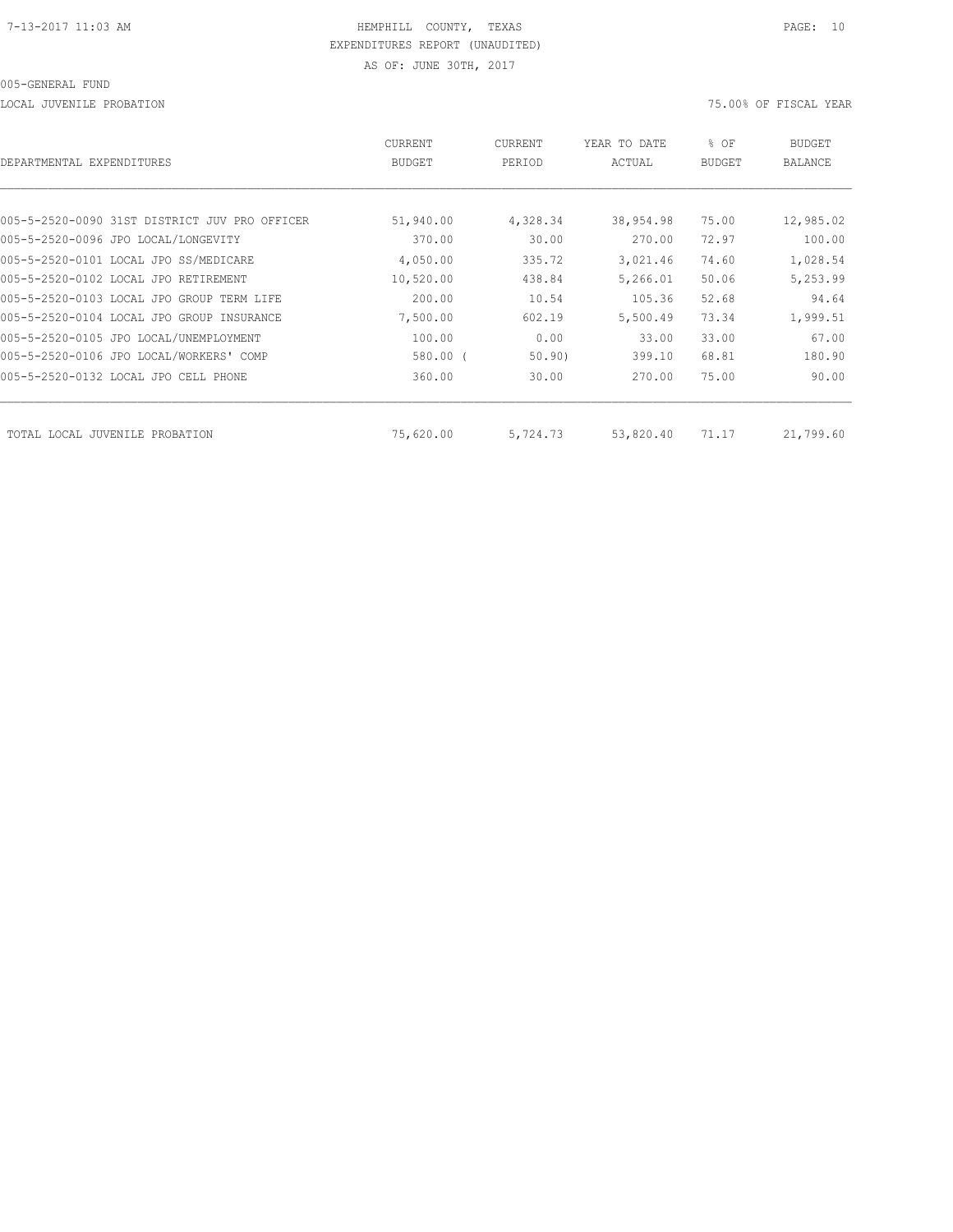COUNTY ATTORNEY 75.00% OF FISCAL YEAR

| DEPARTMENTAL EXPENDITURES                     | CURRENT<br><b>BUDGET</b> | CURRENT<br>PERIOD | YEAR TO DATE<br>ACTUAL | % OF<br><b>BUDGET</b> | <b>BUDGET</b><br><b>BALANCE</b> |
|-----------------------------------------------|--------------------------|-------------------|------------------------|-----------------------|---------------------------------|
|                                               |                          |                   |                        |                       |                                 |
| 005-5-2550-0090 COUNTY ATTORNEY               | 57,165.00                | 4,763.74          | 42,873.78              | 75.00                 | 14,291.22                       |
| 005-5-2550-0091 CO ATTNY ST SALARY SUPPLEMENT | 23,333.00                | 1,944.40          | 17,499.67              | 75.00                 | 5,833.33                        |
| 005-5-2550-0095 LEGAL ASST/REED               | 19,570.00                | 1,630.84          | 14,677.48              | 75.00                 | 4,892.52                        |
| 005-5-2550-0096 LONGEVITY                     | 0.00                     | 0.00              | 0.00                   | 0.00                  | 0.00                            |
| 005-5-2550-0101 SOCIAL SECURITY/MEDICARE      | 7,700.00                 | 628.78            | 5,634.92               | 73.18                 | 2,065.08                        |
| 005-5-2550-0102 RETIREMENT                    | 12,600.00                | 833.90            | 10,006.86              | 79.42                 | 2,593.14                        |
| 005-5-2550-0103 GROUP TERM LIFE               | 400.00                   | 20.00             | 200.04                 | 50.01                 | 199.96                          |
| 005-5-2550-0104 GROUP INSURANCE               | 12,000.00                | 895.22            | 8,168.90               | 68.07                 | 3,831.10                        |
| 005-5-2550-0105 UNEMPLOYMENT INSURANCE        | 200.00                   | 0.00              | 2.51                   | 1.26                  | 197.49                          |
| 005-5-2550-0106 WORKERS' COMPENSATION         | $1,500.00$ (             | 50.90)            | 399.10                 | 26.61                 | 1,100.90                        |
| 005-5-2550-0109 POSTAGE                       | 250.00                   | 29.47             | 174.39                 | 69.76                 | 75.61                           |
| 005-5-2550-0112 TRAVEL/EDUCATION              | 3,500.00                 | 1,348.93          | 4,640.23               | $132.58$ (            | 1, 140.23)                      |
| 005-5-2550-0119 DUES & SUBSCRIPTIONS          | 300.00                   | 0.00              | 743.50                 | 247.83 (              | 443.50)                         |
| 005-5-2550-0132 TELEPHONE                     | 1,600.00                 | 168.47            | 1,142.20               | 71.39                 | 457.80                          |
| 005-5-2550-0140 OFFICE EQUIPMENT REPAIRS      | 500.00                   | 0.00              | 3,331.99               | 666.40 (              | 2,831.99)                       |
| 005-5-2550-0142 SOFTWARE SUPPORT              | 3,500.00                 | 297.00            | 2,079.00               | 59.40                 | 1,421.00                        |
| 005-5-2550-0168 C/ATTY LAW LIB                | 0.00                     | 0.00              | 0.00                   | 0.00                  | 0.00                            |
| 005-5-2550-0188 OFFICE SUPPLIES               | 1,000.00                 | 0.00              | 709.81                 | 70.98                 | 290.19                          |
| 005-5-2550-0189 INVENTORY/EQUIPMENT           | 500.00                   | 0.00              | 439.99                 | 88.00                 | 60.01                           |
| TOTAL COUNTY ATTORNEY                         | 145,618.00               | 12,509.85         | 112,724.37             | 77.41                 | 32,893.63                       |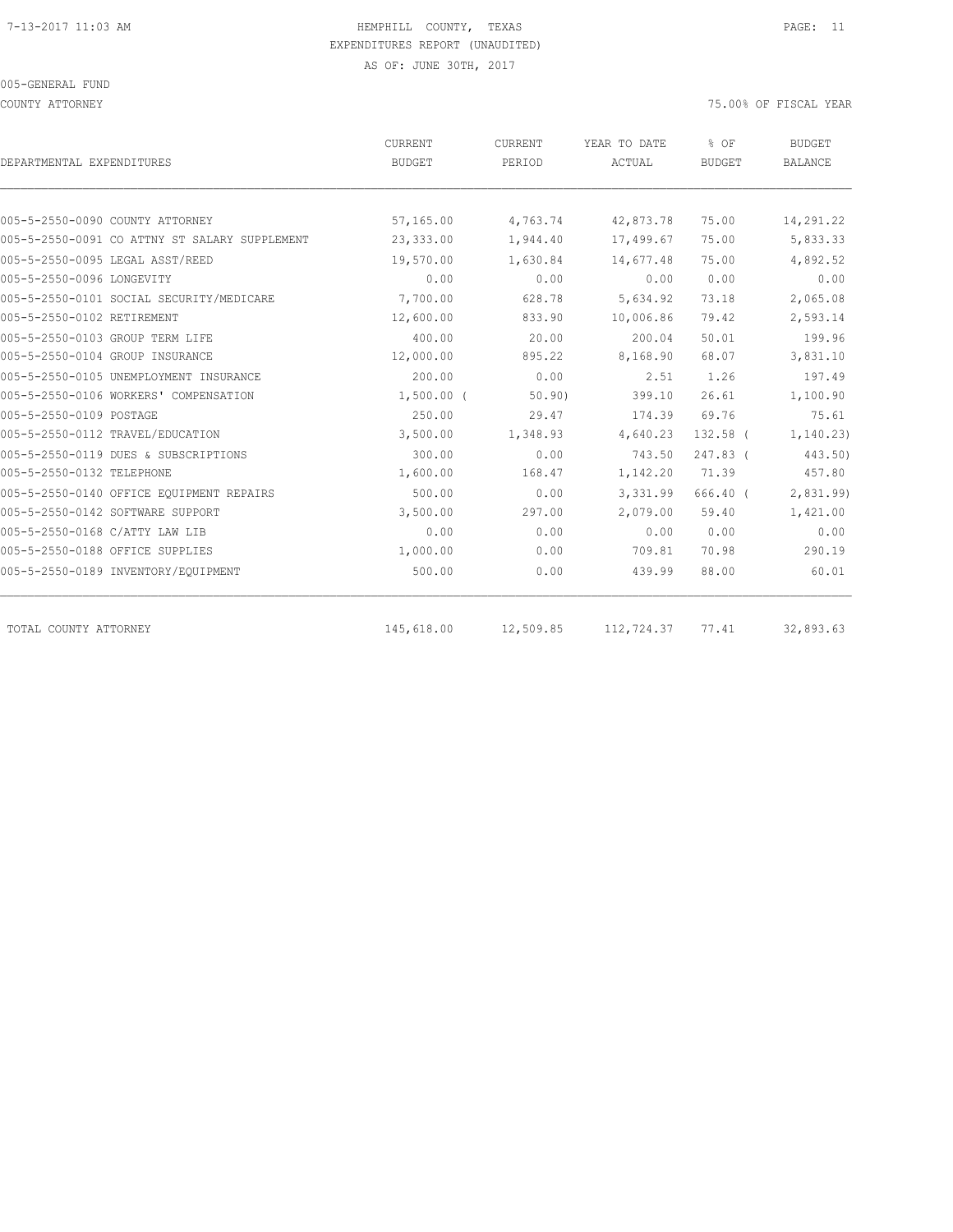COUNTY JUSTICE OF PEACE THE SERVICE OF PEACE AND TO A SERVICE THE SERVICE OF FISCAL YEAR OF FISCAL YEAR

| DEPARTMENTAL EXPENDITURES                | CURRENT<br><b>BUDGET</b> | CURRENT<br>PERIOD | YEAR TO DATE<br>ACTUAL | % OF<br><b>BUDGET</b> | <b>BUDGET</b><br><b>BALANCE</b> |
|------------------------------------------|--------------------------|-------------------|------------------------|-----------------------|---------------------------------|
|                                          |                          |                   |                        |                       |                                 |
| 005-5-2560-0090 JUSTICE OF THE PEACE     | 57,165.00                | 4,763.74          | 42,873.78              | 75.00                 | 14,291.22                       |
| 005-5-2560-0096 LONGEVITY                | 530.00                   | 50.00             | 420.00                 | 79.25                 | 110.00                          |
| 005-5-2560-0097 JP SECRETARY-NAVARRO     | 39,140.00                | 3,261.66          | 29,355.02              | 75.00                 | 9,784.98                        |
| 005-5-2560-0098 PART-TIME                | 0.00                     | 0.00              | 0.00                   | 0.00                  | 0.00                            |
| 005-5-2560-0101 SOCIAL SECURITY/MEDICARE | 7,500.00                 | 611.64            | 5,500.91               | 73.35                 | 1,999.09                        |
| 005-5-2560-0102 RETIREMENT               | 12,250.00                | 807.54            | 9,684.52               | 79.06                 | 2,565.48                        |
| 005-5-2560-0103 GROUP TERM LIFE          | 350.00                   | 19.38             | 193.68                 | 55.34                 | 156.32                          |
| 005-5-2560-0104 GROUP INSURANCE          | 8,000.00                 | 604.10            | 5,517.92               | 68.97                 | 2,482.08                        |
| 005-5-2560-0105 UNEMPLOYMENT INSURANCE   | 100.00                   | 0.00              | 25.11                  | 25.11                 | 74.89                           |
| 005-5-2560-0106 WORKERS' COMPENSATION    | $1,200.00$ (             | 101.80)           | 798.20                 | 66.52                 | 401.80                          |
| 005-5-2560-0109 POSTAGE                  | 400.00                   | 112.53            | 242.92                 | 60.73                 | 157.08                          |
| 005-5-2560-0112 TRAVEL                   | 1,500.00                 | 568.26            | 568.26                 | 37.88                 | 931.74                          |
| 005-5-2560-0119 DUES & SUBSCRIPTIONS     | 1,000.00                 | 0.00              | 461.95                 | 46.20                 | 538.05                          |
| 005-5-2560-0131 OTHER EXPENSE            | 0.00                     | 0.00              | 0.00                   | 0.00                  | 0.00                            |
| 005-5-2560-0132 TELEPHONE                | 1,500.00                 | 140.91            | 1,096.23               | 73.08                 | 403.77                          |
| 005-5-2560-0140 SOFTWARE                 | 3,600.00                 | 0.00              | 1,169.99               | 32.50                 | 2,430.01                        |
| 005-5-2560-0188 OFFICE SUPPLIES          | 2,000.00                 | 0.00              | 958.34                 | 47.92                 | 1,041.66                        |
| TOTAL COUNTY JUSTICE OF PEACE            | 136,235.00               | 10,837.96         | 98,866.83              | 72.57                 | 37,368.17                       |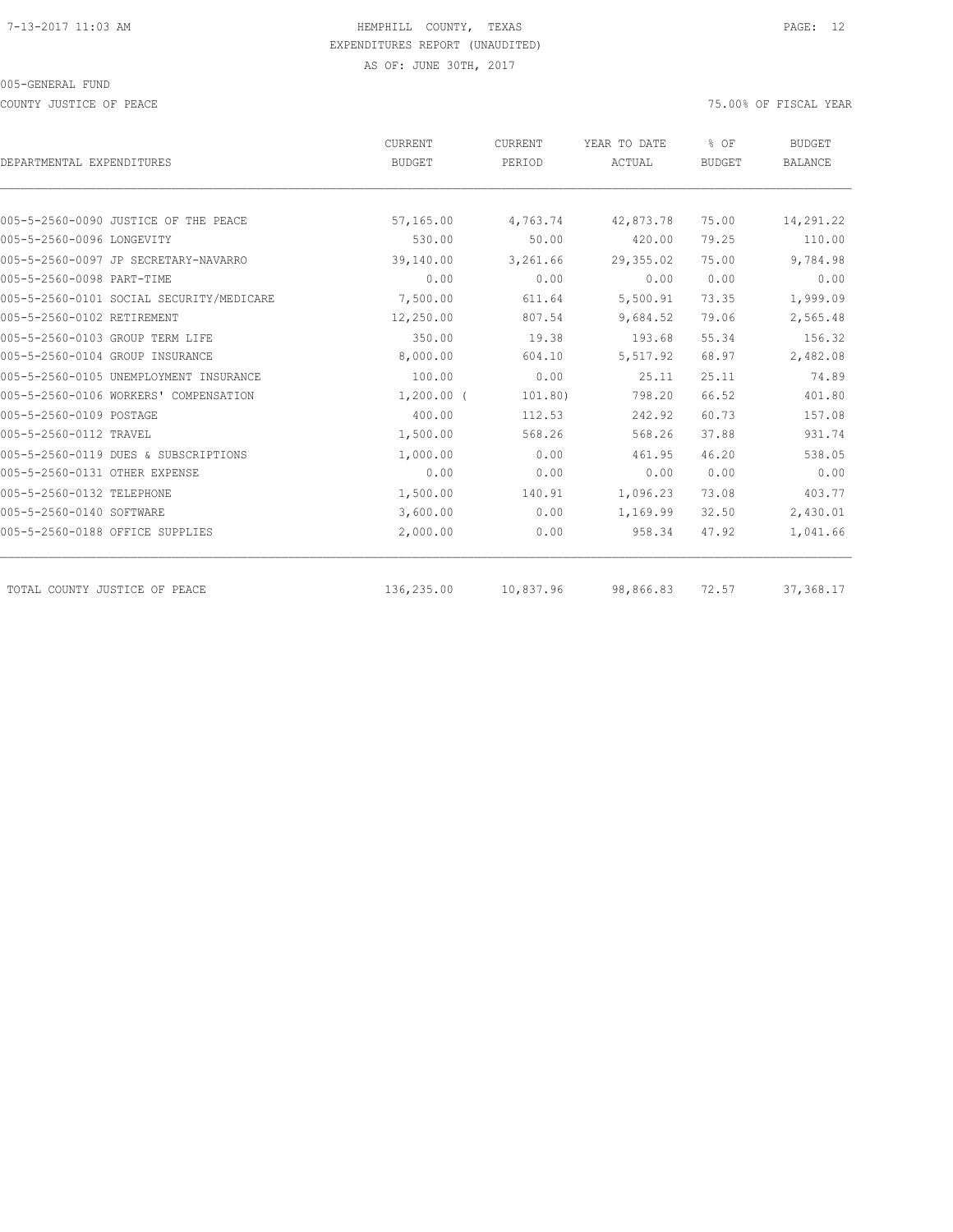CANADIAN FIRE DEPT 75.00% OF FISCAL YEAR

| DEPARTMENTAL EXPENDITURES             | <b>CURRENT</b><br><b>BUDGET</b> | <b>CURRENT</b><br>PERIOD | YEAR TO DATE<br>ACTUAL | % OF<br><b>BUDGET</b> | <b>BUDGET</b><br><b>BALANCE</b> |
|---------------------------------------|---------------------------------|--------------------------|------------------------|-----------------------|---------------------------------|
|                                       |                                 |                          |                        |                       |                                 |
| 005-5-3019-0119 DUES & SUBSCRIPTIONS  | 500.00                          | 0.00                     | 0.00                   | 0.00                  | 500.00                          |
| 005-5-3019-0122 FUEL & OIL            | 6,000.00                        | 0.00                     | 4,355.25               | 72.59                 | 1,644.75                        |
| 005-5-3019-0124 CONTRACT LABOR        | 5,000.00                        | 0.00                     | 5,764.50               | $115.29$ (            | 764.50)                         |
| 005-5-3019-0125 TIRES & TUBES         | 5,000.00                        | 0.00                     | 523.38                 | 10.47                 | 4,476.62                        |
| 005-5-3019-0128 SUPPLIES              | 7,000.00                        | 368.40                   | 8,985.89               | $128.37-$             | 1,985.89)                       |
| 005-5-3019-0130 COMMUNICATION REPAIRS | 5,000.00                        | 72.50                    | 664.35                 | 13.29                 | 4,335.65                        |
| 005-5-3019-0137 VEHICLE R&M           | 10,000.00                       | 772.58                   | 18,708.57              | $187.09$ $($          | 8,708.57)                       |
| 005-5-3019-0139 TRAINING SEMINARS     | 5,000.00                        | 0.00                     | 0.00                   | 0.00                  | 5,000.00                        |
| 005-5-3019-0141 UNIFORMS & CLOTHING   | 7,000.00                        | 0.00                     | 1,194.00               | 17.06                 | 5,806.00                        |
| 005-5-3019-0185 BUILDING R&M          | 2,000.00                        | 0.00                     | 249.48                 | 12.47                 | 1,750.52                        |
| 005-5-3019-0187 PENSION FUND          | 18,000.00                       | 0.00                     | 11,950.04              | 66.39                 | 6,049.96                        |
| 005-5-3019-0189 INVENTORY             | 10,000.00                       | 0.00                     | 460.00                 | 4.60                  | 9,540.00                        |
| 005-5-3019-0510 CAPITAL OUTLAY        | 10,000.00                       | 0.00                     | 25, 212, 50            | $252.13$ (            | 15,212.50)                      |
| TOTAL CANADIAN FIRE DEPT              | 90,500.00                       | 1,213.48                 | 78,067.96              | 86.26                 | 12,432.04                       |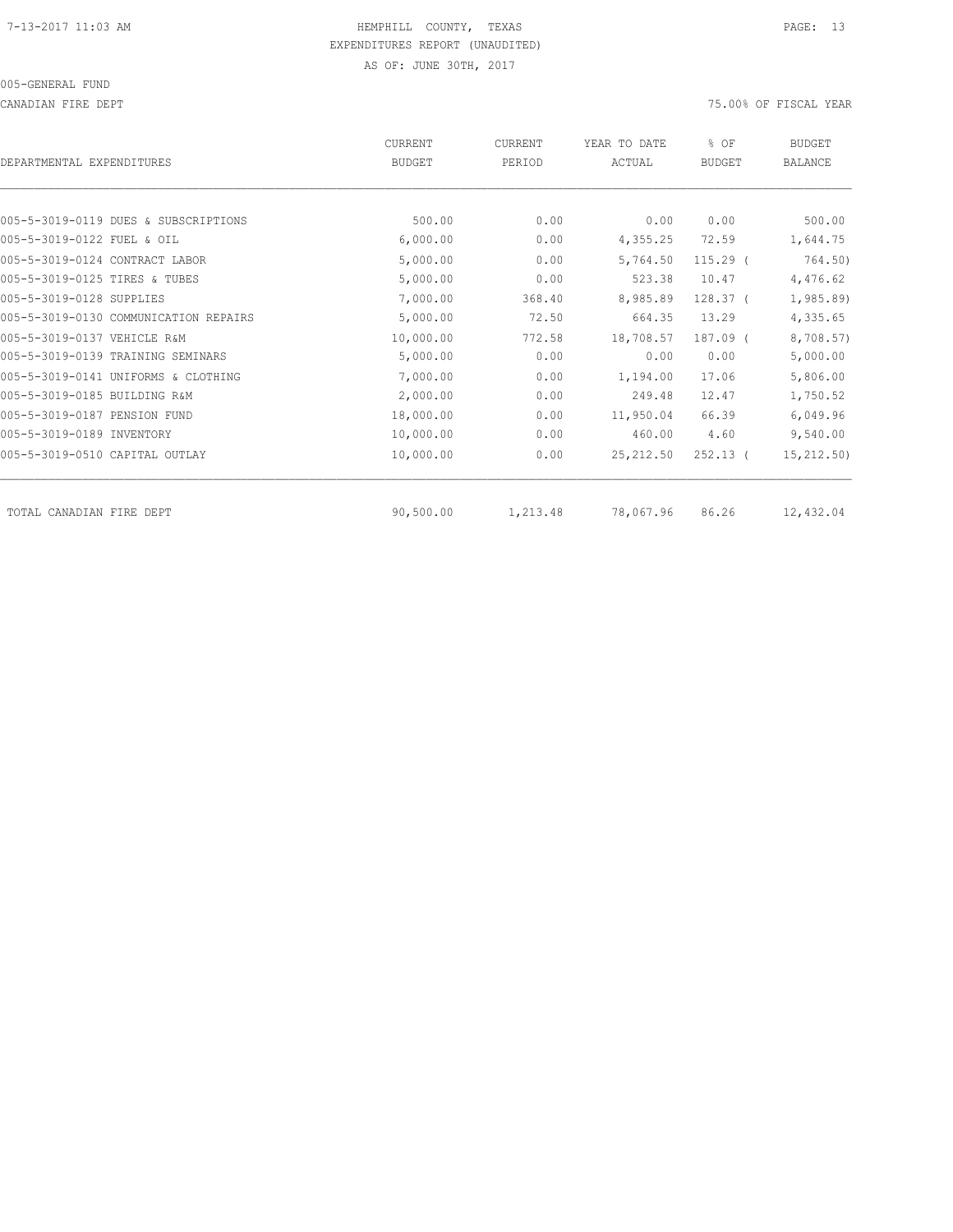LAW ENFORCEMENT 75.00% OF FISCAL YEAR

| DEPARTMENTAL EXPENDITURES                      | CURRENT<br><b>BUDGET</b> | CURRENT<br>PERIOD | YEAR TO DATE<br>ACTUAL | % OF<br><b>BUDGET</b> | <b>BUDGET</b><br><b>BALANCE</b> |
|------------------------------------------------|--------------------------|-------------------|------------------------|-----------------------|---------------------------------|
|                                                |                          |                   |                        |                       |                                 |
| 005-5-3500-0080 SHERIFF-LEWIS                  | 64,000.00                | 5,333.34          | 48,000.06              | 75.00                 | 15,999.94                       |
| 005-5-3500-0081 CHIEF DEPUTY-CLAPP             | 54,590.00                | 4,549.16          | 40,942.44              | 75.00                 | 13,647.56                       |
| 005-5-3500-0082 OVERTIME                       | 6,000.00                 | 100.00            | 709.38                 | 11.82                 | 5,290.62                        |
| 005-5-3500-0083 CERTIFICATE PAY                | 12,000.00                | 1,600.00          | 13,803.13              | $115.03$ (            | 1,803.13)                       |
| 005-5-3500-0084 OVERTIME FOREST SERVICE CONTRA | 3,500.00                 | 0.00              | 0.00                   | 0.00                  | 3,500.00                        |
| 005-5-3500-0087 DEPUTY-GREGORY                 | 49,440.00                | 4,120.00          | 37,080.00              | 75.00                 | 12,360.00                       |
| 005-5-3500-0088 DEPUTY-JL ORTEGA               | 49,440.00                | 4,120.00          | 37,080.00              | 75.00                 | 12,360.00                       |
| 005-5-3500-0089 DEPUTY-O. ORTEGA               | 49,440.00                | 4,120.00          | 37,095.00              | 75.03                 | 12,345.00                       |
| 005-5-3500-0090 DEPUTY-MOSELEY                 | 49,440.00                | 4,120.00          | 34,753.13              | 70.29                 | 14,686.87                       |
| 005-5-3500-0091 DEPUTY- J. T. MOORE            | 49,440.00                | 4,120.00          | 14,420.00              | 29.17                 | 35,020.00                       |
| 005-5-3500-0092 DEPUTY                         | 49,440.00                | 0.00              | 32,963.89              | 66.67                 | 16,476.11                       |
| 005-5-3500-0093 DEPUTY                         | 49,440.00                | 0.00              | 0.00                   | 0.00                  | 49,440.00                       |
| 005-5-3500-0096 LONGEVITY                      | 4,000.00                 | 0.00              | 70.00                  | 1.75                  | 3,930.00                        |
| 005-5-3500-0097 ADMINISTRATIVE ASST-SCHAFER    | 37,080.00                | 3,090.00          | 27,933.75              | 75.33                 | 9,146.25                        |
| 005-5-3500-0098 PART TIME HELP                 | 0.00                     | 0.00              | 0.00                   | 0.00                  | 0.00                            |
| 005-5-3500-0101 SOCIAL SECURITY/MEDICARE       | 41,000.00                | 2,510.03          | 23,469.94              | 57.24                 | 17,530.06                       |
| 005-5-3500-0102 RETIREMENT                     | 66,500.00                | 3,538.26          | 42,831.08              | 64.41                 | 23,668.92                       |
| 005-5-3500-0103 GROUP TERM LIFE                | 2,200.00                 | 84.92             | 863.44                 | 39.25                 | 1,336.56                        |
| 005-5-3500-0104 GROUP INSURANCE                | 85,000.00                | 4,817.52          | 40,118.86              | 47.20                 | 44,881.14                       |
| 005-5-3500-0105 UNEMPLOYMENT INSURANCE         | 2,000.00                 | 0.00              | 320.03                 | 16.00                 | 1,679.97                        |
| 005-5-3500-0106 WORKERS' COMPENSATION          | $7,000.00$ (             | 509.00            | 8,869.00               | $126.70$ (            | 1,869.00                        |
| 005-5-3500-0109 POSTAGE                        | 1,000.00                 | 120.48            | 839.55                 | 83.96                 | 160.45                          |
| 005-5-3500-0112 TRAVEL & EDUCATION             | 12,000.00                | 232.95            | 7,469.94               | 62.25                 | 4,530.06                        |
| 005-5-3500-0114 LAW TRAINING CENTER            | 0.00                     | 0.00              | 0.00                   | 0.00                  | 0.00                            |
| 005-5-3500-0119 DUES & SUBSCRIPTIONS           | 1,100.00                 | 16.23             | 522.06                 | 47.46                 | 577.94                          |
| 005-5-3500-0122 FUEL & OIL                     | 40,000.00                | 1,677.63          | 14,274.05              | 35.69                 | 25,725.95                       |
| 005-5-3500-0130 COMMUNICATION EXPENSES         | 2,000.00                 | 0.00              | 212.50                 | 10.63                 | 1,787.50                        |
| 005-5-3500-0131 OTHER EXPENSE                  | 2,500.00                 | 1,407.98          | 3,893.72               | 155.75 (              | 1,393.72)                       |
| 005-5-3500-0132 TELEPHONE                      | 14,000.00                | 1,176.95          | 9,890.96               | 70.65                 | 4,109.04                        |
| 005-5-3500-0137 VEHICLE REPAIRS & MAIN.        | 12,000.00                | 1,453.98          | 7,118.03               | 59.32                 | 4,881.97                        |
| 005-5-3500-0141 UNIFORMS                       | 2,000.00                 | 157.84            | 11,928.82              | $596.44$ (            | 9,928.82)                       |
| 005-5-3500-0142 MAINTENANCE CONTRACTS          | 30,000.00                | 3,316.90          | 26, 271.85             | 87.57                 | 3,728.15                        |
| 005-5-3500-0143 JANITORIAL SUPPLIES            | 300.00                   | 0.00              | 0.00                   | 0.00                  | 300.00                          |
| 005-5-3500-0160 YOUTH PROGRAM                  | 6,000.00                 | 0.00              | 3,075.55               | 51.26                 | 2,924.45                        |
| 005-5-3500-0165 K-9 MAINTENANCE                | 0.00                     | 0.00              | 0.00                   | 0.00                  | 0.00                            |
| 005-5-3500-0183 REPAIRS-MAINTENANCE            | 2,500.00                 | 928.23            | 3,020.55               | 120.82 (              | $520.55$ )                      |
| 005-5-3500-0188 OFFICE SUPPLIES                | 2,500.00                 | 417.97            | 3,977.91               | 159.12 (              | 1,477.91)                       |
| 005-5-3500-0189 INVENTORY/EQUIPMENT            | 25,000.00                | 666.18            | 21,526.17              | 86.10                 | 3,473.83                        |
| 005-5-3500-0510 CAPITAL OUTLAY                 | 40,000.00                | 6, 115.72         | 33, 230.72             | 83.08                 | 6,769.28                        |
| TOTAL LAW ENFORCEMENT                          | 923,850.00               | 63,403.27         | 588, 575.51            | 63.71                 | 335, 274.49                     |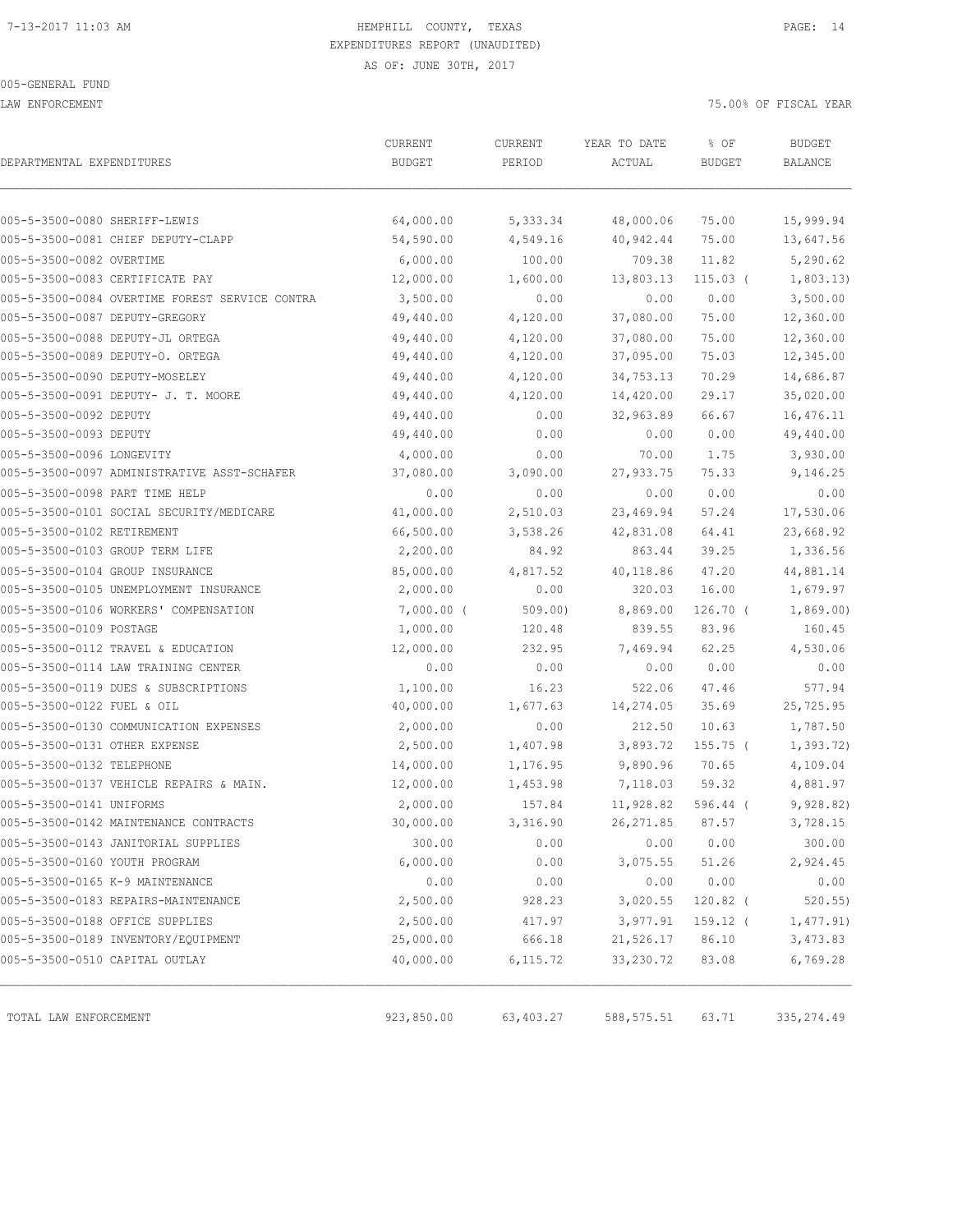LAW/JAIL OPERATIONS 75.00% OF FISCAL YEAR

|                                          |               |           |            |               | <b>BUDGET</b>  |
|------------------------------------------|---------------|-----------|------------|---------------|----------------|
| DEPARTMENTAL EXPENDITURES                | <b>BUDGET</b> | PERIOD    | ACTUAL     | <b>BUDGET</b> | <b>BALANCE</b> |
|                                          |               |           |            |               |                |
| 005-5-3600-0082 OVERTIME PAY             | 2,000.00      | 0.00      | 0.00       | 0.00          | 2,000.00       |
| 005-5-3600-0083 CERTIFICATE PAY          | 6,000.00      | 500.00    | 4,450.00   | 74.17         | 1,550.00       |
| 005-5-3600-0090 DISPATCHER-WILLIAMSON    | 40,685.00     | 3,390.42  | 29,634.79  | 72.84         | 11,050.21      |
| 005-5-3600-0091 CHIEF DISPATCH-BRITTIAN  | 44,290.00     | 3,690.84  | 33, 217.48 | 75.00         | 11,072.52      |
| 005-5-3600-0093 DISPATCHER-OATMAN        | 40,685.00     | 3,390.42  | 30, 513.74 | 75.00         | 10,171.26      |
| 005-5-3600-0094 DISPATCHER-CANO          | 40,685.00     | 3,390.42  | 30, 513.74 | 75.00         | 10,171.26      |
| 005-5-3600-0095 DISPATCHER-KELLS         | 40,685.00     | 3,390.42  | 30, 513.74 | 75.00         | 10,171.26      |
| 005-5-3600-0096 LONGEVITY                | 5,500.00      | 420.00    | 3,840.00   | 69.82         | 1,660.00       |
| 005-5-3600-0097 DISPATCHER-CARTER        | 40,685.00     | 3,390.42  | 30, 513.74 | 75.00         | 10,171.26      |
| 005-5-3600-0101 SOCIAL SECURITY/MEDICARE | 20,000.00     | 1,573.47  | 14,267.48  | 71.34         | 5,732.52       |
| 005-5-3600-0102 RETIREMENT               | 39,100.00     | 2,156.28  | 25,787.41  | 65.95         | 13,312.59      |
| 005-5-3600-0103 GROUP TERM LIFE          | 1,200.00      | 51.76     | 515.43     | 42.95         | 684.57         |
| 005-5-3600-0104 GROUP INSURANCE          | 52,500.00     | 3,625.21  | 30,501.51  | 58.10         | 21,998.49      |
| 005-5-3600-0105 UNEMPLOYMENT INSURANCE   | 2,000.00      | 0.00      | 174.03     | 8.70          | 1,825.97       |
| 005-5-3600-0106 WORKERS' COMPENSATION    | $4,000.00$ (  | 305.40    | 2,394.60   | 59.87         | 1,605.40       |
| 005-5-3600-0112 TRAVEL & EDUCATION       | 4,000.00      | 1,573.12  | 4,213.87   | $105.35$ (    | 213.87)        |
| 005-5-3600-0131 OTHER EXPENSE            | 2,000.00      | 0.00      | 547.64     | 27.38         | 1,452.36       |
| 005-5-3600-0141 UNIFORMS                 | 1,000.00      | 0.00      | 150.91     | 15.09         | 849.09         |
| 005-5-3600-0143 PRISONER EXPENSES        | 10,000.00     | 229.79    | 9,577.60   | 95.78         | 422.40         |
| 005-5-3600-0145 PRISONER MEALS           | 52,000.00     | 0.00      | 30,742.48  | 59.12         | 21, 257.52     |
| 005-5-3600-0183 REPAIRS                  | 15,000.00     | 433.52    | 10,419.76  | 69.47         | 4,580.24       |
| 005-5-3600-0188 OFFICE SUPPLIES          | 2,000.00      | 0.00      | 1,245.78   | 62.29         | 754.22         |
| 005-5-3600-0189 INVENTORY/EQUIPMENT      | 5,000.00      | 197.02    | 1,287.17   | 25.74         | 3,712.83       |
| 005-5-3600-0510 CAPITAL OUTLAY           | 5,000.00      | 0.00      | 0.00       | 0.00          | 5,000.00       |
| TOTAL LAW/JAIL OPERATIONS                | 476,015.00    | 31,097.71 | 325,022.90 | 68.28         | 150,992.10     |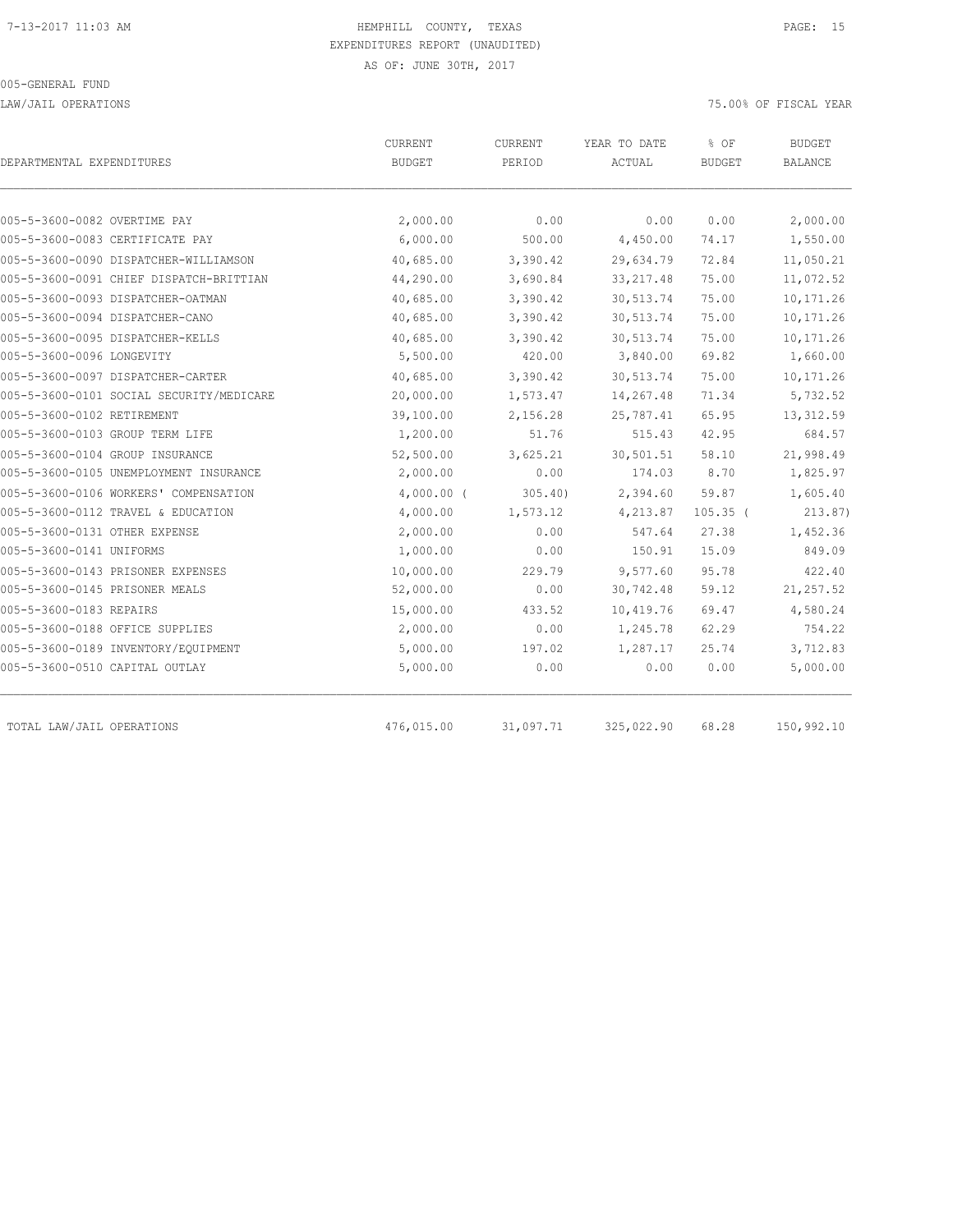# HEMPHILL COUNTY, TEXAS **PAGE:** 16 EXPENDITURES REPORT (UNAUDITED) AS OF: JUNE 30TH, 2017

SOLID WASTE DISPOSAL 75.00% OF FISCAL YEAR

| DEPARTMENTAL EXPENDITURES      | CURRENT<br><b>BUDGET</b> | CURRENT<br>PERIOD | YEAR TO DATE<br>ACTUAL | % OF<br><b>BUDGET</b> | BUDGET<br><b>BALANCE</b> |
|--------------------------------|--------------------------|-------------------|------------------------|-----------------------|--------------------------|
|                                |                          |                   |                        |                       |                          |
| 005-5-6025-0122 FUEL & OIL     | 25,000.00                | 999.78            | 7,374.33               | 29.50                 | 17,625.67                |
| 005-5-6025-0127 TIPPING FEES   | 150,000.00               | 0.00              | 93,788.72              | 62.53                 | 56, 211.28               |
| 005-5-6025-0510 CAPITAL OUTLAY | 0.00                     | 0.00              | 0.00                   | 0.00                  | 0.00                     |
|                                |                          |                   |                        |                       |                          |
| TOTAL SOLID WASTE DISPOSAL     | 175,000.00               | 999.78            | 101,163.05             | 57.81                 | 73,836.95                |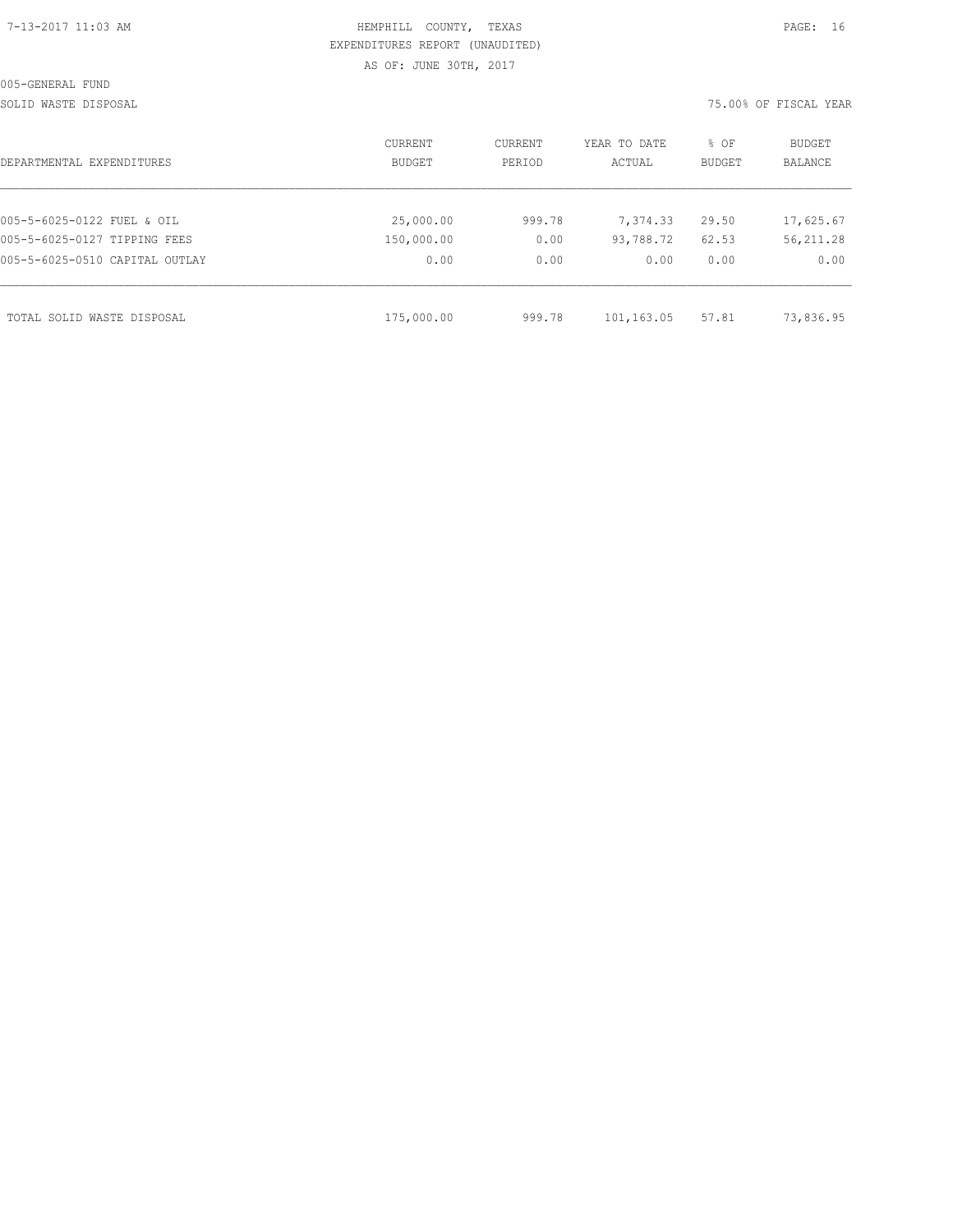005-GENERAL FUND

PUBLIC FACILITIES 75.00% OF FISCAL YEAR

| DEPARTMENTAL EXPENDITURES               | CURRENT<br><b>BUDGET</b> | CURRENT<br>PERIOD | YEAR TO DATE<br>ACTUAL | % OF<br><b>BUDGET</b> | <b>BUDGET</b><br><b>BALANCE</b> |
|-----------------------------------------|--------------------------|-------------------|------------------------|-----------------------|---------------------------------|
|                                         |                          |                   |                        |                       |                                 |
| 005-5-7001-0124 TECH SUPPORT CONTRACT   | 12,000.00                | 0.00              | 0.00                   | 0.00                  | 12,000.00                       |
| 005-5-7001-0126 ROAD REPAIR             | 350,000.00               | 0.00              | 0.00                   | 0.00                  | 350,000.00                      |
| 005-5-7001-0128 SUPPLIES                | 13,000.00                | 629.38            | 8,355.39               | 64.27                 | 4,644.61                        |
| 005-5-7001-0129 COKES & COFFEE          | 4,000.00                 | 242.01            | 3,683.90               | 92.10                 | 316.10                          |
| 005-5-7001-0133 UTILITIES/GENERAL       | 120,000.00               | 8,386.37          | 73, 231.63             | 61.03                 | 46,768.37                       |
| 005-5-7001-0183 PUBLIC FACILITIES R&M   | 35,000.00                | 627.58            | 17,100.75              | 48.86                 | 17,899.25                       |
| 005-5-7001-0185 COURTHOUSE R&M          | 15,000.00                | 199.78            | 5,997.53               | 39.98                 | 9,002.47                        |
| 005-5-7001-0186 BRIDGE/DAM-REPAIR/SPRAY | 30,000.00                | 0.00              | 0.00                   | 0.00                  | 30,000.00                       |
| 005-5-7001-0189 INVENTORY/EQUIPMENT     | 5,000.00                 | 0.00              | 297.97                 | 5.96                  | 4,702.03                        |
| 005-5-7001-0217 TRANSFER OUT            | 0.00                     | 0.00              | 0.00                   | 0.00                  | 0.00                            |
| 005-5-7001-0510 CAPITAL OUTLAY          | 132,631.00               | 0.00              | 7,955.78               | 6.00                  | 124,675.22                      |
|                                         |                          |                   |                        |                       |                                 |
| TOTAL PUBLIC FACILITIES                 | 716,631.00               | 10,085.12         | 116,622.95             | 16.27                 | 600,008.05                      |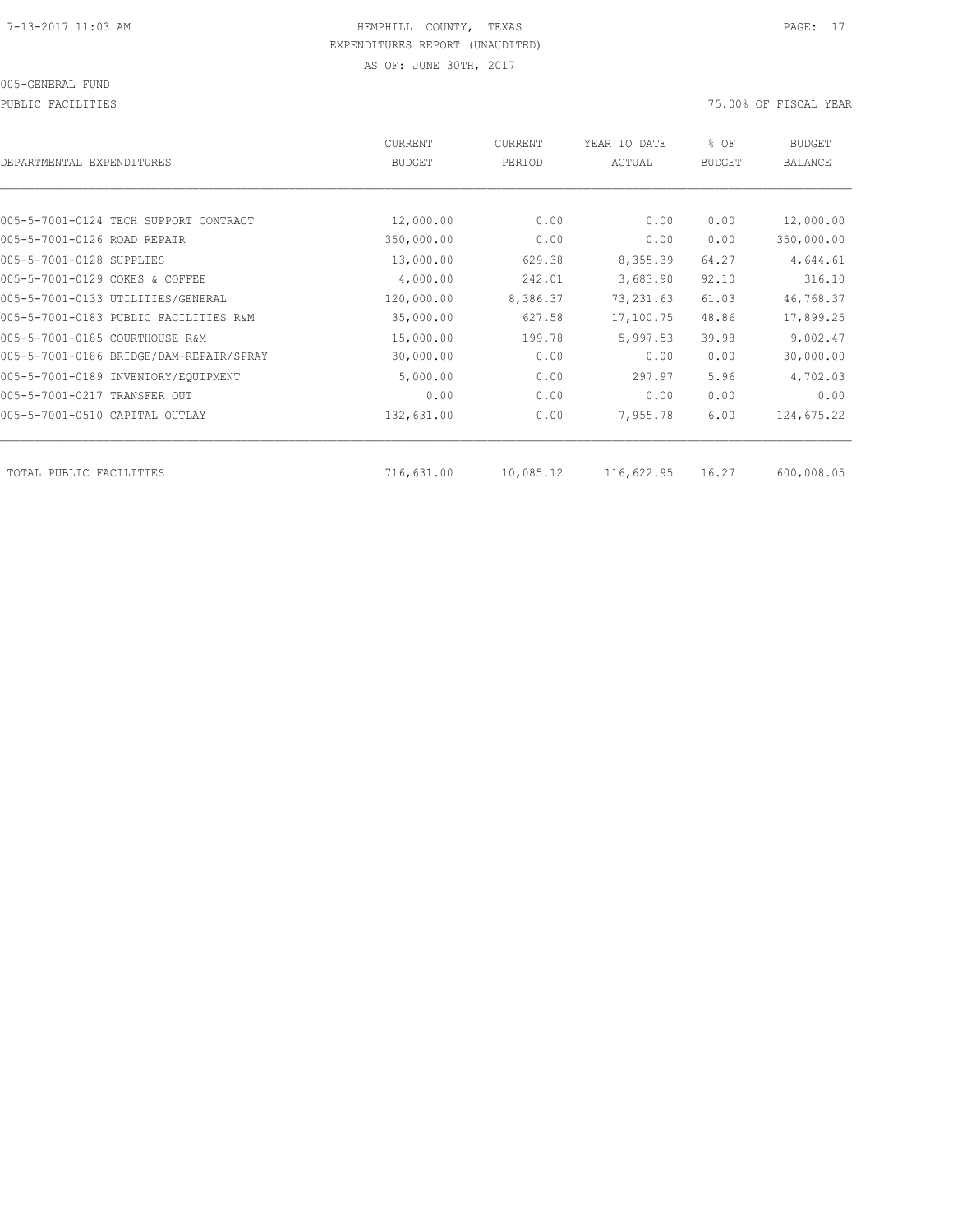CEMETERY 75.00% OF FISCAL YEAR

| DEPARTMENTAL EXPENDITURES                  | CURRENT<br><b>BUDGET</b> | CURRENT<br>PERIOD | YEAR TO DATE<br>ACTUAL | % OF<br><b>BUDGET</b> | <b>BUDGET</b><br><b>BALANCE</b> |
|--------------------------------------------|--------------------------|-------------------|------------------------|-----------------------|---------------------------------|
|                                            |                          |                   |                        |                       |                                 |
| 005-5-7016-0097 CEMETERY ADM-JAHNEL        | 7,500.00                 | 2,550.00          | 7,500.00               | 100.00                | 0.00                            |
| 005-5-7016-0101 SOCIAL SECURITY/MEDICARE   | 600.00                   | 195.08            | 573.75                 | 95.63                 | 26.25                           |
| 005-5-7016-0105 UNEMPLOYMENT INSURANCE     | 100.00                   | 0.00              | 4.24                   | 4.24                  | 95.76                           |
| 005-5-7016-0114 VETERAN'S MARKERS          | 1,000.00                 | 0.00              | 150.00                 | 15.00                 | 850.00                          |
| 005-5-7016-0124 CONTRACT LABOR             | 5,000.00                 | 0.00              | 14,985.00              | 299.70 (              | 9,985.00                        |
| 005-5-7016-0128 SUPPLIES                   | 500.00                   | 0.00              | 116.89                 | 23.38                 | 383.11                          |
| 005-5-7016-0130 UNMARKED GRAVES            | 1,000.00                 | 0.00              | 0.00                   | 0.00                  | 1,000.00                        |
| 005-5-7016-0133 UTILITIES                  | 300.00                   | 10.19             | 89.38                  | 29.79                 | 210.62                          |
| 005-5-7016-0140 LANDSCAPING                | 2,000.00                 | 0.00              | 0.00                   | 0.00                  | 2,000.00                        |
| 005-5-7016-0142 CONTRACT MOWING & PCTs 3&4 | 46,000.00                | 3,737.50          | 24,387.50              | 53.02                 | 21,612.50                       |
| 005-5-7016-0510 CAPITAL OUTLAY             | 0.00                     | 0.00              | 0.00                   | 0.00                  | 0.00                            |
|                                            |                          |                   |                        |                       |                                 |
| TOTAL CEMETERY                             | 64,000.00                | 6,492.77          | 47,806.76              | 74.70                 | 16,193.24                       |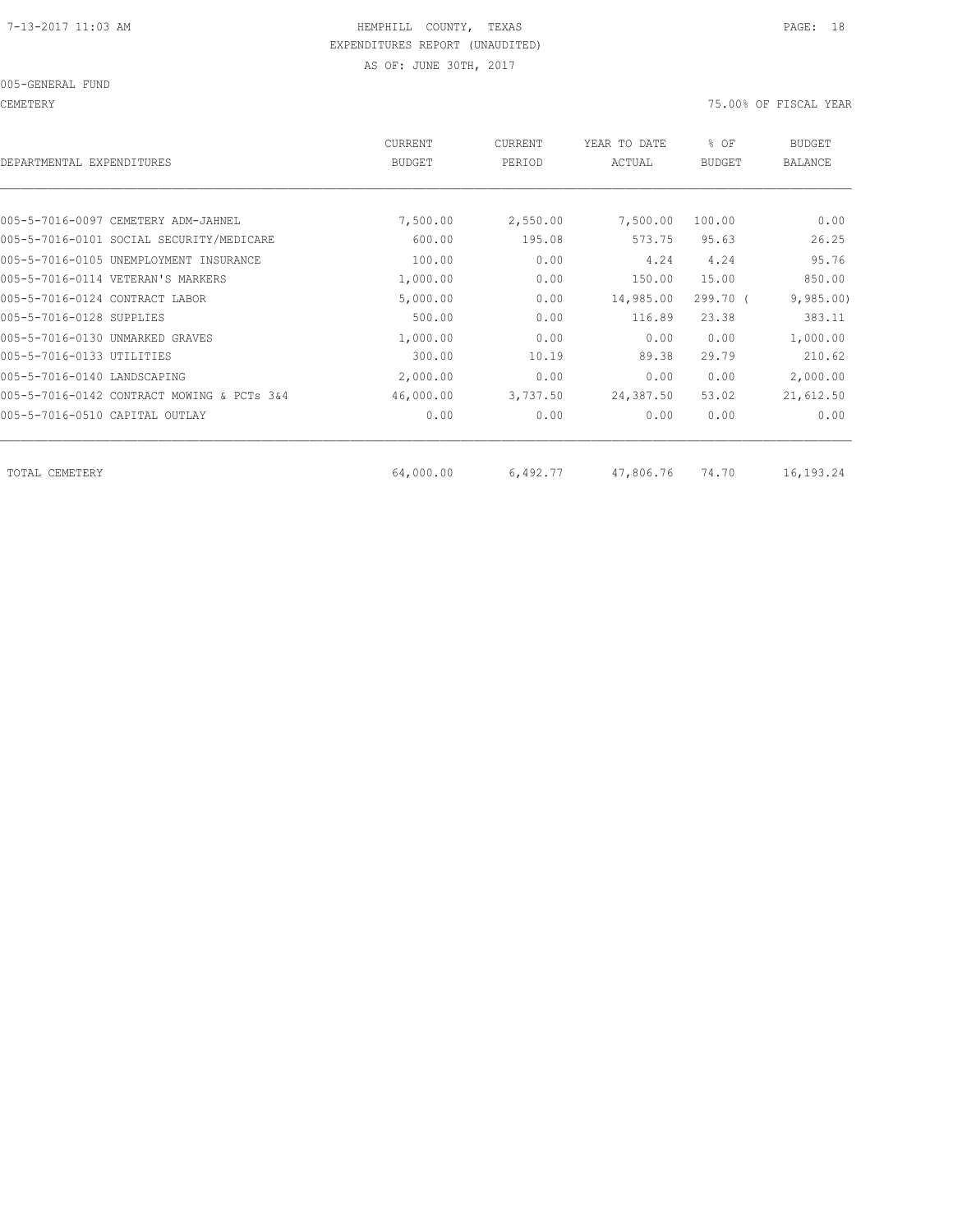OTHER COMPLEXES 75.00% OF FISCAL YEAR

|                                          | CURRENT      | CURRENT   | YEAR TO DATE | % OF          | <b>BUDGET</b>  |
|------------------------------------------|--------------|-----------|--------------|---------------|----------------|
| DEPARTMENTAL EXPENDITURES                | BUDGET       | PERIOD    | ACTUAL       | <b>BUDGET</b> | <b>BALANCE</b> |
|                                          |              |           |              |               |                |
| 005-5-7018-0082 OVERTIME                 | 1,500.00     | 0.00      | 0.00         | 0.00          | 1,500.00       |
| 005-5-7018-0091 COMPLEX SUPERVISOR-LYNCH | 52,530.00    | 4,377.50  | 39,397.50    | 75.00         | 13, 132.50     |
| 005-5-7018-0092 COMPLEX ROADHAND-YARNOLD | 47,380.00    | 3,948.34  | 35,534.98    | 75.00         | 11,845.02      |
| 005-5-7018-0096 LONGEVITY                | 4,000.00     | 335.00    | 2,945.00     | 73.63         | 1,055.00       |
| 005-5-7018-0098 PART-TIME HELP           | 8,000.00     | 2,080.00  | 2,327.00     | 29.09         | 5,673.00       |
| 005-5-7018-0101 SOCIAL SECURITY/MEDICARE | 8,600.00     | 821.72    | 6,136.08     | 71.35         | 2,463.92       |
| 005-5-7018-0102 RETIREMENT               | 14,500.00    | 869.10    | 10,417.57    | 71.85         | 4,082.43       |
| 005-5-7018-0103 GROUP TERM LIFE          | 400.00       | 20.86     | 208.34       | 52.09         | 191.66         |
| 005-5-7018-0104 GROUP INSURANCE          | 16,000.00    | 1,203.05  | 10,988.56    | 68.68         | 5,011.44       |
| 005-5-7018-0105 UNEMPLOYMENT INSURANCE   | 500.00       | 0.00      | 67.85        | 13.57         | 432.15         |
| 005-5-7018-0106 WORKERS' COMPENSATION    | $1,400.00$ ( | 101.80)   | 1,398.20     | 99.87         | 1.80           |
| 005-5-7018-0122 FUEL & OIL               | 15,000.00    | 558.18    | 6, 206.50    | 41.38         | 8,793.50       |
| 005-5-7018-0124 MACHINE HIRE/CONT LABOR  | 1,500.00     | 0.00      | 4,845.82     | $323.05$ (    | 3,345.82)      |
| 005-5-7018-0125 TIRES & TUBES            | 1,500.00     | 46.95     | 410.85       | 27.39         | 1,089.15       |
| 005-5-7018-0128 MATERIAL & SUPPLIES      | 10,000.00    | 403.56    | 6,356.07     | 63.56         | 3,643.93       |
| 005-5-7018-0132 TELEPHONE                | 700.00       | 30.00     | 270.00       | 38.57         | 430.00         |
| 005-5-7018-0183 REPAIRS & MAINTENANCE    | 15,000.00    | 0.00      | 1,741.74     | 11.61         | 13,258.26      |
| 005-5-7018-0185 TREES                    | 0.00         | 0.00      | 0.00         | 0.00          | 0.00           |
| 005-5-7018-0189 INVENTORY                | 12,000.00    | 0.00      | 1,575.00     | 13.13         | 10,425.00      |
| 005-5-7018-0206 CHEMICALS                | 3,000.00     | 0.00      | 585.00       | 19.50         | 2,415.00       |
| 005-5-7018-0510 CAPITAL OUTLAY           | 20,000.00    | 0.00      | 0.00         | 0.00          | 20,000.00      |
| TOTAL OTHER COMPLEXES                    | 233,510.00   | 14,592.46 | 131, 412.06  | 56.28         | 102,097.94     |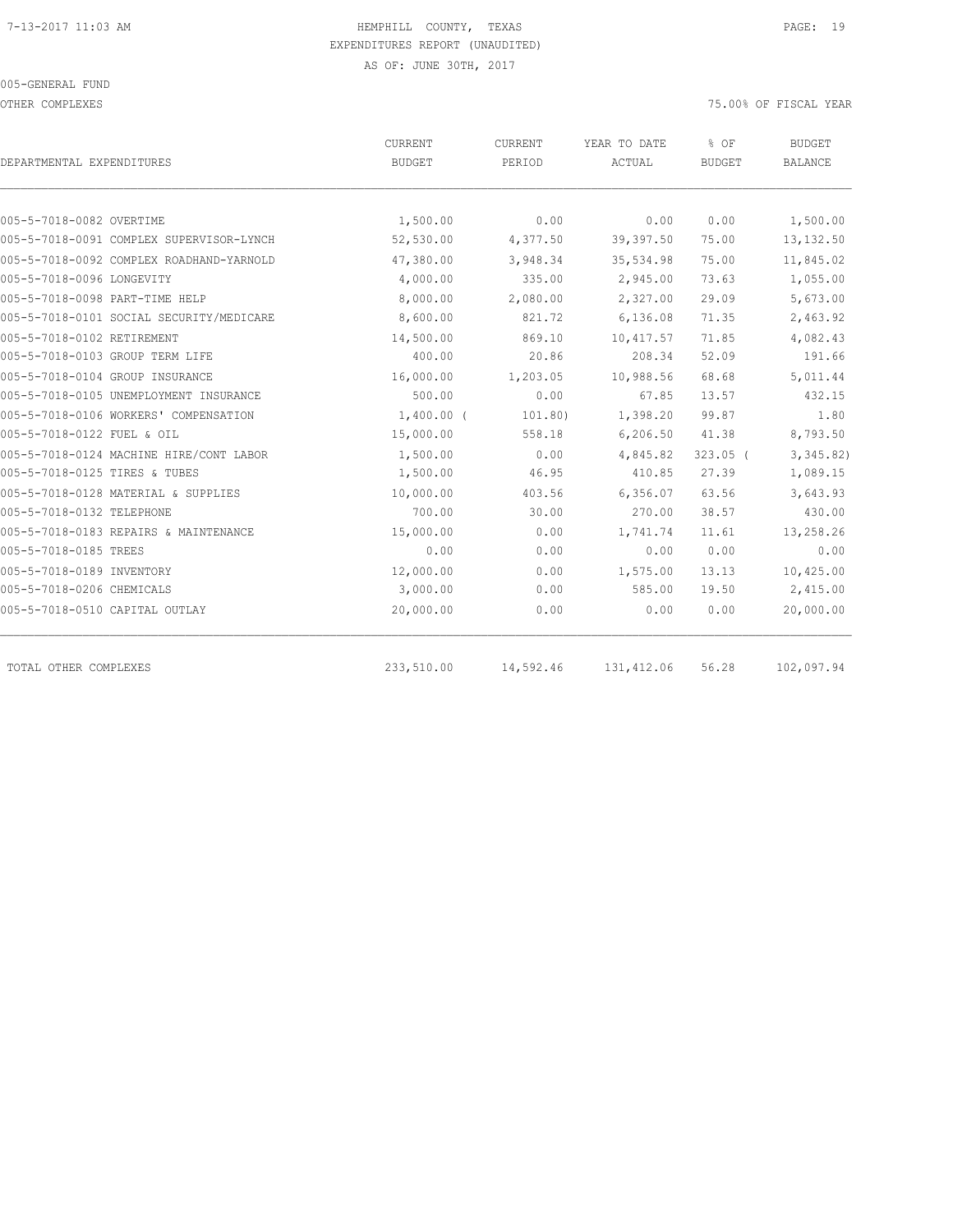LIBRARY 75.00% OF FISCAL YEAR

| DEPARTMENTAL EXPENDITURES                   | CURRENT<br><b>BUDGET</b> | CURRENT<br>PERIOD | YEAR TO DATE<br>ACTUAL | % OF<br><b>BUDGET</b> | <b>BUDGET</b><br><b>BALANCE</b> |
|---------------------------------------------|--------------------------|-------------------|------------------------|-----------------------|---------------------------------|
| 005-5-7041-0090 LIBRARIAN-DILLON            | 52,530.00                | 4,377.50          | 39,397.50              | 75.00                 | 13, 132.50                      |
| 005-5-7041-0095 CLERK-GARCIA                | 33,000.00                | 2,750.00          | 24,750.00              | 75.00                 | 8,250.00                        |
| 005-5-7041-0096 LONGEVITY                   | 3,850.00                 | 280.00            | 2,440.00               | 63.38                 | 1,410.00                        |
| 005-5-7041-0097 CLERK/PT-LIBRARY CLERK      | 33,000.00                | 4,691.71          | 23,658.96              | 71.69                 | 9,341.04                        |
| 005-5-7041-0098 CLERK-POWELL                | 31,518.00                | 2,626.50          | 23,638.50              | 75.00                 | 7,879.50                        |
| 005-5-7041-0101 SOCIAL SECURITY/MEDICARE    | 12,000.00                | 1,079.51          | 8,293.91               | 69.12                 | 3,706.09                        |
| 005-5-7041-0102 RETIREMENT                  | 19,500.00                | 1,233.82          | 14,255.19              | 73.10                 | 5,244.81                        |
| 005-5-7041-0103 GROUP TERM LIFE             | 600.00                   | 29.61             | 285.75                 | 47.63                 | 314.25                          |
| 005-5-7041-0104 GROUP INSURANCE             | 24,000.00                | 1,806.57          | 15, 321.05             | 63.84                 | 8,678.95                        |
| 005-5-7041-0105 UNEMPLOYMENT INSURANCE      | 1,000.00                 | 0.00              | 94.37                  | 9.44                  | 905.63                          |
| 005-5-7041-0106 WORKERS' COMPENSATION       | $2,500.00$ (             | 254.50)           | 1,770.50               | 70.82                 | 729.50                          |
| 005-5-7041-0112 TRAVEL                      | 3,000.00                 | 0.00              | 1,329.36               | 44.31                 | 1,670.64                        |
| 005-5-7041-0119 DUES                        | 2,000.00                 | 0.00              | 1,061.47               | 53.07                 | 938.53                          |
| 005-5-7041-0128 SUPPLIES                    | 8,000.00                 | 539.67            | 5,428.42               | 67.86                 | 2,571.58                        |
| 005-5-7041-0132 TELEPHONE                   | 7,100.00                 | 802.31            | 5,259.18               | 74.07                 | 1,840.82                        |
| 005-5-7041-0142 HARRINGTON L. CONSORTIUM    | 9,050.00                 | 0.00              | 10,238.87              | $113.14$ (            | 1,188.87)                       |
| 005-5-7041-0168 BOOKS                       | 22,000.00                | 2,386.42          | 17,856.82              | 81.17                 | 4,143.18                        |
| 005-5-7041-0169 LIBRARY MEMORIALS/DONATIONS | 4,000.00                 | 325.00            | 385.78                 | 9.64                  | 3,614.22                        |
| 005-5-7041-0181 TECH SUPPORT                | 4,500.00                 | 0.00              | 2,775.56               | 61.68                 | 1,724.44                        |
| 005-5-7041-0189 INVENTORY                   | 3,000.00                 | 198.84            | 888.11                 | 29.60                 | 2,111.89                        |
| TOTAL LIBRARY                               | 276,148.00               | 22,872.96         | 199,129.30             | 72.11                 | 77,018.70                       |
| TOTAL EXPENDITURES                          | 5,969,833.00             | 322,808.48        | 3,723,960.21           | 62.38                 | 2, 245, 872.79                  |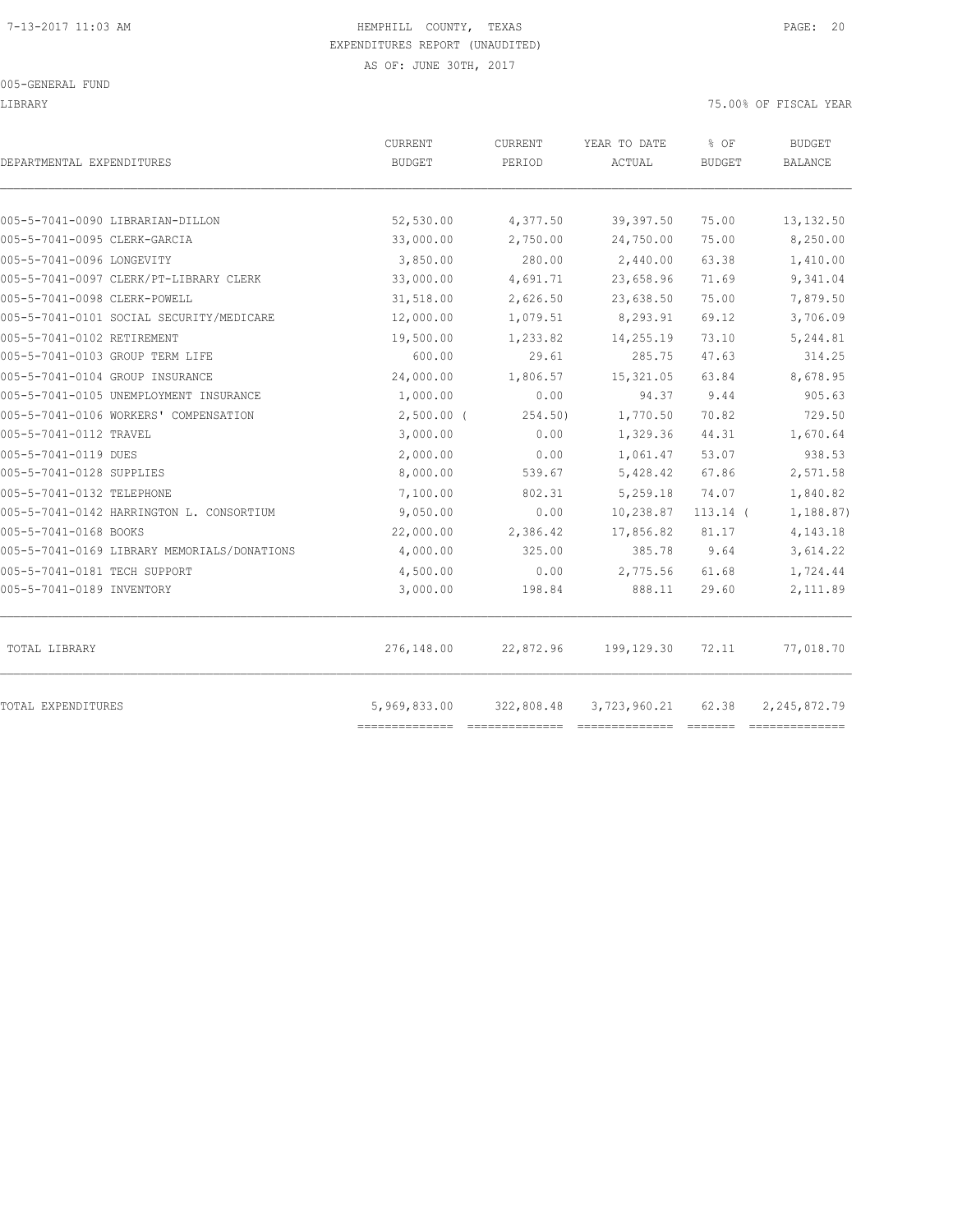LAW LIBRARY 75.00% OF FISCAL YEAR

| DEPARTMENTAL EXPENDITURES            | CURRENT<br><b>BUDGET</b> | CURRENT<br>PERIOD | YEAR TO DATE<br>ACTUAL | % OF<br><b>BUDGET</b> | <b>BUDGET</b><br>BALANCE |
|--------------------------------------|--------------------------|-------------------|------------------------|-----------------------|--------------------------|
| 008-5-2008-0114 LAW LIBRARY EXPENSES | 2,000.00                 | 0.00              | 686.00                 | 34.30                 | 1,314.00                 |
| TOTAL LAW LIBRARY                    | 2,000.00                 | 0.00              | 686.00                 | 34.30                 | 1,314.00                 |
| TOTAL EXPENDITURES                   | 2,000.00<br>___________  | 0.00              | 686.00                 | 34.30                 | 1,314.00<br>_______      |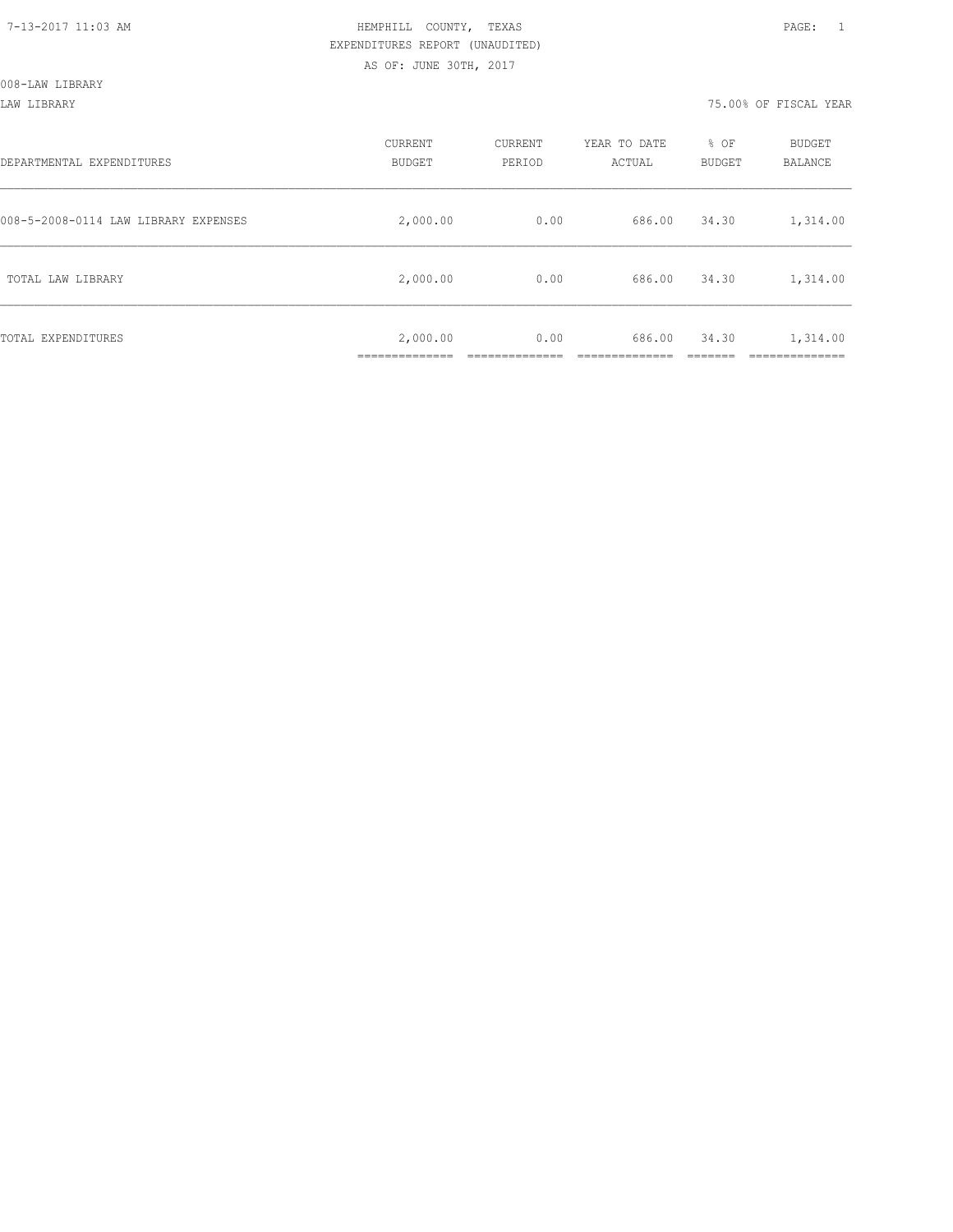# HEMPHILL COUNTY, TEXAS **12:03 AM HEMPHILL COUNTY**, TEXAS EXPENDITURES REPORT (UNAUDITED) AS OF: JUNE 30TH, 2017

CO COURTHOUSE SECURITY 75.00% OF FISCAL YEAR

| DEPARTMENTAL EXPENDITURES          | CURRENT<br><b>BUDGET</b> | CURRENT<br>PERIOD | YEAR TO DATE<br>ACTUAL | % OF<br><b>BUDGET</b> | BUDGET<br>BALANCE |
|------------------------------------|--------------------------|-------------------|------------------------|-----------------------|-------------------|
| 009-5-3009-0114 CRTHS SECURITY EXP | 54,000.00                | 0.00              | 0.00                   | 0.00                  | 54,000.00         |
| TOTAL CO COURTHOUSE SECURITY       | 54,000.00                | 0.00              | 0.00                   | 0.00                  | 54,000.00         |
| TOTAL EXPENDITURES                 | 54,000.00                | 0.00              | 0.00                   | 0.00                  | 54,000.00         |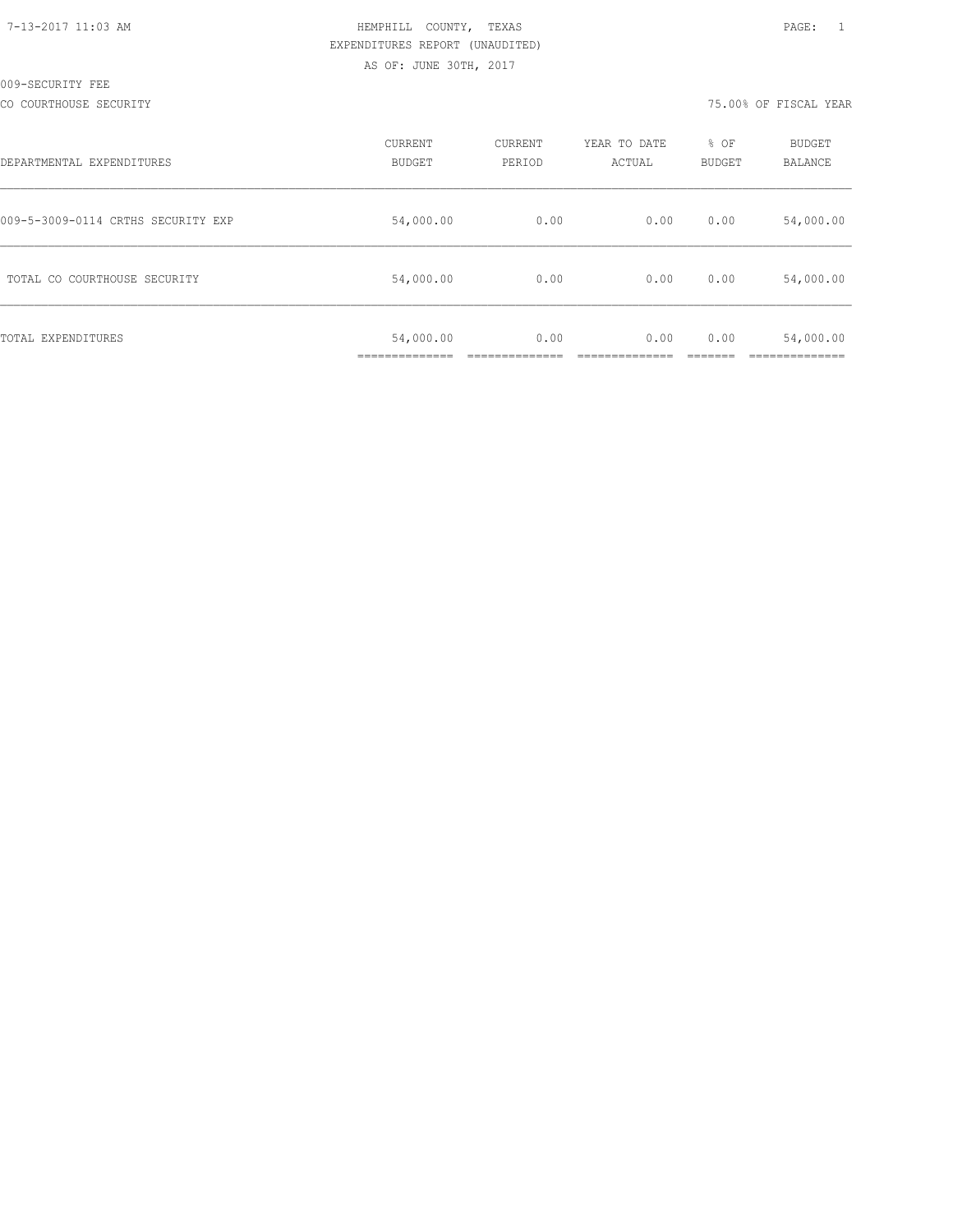# 7-13-2017 11:03 AM HEMPHILL COUNTY, TEXAS PAGE: 1 EXPENDITURES REPORT (UNAUDITED)

AIRPORT 75.00% OF FISCAL YEAR

| DEPARTMENTAL EXPENDITURES                     | CURRENT<br><b>BUDGET</b>     | CURRENT<br>PERIOD | YEAR TO DATE<br>ACTUAL | % OF<br><b>BUDGET</b> | <b>BUDGET</b><br><b>BALANCE</b> |
|-----------------------------------------------|------------------------------|-------------------|------------------------|-----------------------|---------------------------------|
| 010-5-7010-0109 POSTAGE                       | 200.00                       | 0.00              | 47.00                  | 23.50                 | 153.00                          |
| 010-5-7010-0112 TRAVEL/DUES/PUBLICATIONS      | 800.00                       | 150.00            | 918.00                 | $114.75$ (            | 118.00)                         |
| 010-5-7010-0122 FUEL & OIL                    | 75,000.00                    | 1,324.12          | 83, 207.33             | $110.94$ (            | 8,207.33)                       |
| 010-5-7010-0124 AIRPORT MGR CONTRACT          | 56,000.00                    | 4,226.10          | 40,838.38              | 72.93                 | 15, 161.62                      |
| 010-5-7010-0127 FUEL SYSTEM MAINTENANCE       | 5,000.00                     | 0.00              | 995.00                 | 19.90                 | 4,005.00                        |
| 010-5-7010-0131 OTHER EXPENSE                 | 2,000.00                     | 0.00              | 1,078.29               | 53.91                 | 921.71                          |
| 010-5-7010-0132 AWOS SATELLITE LINK/TELEPHONE | 5,000.00                     | 0.00              | 1,078.66               | 21.57                 | 3,921.34                        |
| 010-5-7010-0133 UTILITIES                     | 7,500.00                     | 695.28            | 5, 111.26              | 68.15                 | 2,388.74                        |
| 010-5-7010-0134 BONDS & INSURANCE             | 2,500.00                     | 0.00              | 2,010.00               | 80.40                 | 490.00                          |
| 010-5-7010-0140 SATELLITE TELEVISION          | 1,100.00                     | 0.00              | 1,008.60               | 91.69                 | 91.40                           |
| 010-5-7010-0168 MOWING EOUIP./MAINT.          | 2,500.00                     | 0.00              | 294.95                 | 11.80                 | 2,205.05                        |
| 010-5-7010-0173 NAVIGATION EQUIP/MAINT        | 3,000.00                     | 0.00              | 761.33                 | 25.38                 | 2,238.67                        |
| 010-5-7010-0183 HANGAR-LOUNGE R&M             | 6,000.00                     | 264.23            | 3,635.02               | 60.58                 | 2,364.98                        |
| 010-5-7010-0185 WSI WEATHER                   | 1,500.00                     | 0.00              | 1,251.00               | 83.40                 | 249.00                          |
| 010-5-7010-0189 INVENTORY                     | 3,000.00                     | 286.95            | 651.59                 | 21.72                 | 2,348.41                        |
| 010-5-7010-0510 CAPITAL OUTLAY                | 17,020.00                    | 0.00              | 0.00                   | 0.00                  | 17,020.00                       |
| TOTAL AIRPORT                                 | 188,120.00                   | 6,946.68          | 142,886.41             | 75.95                 | 45,233.59                       |
| <b>TOTAL EXPENDITURES</b>                     | 188,120.00<br>============== | 6,946.68          | 142,886.41             | 75.95                 | 45, 233.59                      |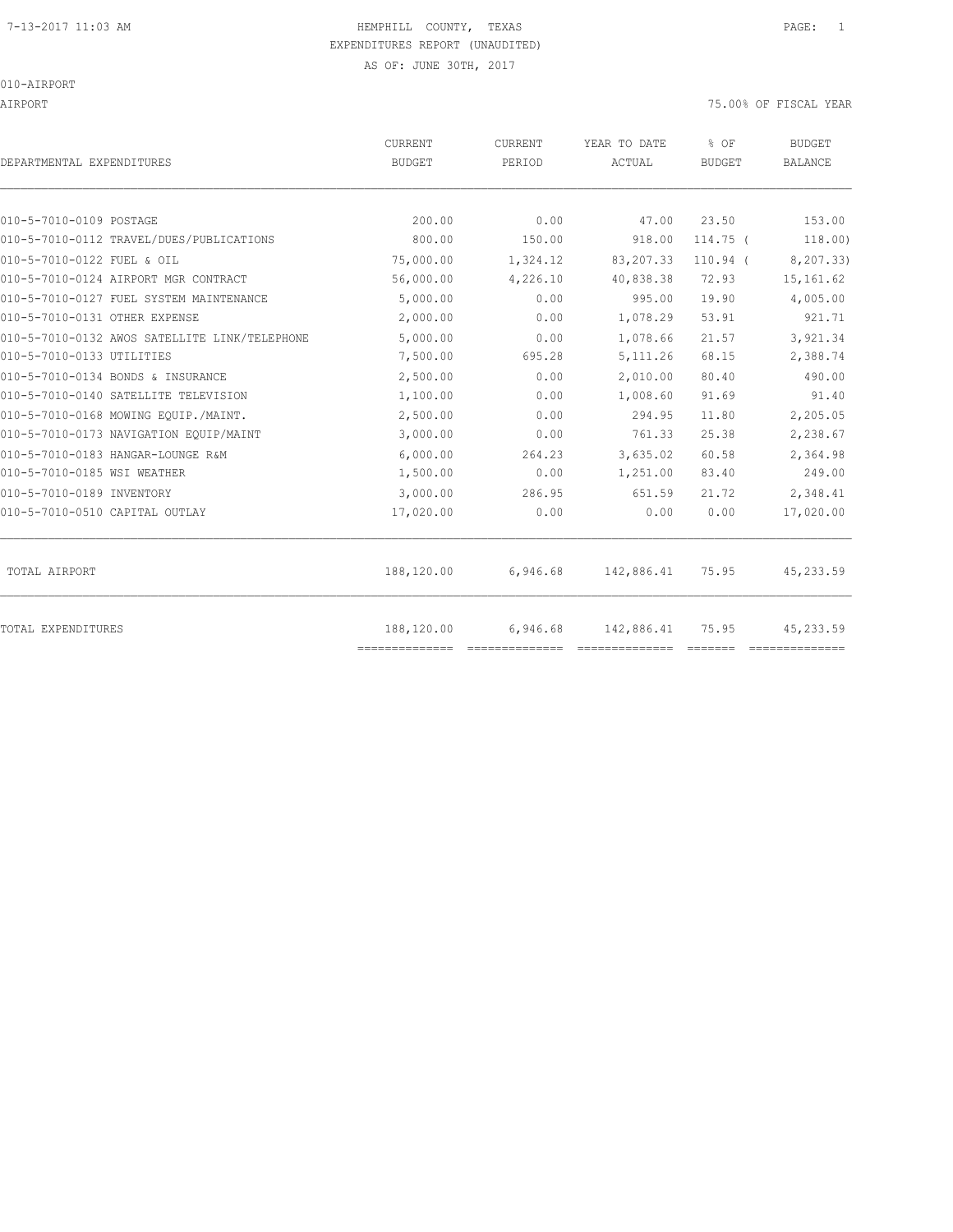011-ROAD & BRIDGE PCT 1

ROAD & BRIDGE 1 75.00% OF FISCAL YEAR (2002)

| DEPARTMENTAL EXPENDITURES                     | CURRENT<br><b>BUDGET</b> | CURRENT<br>PERIOD | YEAR TO DATE<br>ACTUAL | % OF<br><b>BUDGET</b> | <b>BUDGET</b><br><b>BALANCE</b> |
|-----------------------------------------------|--------------------------|-------------------|------------------------|-----------------------|---------------------------------|
| 011-5-4011-0082 OVERTIME                      | 2,500.00                 | 0.00              | 0.00                   | 0.00                  | 2,500.00                        |
| 011-5-4011-0090 COMMISSIONER-WEBB             | 37,595.00                | 3,132.92          | 28, 196. 24            | 75.00                 | 9,398.76                        |
| 011-5-4011-0092 SR MAINTENANCE TECH-CERVANTES | 52,530.00                | 4,377.50          | 39, 397.50             | 75.00                 | 13, 132.50                      |
| 011-5-4011-0095 MAINTENANCE TECH-BILLENWILLMS | 47,380.00                | 3,948.18          | 39,789.45              | 83.98                 | 7,590.55                        |
| 011-5-4011-0096 LONGEVITY                     | 3,500.00                 | 130.00            | 1,560.00               | 44.57                 | 1,940.00                        |
| 011-5-4011-0101 SOCIAL SECURITY/MEDICARE      | 11,000.00                | 873.86            | 8,165.12               | 74.23                 | 2,834.88                        |
| 011-5-4011-0102 RETIREMENT                    | 18,000.00                | 1,170.58          | 14,019.73              | 77.89                 | 3,980.27                        |
| 011-5-4011-0103 GROUP TERM LIFE               | 500.00                   | 28.11             | 279.64                 | 55.93                 | 220.36                          |
| 011-5-4011-0104 GROUP INSURANCE               | 23,200.00                | 1,806.57          | 13,326.79              | 57.44                 | 9,873.21                        |
| 011-5-4011-0105 UNEMPLOYMENT INSURANCE        | 400.00                   | 0.00              | 67.52                  | 16.88                 | 332.48                          |
| 011-5-4011-0106 WORKERS' COMPENSATION         | $1,800.00$ (             | 152.70)           | 2,097.30               | $116.52$ (            | 297.30)                         |
| 011-5-4011-0110 FREIGHT                       | 200.00                   | 0.00              | 0.00                   | 0.00                  | 200.00                          |
| 011-5-4011-0112 TRAVEL                        | 3,000.00                 | 0.00              | 1,038.31               | 34.61                 | 1,961.69                        |
| 011-5-4011-0122 FUEL & OIL                    | 32,000.00                | 3,379.68          | 17,375.29              | 54.30                 | 14,624.71                       |
| 011-5-4011-0124 MACHINE HIRE/CONT LABOR       | 15,000.00                | 360.00            | 1,887.93               | 12.59                 | 13, 112.07                      |
| 011-5-4011-0125 TIRES & TUBES                 | 8,000.00                 | 0.00              | 1,953.02               | 24.41                 | 6,046.98                        |
| 011-5-4011-0126 CALICHE & GRAVEL              | 25,000.00                | 9,157.98          | 34,838.81              | 139.36 (              | 9,838.81)                       |
| 011-5-4011-0128 MATERIAL & SUPPLIES           | 10,000.00                | 174.76            | 3,302.51               | 33.03                 | 6,697.49                        |
| 011-5-4011-0130 COMMUNICATION REPAIRS         | 500.00                   | 0.00              | 0.00                   | 0.00                  | 500.00                          |
| 011-5-4011-0131 OTHER EXPENSE                 | 1,000.00                 | 0.00              | 0.00                   | 0.00                  | 1,000.00                        |
| 011-5-4011-0132 TELEPHONE                     | 1,700.00                 | 65.61             | 553.98                 | 32.59                 | 1,146.02                        |
| 011-5-4011-0133 UTILITIES/PCT 1               | 3,500.00                 | 225.97            | 2,166.89               | 61.91                 | 1,333.11                        |
| 011-5-4011-0137 VEHICLE R&M                   | 6,000.00                 | 62.24             | 1,350.60               | 22.51                 | 4,649.40                        |
| 011-5-4011-0144 TIN HORNS/CATTLE GUARDS/CHEM  | 7,000.00                 | 0.00              | 700.00                 | 10.00                 | 6,300.00                        |
| 011-5-4011-0173 HEAVY EQUIP - R&M             | 20,000.00                | 483.75            | 13,183.09              | 65.92                 | 6,816.91                        |
| 011-5-4011-0189 INVENTORY                     | 4,000.00                 | 142.04            | 463.02                 | 11.58                 | 3,536.98                        |
| 011-5-4011-0190 ROAD GRANT PROJECTS           | 0.00                     | 0.00              | 0.00                   | 0.00                  | 0.00                            |
| 011-5-4011-0510 CAPITAL OUTLAY                | 54,000.00                | 0.00              | 4,995.00               | 9.25                  | 49,005.00                       |
| TOTAL ROAD & BRIDGE 1                         | 389,305.00               | 29,367.05         | 230,707.74             | 59.26                 | 158,597.26                      |
| TOTAL EXPENDITURES                            | 389,305.00               | 29,367.05         | 230,707.74             | 59.26                 | 158,597.26                      |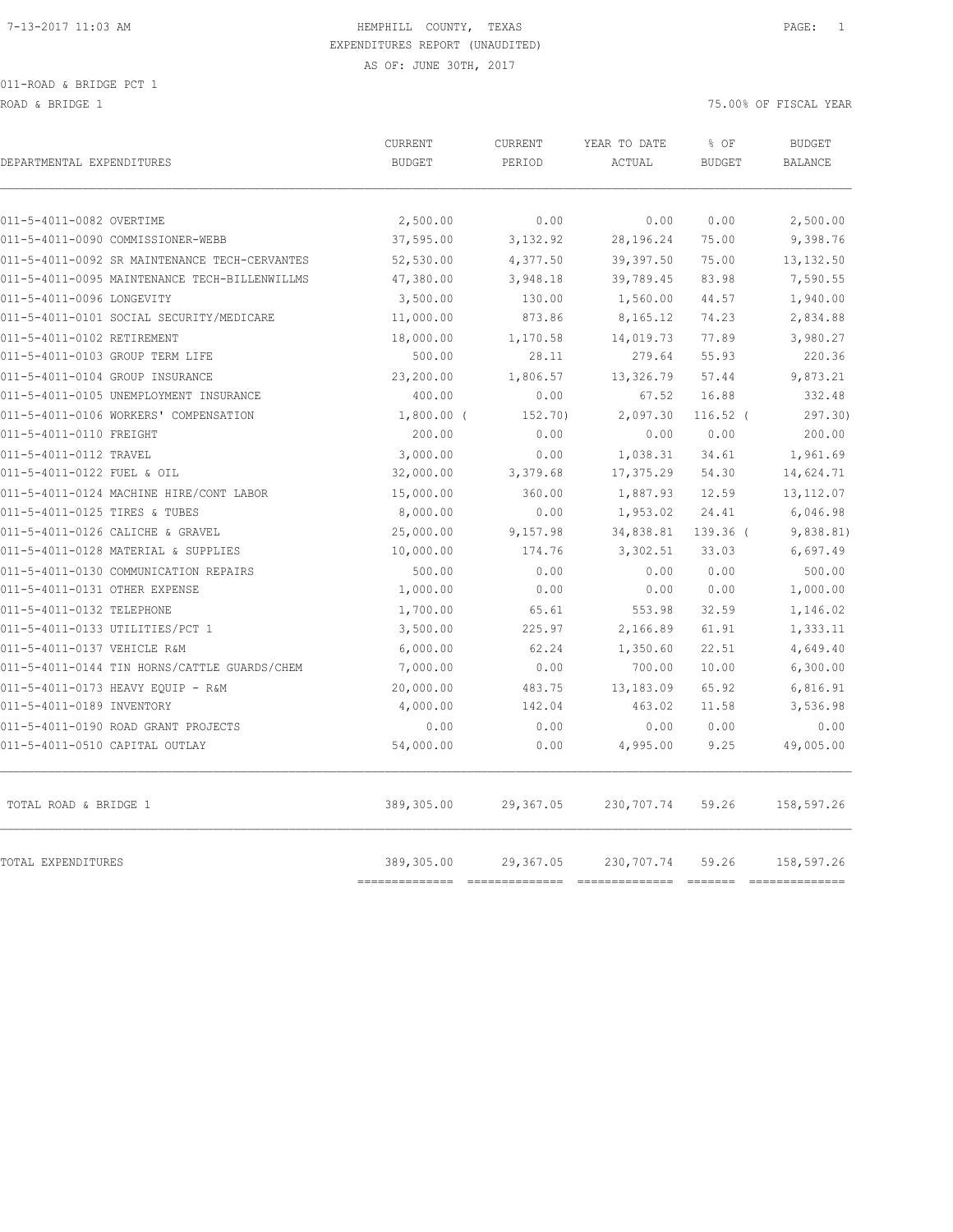012-ROAD & BRIDGE PCT 2 ROAD & BRIDGE 2 75.00% OF FISCAL YEAR (2002) 2003 OF FISCAL YEAR (2003) 2004 OF FISCAL YEAR (2004) 2004 OF FISCAL YEAR

|                                            | <b>CURRENT</b>               | CURRENT                                                                                                                                                                                                                                                                                                                                                                                                                                                                                             | YEAR TO DATE                          | % OF          | <b>BUDGET</b>                |
|--------------------------------------------|------------------------------|-----------------------------------------------------------------------------------------------------------------------------------------------------------------------------------------------------------------------------------------------------------------------------------------------------------------------------------------------------------------------------------------------------------------------------------------------------------------------------------------------------|---------------------------------------|---------------|------------------------------|
| DEPARTMENTAL EXPENDITURES                  | <b>BUDGET</b>                | PERIOD                                                                                                                                                                                                                                                                                                                                                                                                                                                                                              | ACTUAL                                | <b>BUDGET</b> | <b>BALANCE</b>               |
|                                            |                              |                                                                                                                                                                                                                                                                                                                                                                                                                                                                                                     |                                       |               |                              |
| 012-5-4012-0090 COMMISSIONER-ALEXANDER     | 37,595.00                    | 3,132.92                                                                                                                                                                                                                                                                                                                                                                                                                                                                                            | 28,196.24                             | 75.00         | 9,398.76                     |
| 012-5-4012-0092 SR MAINTENANCE TECH-WALSER | 52,530.00                    | 4,377.50                                                                                                                                                                                                                                                                                                                                                                                                                                                                                            | 39, 397.50                            | 75.00         | 13, 132.50                   |
| 012-5-4012-0095 MAINTENANCE TECH-SCHAFER   | 47,380.00                    | 3,948.34                                                                                                                                                                                                                                                                                                                                                                                                                                                                                            | 35,534.98                             | 75.00         | 11,845.02                    |
| 012-5-4012-0096 LONGEVITY                  | 1,500.00                     | 140.00                                                                                                                                                                                                                                                                                                                                                                                                                                                                                              | 1,140.00                              | 76.00         | 360.00                       |
| 012-5-4012-0097 MAINTENANCE TECH-PT/OT     | 2,500.00                     | 0.00                                                                                                                                                                                                                                                                                                                                                                                                                                                                                                | 0.00                                  | 0.00          | 2,500.00                     |
| 012-5-4012-0101 SOCIAL SECURITY/MEDICARE   | 11,000.00                    | 770.67                                                                                                                                                                                                                                                                                                                                                                                                                                                                                              | 7,184.81                              | 65.32         | 3,815.19                     |
| 012-5-4012-0102 RETIREMENT                 | 18,000.00                    | 1,167.70                                                                                                                                                                                                                                                                                                                                                                                                                                                                                            | 13,986.10                             | 77.70         | 4,013.90                     |
| 012-5-4012-0103 GROUP TERM LIFE            | 600.00                       | 28.02                                                                                                                                                                                                                                                                                                                                                                                                                                                                                               | 279.71                                | 46.62         | 320.29                       |
| 012-5-4012-0104 GROUP INSURANCE            | 22,000.00                    | 1,806.57                                                                                                                                                                                                                                                                                                                                                                                                                                                                                            | 15,325.10                             | 69.66         | 6,674.90                     |
| 012-5-4012-0105 UNEMPLOYMENT INSURANCE     | 400.00                       | 0.00                                                                                                                                                                                                                                                                                                                                                                                                                                                                                                | 73.32                                 | 18.33         | 326.68                       |
| 012-5-4012-0106 WORKERS' COMPENSATION      | $1,800.00$ (                 | 152.70)                                                                                                                                                                                                                                                                                                                                                                                                                                                                                             | 2,097.30                              | $116.52$ (    | 297.30                       |
| 012-5-4012-0110 FREIGHT                    | 100.00                       | 0.00                                                                                                                                                                                                                                                                                                                                                                                                                                                                                                | 0.00                                  | 0.00          | 100.00                       |
| 012-5-4012-0112 TRAVEL                     | 2,500.00                     | 0.00                                                                                                                                                                                                                                                                                                                                                                                                                                                                                                | 2,607.76                              | $104.31$ (    | 107.76                       |
| 012-5-4012-0122 FUEL & OIL                 | 32,000.00                    | 4,848.71                                                                                                                                                                                                                                                                                                                                                                                                                                                                                            | 18,906.72                             | 59.08         | 13,093.28                    |
| 012-5-4012-0124 MACHINE HIRE/CONT LABOR    | 2,000.00                     | 0.00                                                                                                                                                                                                                                                                                                                                                                                                                                                                                                | 539.20                                | 26.96         | 1,460.80                     |
| 012-5-4012-0125 TIRES & TUBES              | 10,000.00                    | 842.90                                                                                                                                                                                                                                                                                                                                                                                                                                                                                              | 2,270.95                              | 22.71         | 7,729.05                     |
| 012-5-4012-0126 CALICHE & GRAVEL           | 10,000.00                    | 2,960.00                                                                                                                                                                                                                                                                                                                                                                                                                                                                                            | 9,980.00                              | 99.80         | 20.00                        |
| 012-5-4012-0128 MATERIAL & SUPPLIES        | 7,500.00                     | 242.34                                                                                                                                                                                                                                                                                                                                                                                                                                                                                              | 2,520.82                              | 33.61         | 4,979.18                     |
| 012-5-4012-0130 COMMUNICATIONS EXPENSE     | 500.00                       | 0.00                                                                                                                                                                                                                                                                                                                                                                                                                                                                                                | 78.70                                 | 15.74         | 421.30                       |
| 012-5-4012-0132 TELEPHONE                  | 1,200.00                     | 30.00                                                                                                                                                                                                                                                                                                                                                                                                                                                                                               | 505.98                                | 42.17         | 694.02                       |
| 012-5-4012-0133 UTILITIES/PCT 2            | 2,000.00                     | 163.51                                                                                                                                                                                                                                                                                                                                                                                                                                                                                              | 1,511.01                              | 75.55         | 488.99                       |
| 012-5-4012-0137 VEHICLE R&M                | 3,000.00                     | 85.87                                                                                                                                                                                                                                                                                                                                                                                                                                                                                               | 398.85                                | 13.30         | 2,601.15                     |
| 012-5-4012-0144 TIN HORN/CATTLE GUARD/CHEM | 8,000.00                     | 0.00                                                                                                                                                                                                                                                                                                                                                                                                                                                                                                | 0.00                                  | 0.00          | 8,000.00                     |
| 012-5-4012-0173 HEAVY EQUIP - R&M          | 20,000.00                    | 0.00                                                                                                                                                                                                                                                                                                                                                                                                                                                                                                | 6,959.19                              | 34.80         | 13,040.81                    |
| 012-5-4012-0189 INVENTORY                  | 1,500.00                     | 0.00                                                                                                                                                                                                                                                                                                                                                                                                                                                                                                | 1,637.57                              | $109.17$ (    | 137.57)                      |
| 012-5-4012-0510 CAPITAL OUTLAY             | 74,245.00                    | 0.00                                                                                                                                                                                                                                                                                                                                                                                                                                                                                                | 0.00                                  | 0.00          | 74,245.00                    |
| TOTAL ROAD & BRIDGE 2                      | 369,850.00                   | 24,392.35                                                                                                                                                                                                                                                                                                                                                                                                                                                                                           | 191, 131.81                           | 51.68         | 178,718.19                   |
| TOTAL EXPENDITURES                         | 369,850.00<br>-------------- | 24,392.35<br>$\begin{array}{cccccccccccccc} \multicolumn{2}{c}{} & \multicolumn{2}{c}{} & \multicolumn{2}{c}{} & \multicolumn{2}{c}{} & \multicolumn{2}{c}{} & \multicolumn{2}{c}{} & \multicolumn{2}{c}{} & \multicolumn{2}{c}{} & \multicolumn{2}{c}{} & \multicolumn{2}{c}{} & \multicolumn{2}{c}{} & \multicolumn{2}{c}{} & \multicolumn{2}{c}{} & \multicolumn{2}{c}{} & \multicolumn{2}{c}{} & \multicolumn{2}{c}{} & \multicolumn{2}{c}{} & \multicolumn{2}{c}{} & \multicolumn{2}{c}{} & \$ | 191, 131.81<br>---------------------- | 51.68         | 178,718.19<br>============== |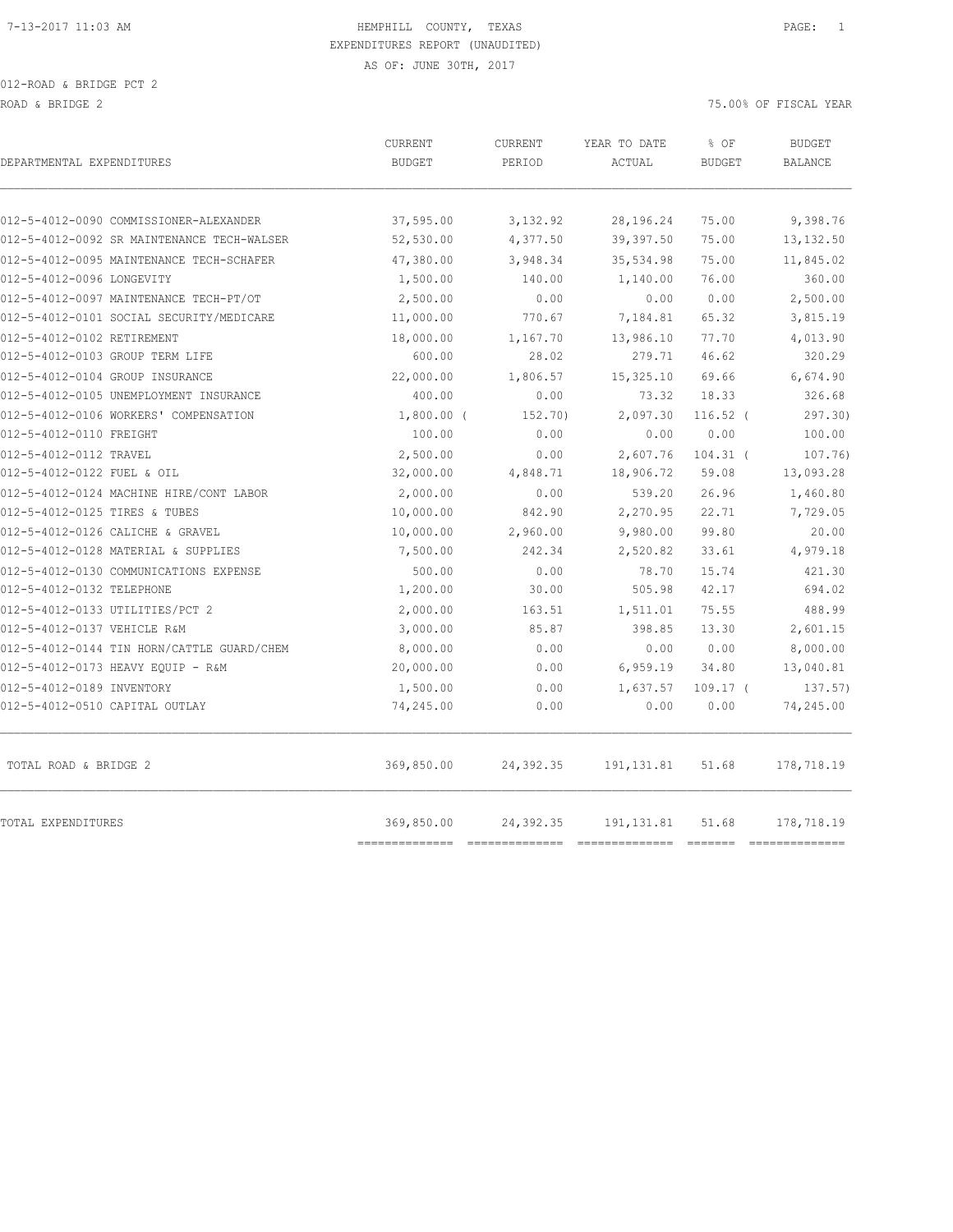| DEPARTMENTAL EXPENDITURES                  | CURRENT<br><b>BUDGET</b> | CURRENT<br>PERIOD | YEAR TO DATE<br>ACTUAL | % OF<br><b>BUDGET</b> | <b>BUDGET</b><br><b>BALANCE</b> |
|--------------------------------------------|--------------------------|-------------------|------------------------|-----------------------|---------------------------------|
| 013-5-4013-0082 OVERTIME                   | 5,000.00                 | 0.00              | 0.00                   | 0.00                  | 5,000.00                        |
| 013-5-4013-0090 COMMISSIONER-MCPHERSON     | 37,595.00                | 3,132.92          | 28, 196. 24            | 75.00                 | 9,398.76                        |
| 013-5-4013-0092 SR MAINTENANCE TECH-CLARK  | 52,530.00                | 4,377.50          | 39, 397.50             | 75.00                 | 13, 132.50                      |
| 013-5-4013-0094 MAINTENANCE TECH-ARCHER    | 47,380.00                | 3,948.34          | 35,534.98              | 75.00                 | 11,845.02                       |
| 013-5-4013-0096 LONGEVITY                  | 1,500.00                 | 135.00            | 1,070.00               | 71.33                 | 430.00                          |
| 013-5-4013-0097 MAINTENANCE TECH-FARRAR    | 47,380.00                | 3,948.34          | 35,534.98              | 75.00                 | 11,845.02                       |
| 013-5-4013-0098 MAINTENANCE TECH-PARSLEY   | 47,380.00                | 3,948.34          | 35,534.98              | 75.00                 | 11,845.02                       |
| 013-5-4013-0101 SOCIAL SECURITY/MEDICARE   | 18,500.00                | 1,512.95          | 12,469.71              | 67.40                 | 6,030.29                        |
| 013-5-4013-0102 RETIREMENT                 | 29,950.00                | 1,969.18          | 23,620.02              | 78.86                 | 6,329.98                        |
| 013-5-4013-0103 GROUP TERM LIFE            | 1,000.00                 | 47.26             | 472.38                 | 47.24                 | 527.62                          |
| 013-5-4013-0104 GROUP INSURANCE            | 40,000.00                | 3,010.95          | 27,490.81              | 68.73                 | 12,509.19                       |
| 013-5-4013-0105 UNEMPLOYMENT INSURANCE     | 1,000.00                 | 0.00              | 4,314.71               | 431.47 (              | 3,314.71)                       |
| 013-5-4013-0106 WORKERS' COMPENSATION      | $4,000.00$ (             | 254.50)           | 3,495.50               | 87.39                 | 504.50                          |
| 013-5-4013-0110 FREIGHT                    | 100.00                   | 0.00              | 59.33                  | 59.33                 | 40.67                           |
| 013-5-4013-0112 TRAVEL                     | 3,000.00                 | 209.86            | 2,313.19               | 77.11                 | 686.81                          |
| 013-5-4013-0122 FUEL & OIL                 | 65,000.00                | 1,259.44          | 27,012.99              | 41.56                 | 37,987.01                       |
| 013-5-4013-0124 MACHINE HIRE/CONT LABOR    | 15,000.00                | 2,223.00          | 6,978.13               | 46.52                 | 8,021.87                        |
| 013-5-4013-0125 TIRES & TUBES              | 12,000.00                | 6,845.64          | 10,986.66              | 91.56                 | 1,013.34                        |
| 013-5-4013-0126 CALICHE & GRAVEL           | 45,000.00                | 2,770.00          | 62,668.43              | 139.26 (              | 17,668.43)                      |
| 013-5-4013-0128 MATERIAL & SUPPLIES        | 20,000.00                | 329.18            | 7,524.25               | 37.62                 | 12, 475.75                      |
| 013-5-4013-0130 COMMUNICATIONS EXPENSES    | 500.00                   | 0.00              | 282.00                 | 56.40                 | 218.00                          |
| 013-5-4013-0131 OTHER EXPENSE              | 1,000.00                 | 0.00              | 0.00                   | 0.00                  | 1,000.00                        |
| 013-5-4013-0132 TELEPHONE                  | 600.00                   | 549.28            | 270.00                 | 45.00                 | 330.00                          |
| 013-5-4013-0133 UTILITIES/PCT 3            | 3,000.00                 | 128.89            | 1,786.06               | 59.54                 | 1,213.94                        |
| 013-5-4013-0137 VEHICLE R&M                | 15,000.00                | 421.07            | 5,902.63               | 39.35                 | 9,097.37                        |
| 013-5-4013-0144 TIN HORN/CATTLE GUARD/CHEM | 7,000.00                 | 3,600.00          | 3,600.00               | 51.43                 | 3,400.00                        |
| 013-5-4013-0173 HEAVY EQUIP - R&M          | 40,000.00                | 2,912.76          | 30,190.10              | 75.48                 | 9,809.90                        |
| 013-5-4013-0189 INVENTORY                  | 10,000.00                | 2,724.00          | 3,053.95               | 30.54                 | 6,946.05                        |
| 013-5-4013-0190 ROAD GRANT PROJECTS        | 0.00                     | 0.00              | 0.00                   | 0.00                  | 0.00                            |
| 013-5-4013-0510 CAPITAL OUTLAY             | 110,135.00               | 0.00              | 6,940.00               | 6.30                  | 103,195.00                      |
| TOTAL ROAD & BRIDGE 3                      | 680,550.00               | 49,749.40         | 416,699.53             | 61.23                 | 263,850.47                      |
| <b>TOTAL EXPENDITURES</b>                  | 680,550.00               | 49,749.40         | 416,699.53             | 61.23                 | 263,850.47                      |

============== ============== ============== ======= ==============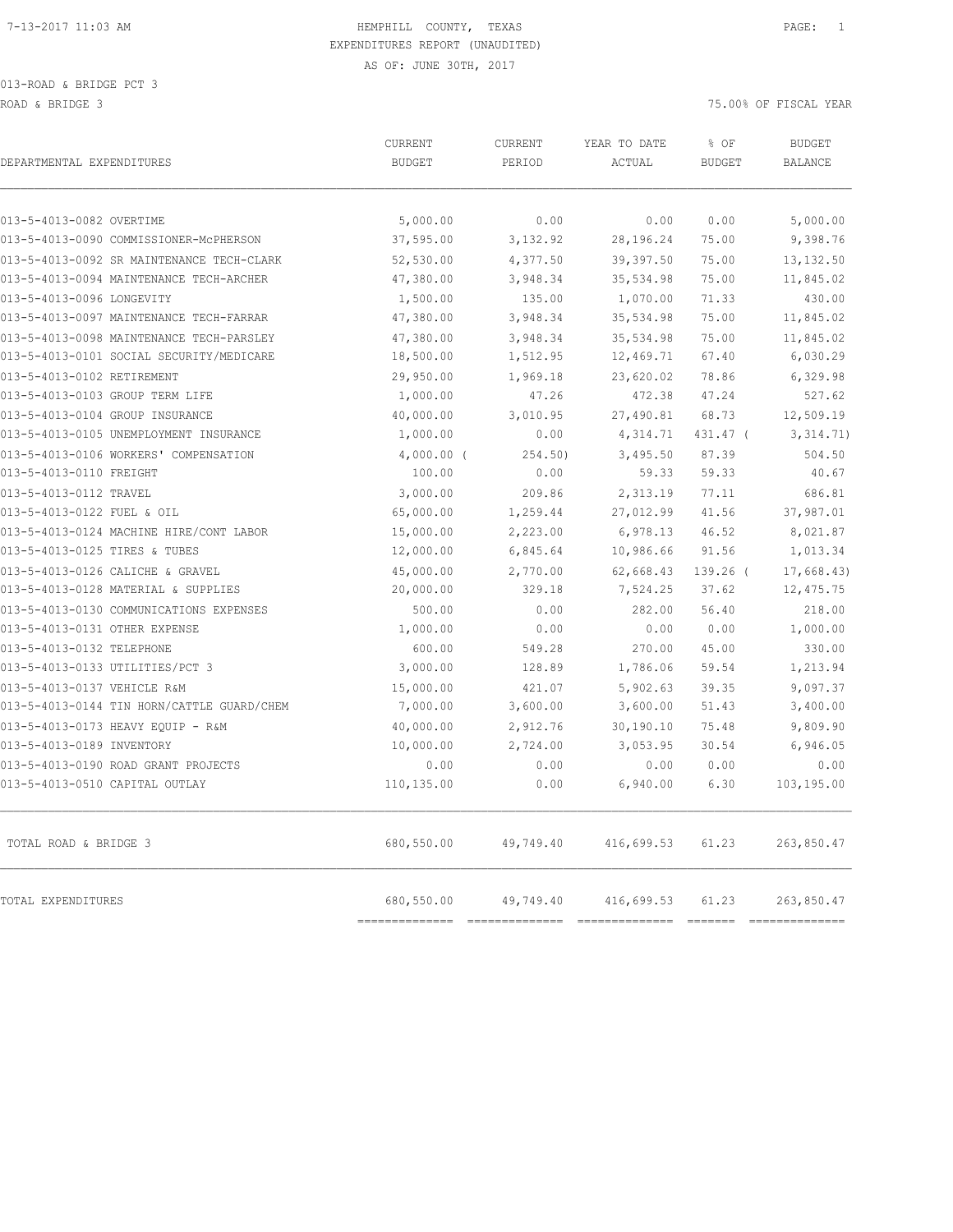ROAD & BRIDGE 4 75.00% OF FISCAL YEAR

| DEPARTMENTAL EXPENDITURES                      | CURRENT<br><b>BUDGET</b>     | CURRENT<br>PERIOD | YEAR TO DATE<br>ACTUAL | % OF<br><b>BUDGET</b> | <b>BUDGET</b><br><b>BALANCE</b> |
|------------------------------------------------|------------------------------|-------------------|------------------------|-----------------------|---------------------------------|
| 014-5-4014-0082 PART-TIME/OVERTIME             | 5,000.00                     | 0.00              | 0.00                   | 0.00                  | 5,000.00                        |
| 014-5-4014-0090 COMMISSIONER-THOMAS            | 37,595.00                    | 3,132.92          | 28,196.24              | 75.00                 | 9,398.76                        |
| 014-5-4014-0092 SR MAINTENANCE TECH-CROSGROVE  | 52,530.00                    | 4,377.50          | 39, 397.50             | 75.00                 | 13, 132.50                      |
| 014-5-4014-0094 MAINTENANCE TECH-SCOTT         | 47,380.00                    | 3,948.34          | 35,534.98              | 75.00                 | 11,845.02                       |
| 014-5-4014-0095 MAINTENANCE TECH-WRIGHT        | 47,380.00                    | 3,948.34          | 35,534.98              | 75.00                 | 11,845.02                       |
| 014-5-4014-0096 LONGEVITY                      | 2,400.00                     | 220.00            | 1,725.00               | 71.88                 | 675.00                          |
| 014-5-4014-0097 MAINTENANCE TECH-HARRISON      | 47,380.00                    | 1,974.17          | 25,664.13              | 54.17                 | 21,715.87                       |
| 014-5-4014-0101 SOCIAL SECURITY/MEDICARE       | 18,500.00                    | 1,265.94          | 12, 173.61             | 65.80                 | 6,326.39                        |
| 014-5-4014-0102 RETIREMENT                     | 29,900.00                    | 1,779.36          | 22,109.89              | 73.95                 | 7,790.11                        |
| 014-5-4014-0103 GROUP TERM LIFE                | 1,000.00                     | 42.70             | 445.52                 | 44.55                 | 554.48                          |
| 014-5-4014-0104 GROUP INSURANCE                | 32,000.00                    | 2,412.57          | 25,671.56              | 80.22                 | 6,328.44                        |
| 014-5-4014-0105 UNEMPLOYMENT INSURANCE         | 1,500.00                     | 0.00              | 117.84                 | 7.86                  | 1,382.16                        |
| 014-5-4014-0106 WORKERS' COMPENSATION          | $3,500.00$ (                 | 254.50            | 3,495.50               | 99.87                 | 4.50                            |
| 014-5-4014-0110 FREIGHT                        | 0.00                         | 0.00              | 0.00                   | 0.00                  | 0.00                            |
| 014-5-4014-0112 TRAVEL                         | 3,000.00                     | 0.00              | 1,379.65               | 45.99                 | 1,620.35                        |
| 014-5-4014-0122 FUEL & OIL                     | 65,000.00                    | 0.00              | 22, 193.61             | 34.14                 | 42,806.39                       |
| 014-5-4014-0124 MACHINE HIRE/CONT LABOR        | 3,000.00                     | 0.00              | 258.35                 | 8.61                  | 2,741.65                        |
| 014-5-4014-0125 TIRES & TUBES                  | 10,000.00                    | 133.59            | 4,366.57               | 43.67                 | 5,633.43                        |
| 014-5-4014-0126 CALICHE & GRAVEL               | 45,000.00                    | 2,680.00          | 13,651.93              | 30.34                 | 31,348.07                       |
| 014-5-4014-0128 MATERIAL & SUPPLIES            | 10,000.00                    | 208.27            | 4,194.14               | 41.94                 | 5,805.86                        |
| 014-5-4014-0130 COMMUNICATIONS EXPENSES        | 1,000.00                     | 0.00              | 143.94                 | 14.39                 | 856.06                          |
| 014-5-4014-0131 OTHER EXPENSE                  | 0.00                         | 0.00              | 75.00                  | $0.00$ (              | 75.00)                          |
| 014-5-4014-0132 TELEPHONE                      | 2,000.00                     | 77.58             | 697.77                 | 34.89                 | 1,302.23                        |
| 014-5-4014-0133 UTILITIES/PCT 4                | 8,000.00                     | 329.10            | 2,345.37               | 29.32                 | 5,654.63                        |
| 014-5-4014-0137 VEHICLE R&M                    | 4,000.00                     | 47.48             | 2,799.45               | 69.99                 | 1,200.55                        |
| 014-5-4014-0144 TIN HORNS, CATTLE GUARDS, CHEM | 3,000.00                     | 0.00              | 1,485.00               | 49.50                 | 1,515.00                        |
| 014-5-4014-0173 HEAVY EQUIP - R&M              | 20,000.00                    | 281.79            | 12,120.58              | 60.60                 | 7,879.42                        |
| 014-5-4014-0189 INVENTORY                      | 8,000.00                     | 194.99            | 258.44                 | 3.23                  | 7,741.56                        |
| 014-5-4014-0190 ROAD GRANT PROJECTS            | 0.00                         | 0.00              | 0.00                   | 0.00                  | 0.00                            |
| 014-5-4014-0225 RENT                           | 0.00                         | 0.00              | 750.00                 | $0.00$ (              | 750.00                          |
| 014-5-4014-0510 CAPITAL OUTLAY                 | 102,935.00                   | 0.00              | 60,163.48              | 58.45                 | 42,771.52                       |
| TOTAL ROAD & BRIDGE 4                          | 611,000.00                   | 26,800.14         | 356,950.03             | 58.42                 | 254,049.97                      |
| TOTAL EXPENDITURES                             | 611,000.00<br>============== | 26,800.14         | 356,950.03             | 58.42                 | 254,049.97<br>---------------   |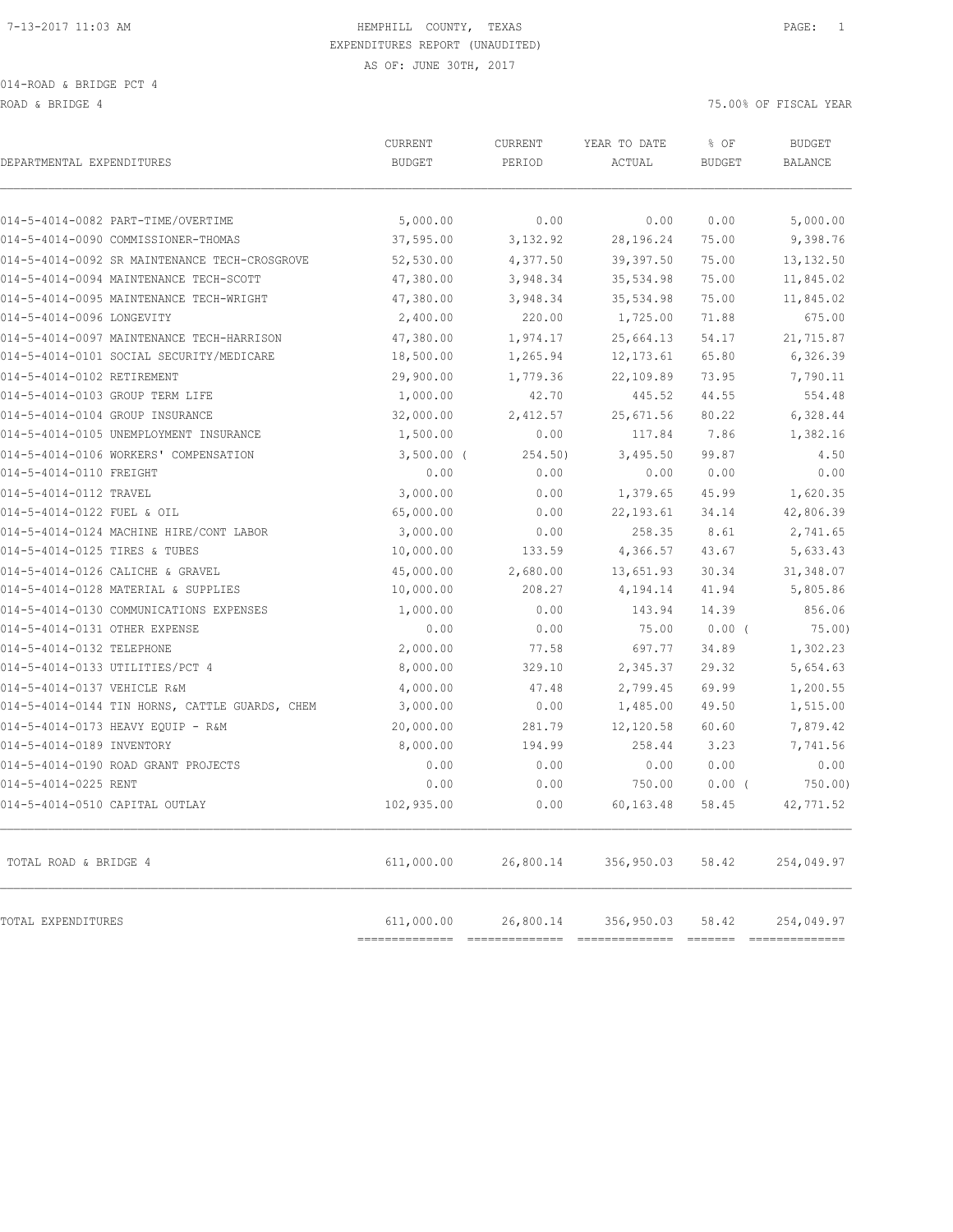# 022-CO RECORDS PRESERVATION

CO RECORDS PRESERVATION 75.00% OF FISCAL YEAR

| DEPARTMENTAL EXPENDITURES             | CURRENT   | <b>CURRENT</b> | YEAR TO DATE | % OF   | <b>BUDGET</b> |
|---------------------------------------|-----------|----------------|--------------|--------|---------------|
|                                       | BUDGET    | PERIOD         | ACTUAL       | BUDGET | BALANCE       |
| 022-5-1022-0114 COUNTY RPF-EXPENSE    | 45,000.00 | 0.00           | 0.00         | 0.00   | 45,000.00     |
| 022-5-1022-0115 CO RECORDS MANAGEMENT | 45,000.00 | 700.00         | 15,923.05    | 35.38  | 29,076.95     |
| TOTAL CO RECORDS PRESERVATION         | 90,000.00 | 700.00         | 15,923.05    | 17.69  | 74,076.95     |
| TOTAL EXPENDITURES                    | 90,000.00 | 700.00         | 15,923.05    | 17.69  | 74,076.95     |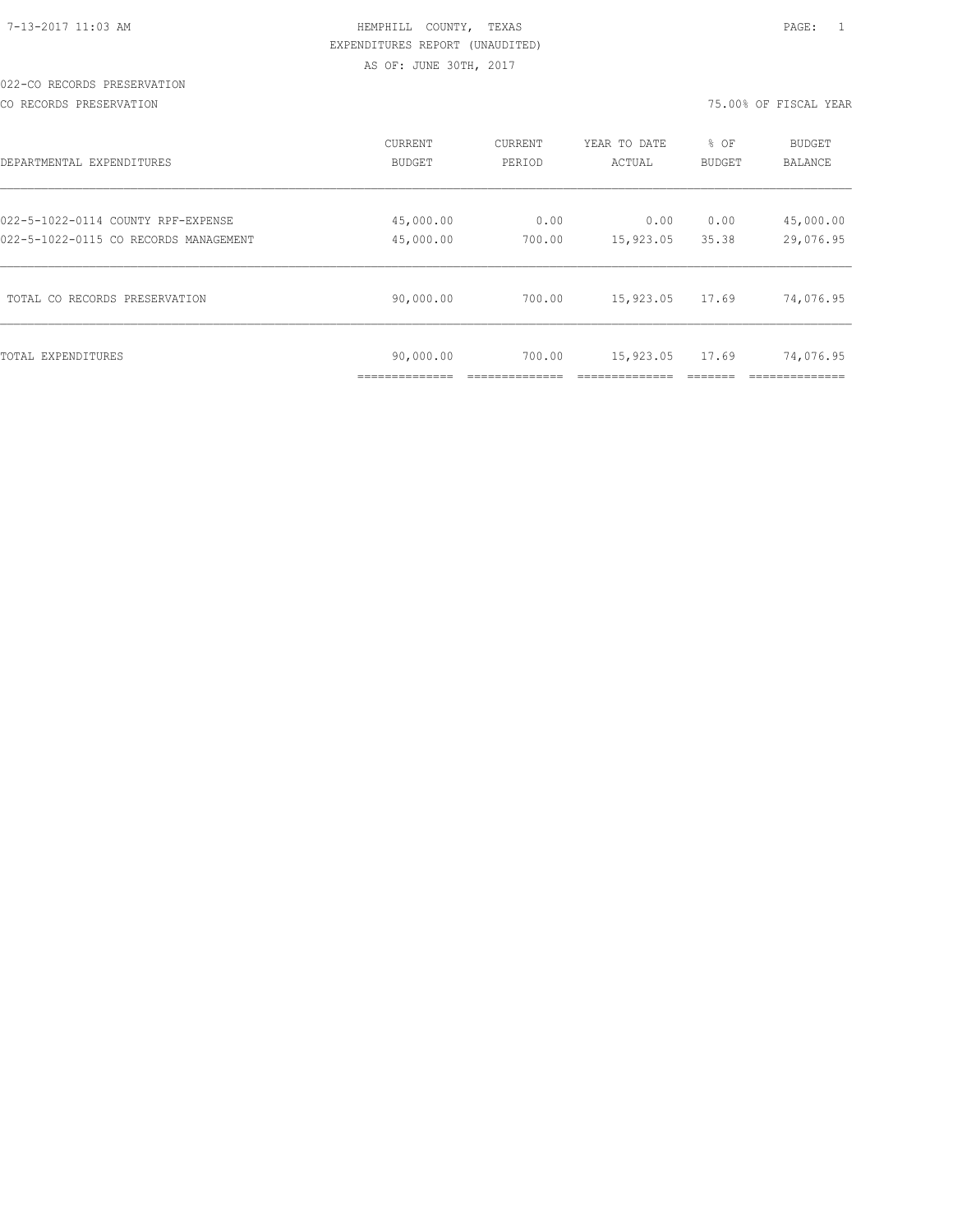| 7-13-2017 11:03 AM |  |
|--------------------|--|
|                    |  |

# HEMPHILL COUNTY, TEXAS **12:03 AM HEMPHILL COUNTY**, TEXAS EXPENDITURES REPORT (UNAUDITED) AS OF: JUNE 30TH, 2017

#### 023-CLK'S RECORDS PRESERVE

#### CLERK REC PRESERVATION 75.00% OF FISCAL YEAR

| DEPARTMENTAL EXPENDITURES                     | <b>CURRENT</b>           | CURRENT                | YEAR TO DATE           | % OF   | <b>BUDGET</b>           |
|-----------------------------------------------|--------------------------|------------------------|------------------------|--------|-------------------------|
|                                               | BUDGET                   | PERIOD                 | ACTUAL                 | BUDGET | <b>BALANCE</b>          |
| 023-5-1023-0114 CLK'S RECORD PRESERVATION EXP | 800.00                   | 0.00                   | 0.00                   | 0.00   | 800.00                  |
| 023-5-1023-0510 RPF-CAPITAL OUTLAY            | 0.00                     | 0.00                   | 0.00                   | 0.00   | 0.00                    |
| TOTAL CLERK                                   | 800.00                   | 0.00                   | 0.00                   | 0.00   | 800.00                  |
| TOTAL EXPENDITURES                            | 800.00<br>______________ | 0.00<br>______________ | 0.00<br>______________ | 0.00   | 800.00<br>_____________ |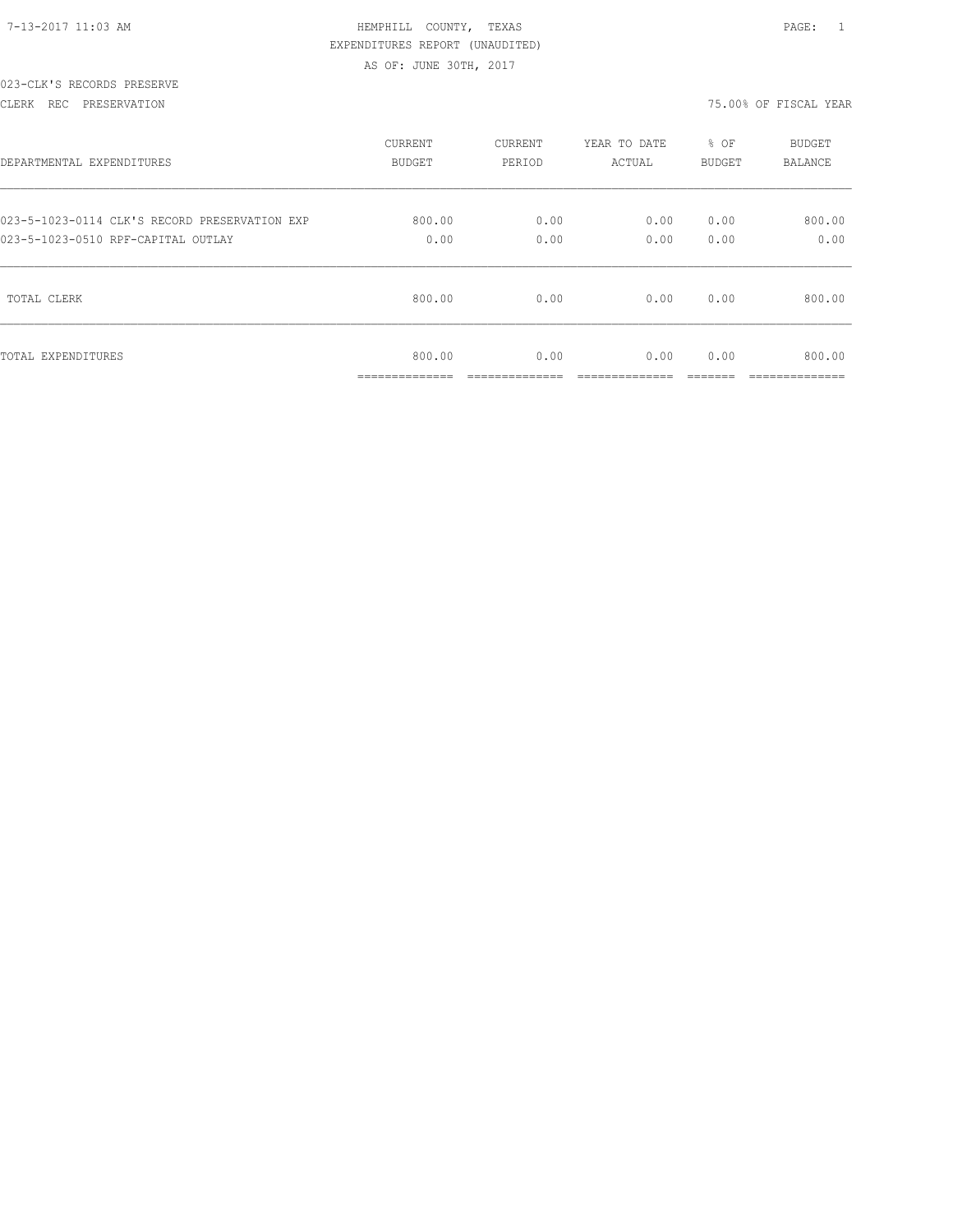#### 024-JUSTICE COURT TECH FUND JUSTICE COURT TECH 75.00% OF FISCAL YEAR

| DEPARTMENTAL EXPENDITURES     | CURRENT<br><b>BUDGET</b>  | <b>CURRENT</b><br>PERIOD | YEAR TO DATE<br>ACTUAL | % OF<br><b>BUDGET</b> | <b>BUDGET</b><br>BALANCE |
|-------------------------------|---------------------------|--------------------------|------------------------|-----------------------|--------------------------|
| 024-5-2024-0114 TECH EXPENSES | 10,500.00                 | 0.00                     | 6,480.20               | 61.72                 | 4,019.80                 |
| TOTAL JUSTICE COURT TECH      | 10,500.00                 | 0.00                     | 6,480.20               | 61.72                 | 4,019.80                 |
| TOTAL EXPENDITURES            | 10,500.00<br>____________ | 0.00                     | 6,480.20               | 61.72                 | 4,019.80                 |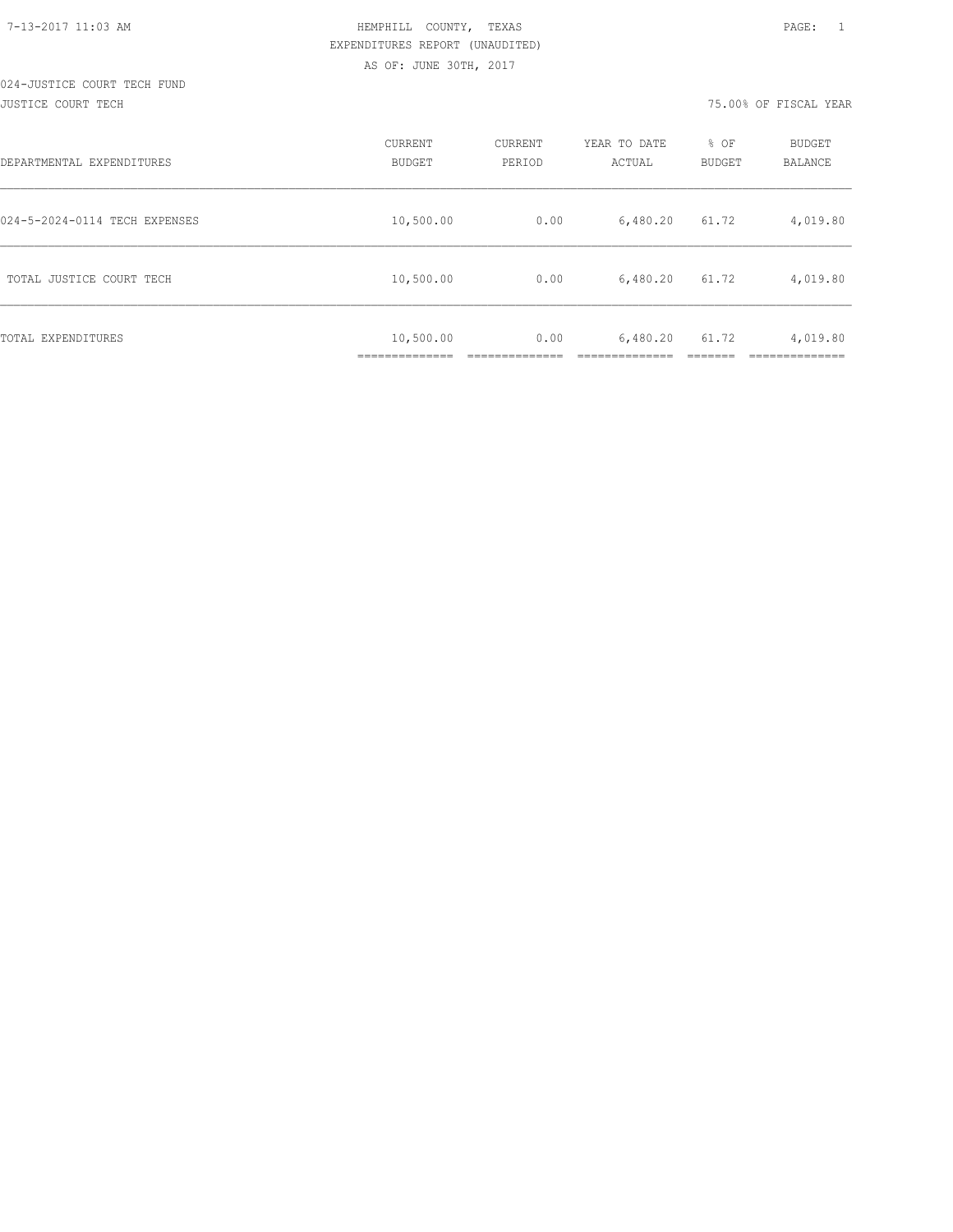# 032-CHK COLLECTION/CO ATTY

CHECK COLLECTION 75.00% OF FISCAL YEAR

| DEPARTMENTAL EXPENDITURES          | CURRENT<br><b>BUDGET</b> | CURRENT<br>PERIOD | YEAR TO DATE<br>ACTUAL | % OF<br><b>BUDGET</b> | <b>BUDGET</b><br><b>BALANCE</b> |
|------------------------------------|--------------------------|-------------------|------------------------|-----------------------|---------------------------------|
| 032-5-2032-0109 OTHER MISC. EXP    | 5,150.00                 | 0.00              | 1,388.04               | 26.95                 | 3,761.96                        |
| 032-5-2032-0128 SUPPLIES           | 0.00                     | 0.00              | 58.90                  | $0.00$ (              | 58.90)                          |
| 032-5-2032-0168 LAW LIBRARY- BOOKS | 0.00                     | 0.00              | 0.00                   | 0.00                  | 0.00                            |
| 032-5-2032-0510 CAPITAL OUTLAY     | 12,000.00                | 0.00              | 0.00                   | 0.00                  | 12,000.00                       |
| TOTAL CHECK COLLECTION             | 17,150.00                | 0.00              | 1,446.94               | 8.44                  | 15,703.06                       |
| TOTAL EXPENDITURES                 | 17,150.00                | 0.00              | 1,446.94               | 8.44                  | 15,703.06                       |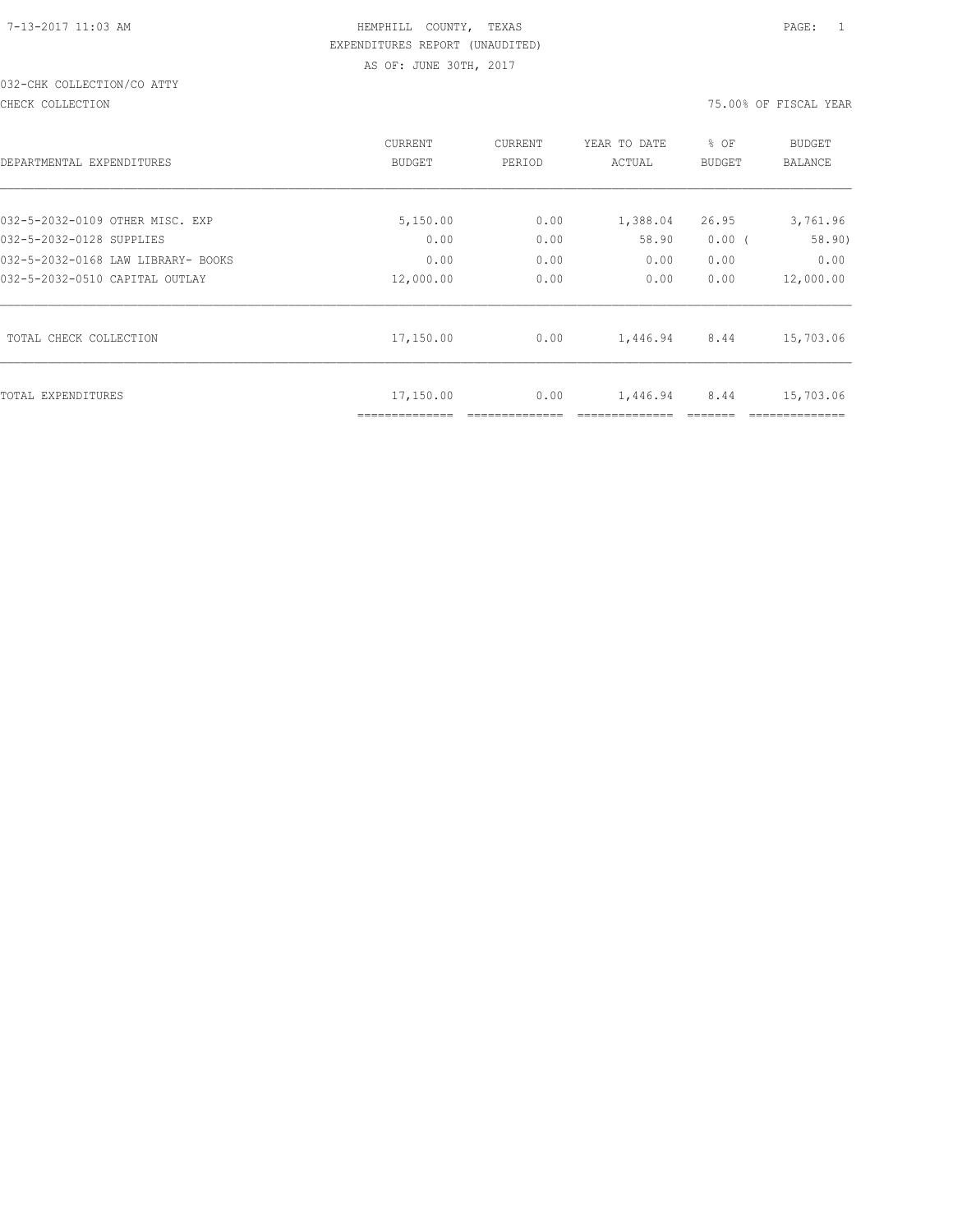ANNUAL LEOSE/LAW 75.00% OF FISCAL YEAR

| DEPARTMENTAL EXPENDITURES            | CURRENT<br><b>BUDGET</b> | CURRENT<br>PERIOD | YEAR TO DATE<br>ACTUAL | % OF<br><b>BUDGET</b> | <b>BUDGET</b><br>BALANCE |
|--------------------------------------|--------------------------|-------------------|------------------------|-----------------------|--------------------------|
| 036-5-3036-0112 CONTINUING EDUCATION | 8,000.00                 | 0.00              | 0.00                   | 0.00                  | 8,000.00                 |
| TOTAL ANNUAL LEOSE/LAW               | 8,000.00                 | 0.00              | 0.00                   | 0.00                  | 8,000.00                 |
| TOTAL EXPENDITURES                   | 8,000.00                 | 0.00              | 0.00                   | 0.00                  | 8,000.00                 |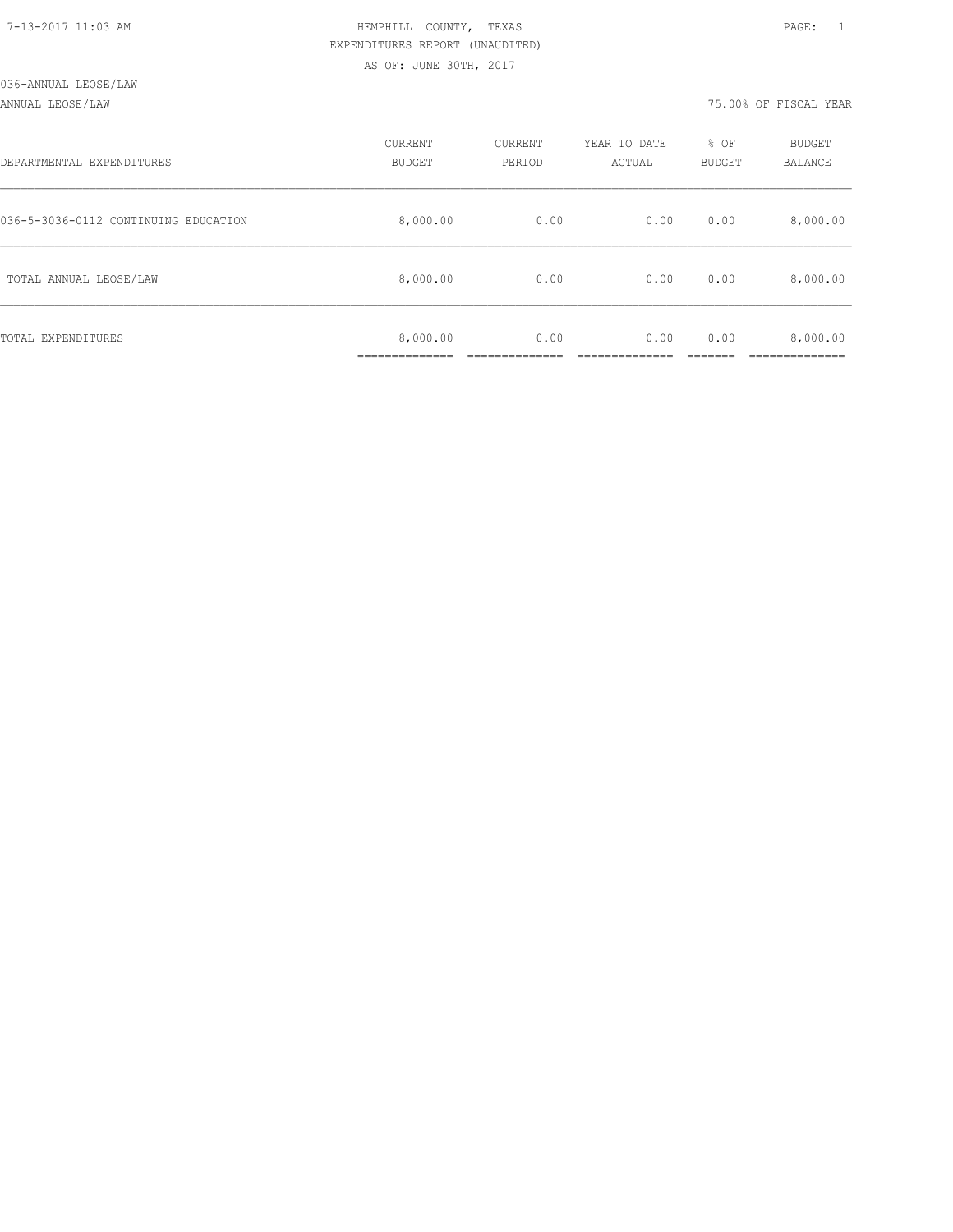046-SCAAP

SCAAP 75.00% OF FISCAL YEAR

| DEPARTMENTAL EXPENDITURES              | <b>CURRENT</b><br>BUDGET | CURRENT<br>PERIOD | YEAR TO DATE<br>ACTUAL | % OF<br>BUDGET | <b>BUDGET</b><br>BALANCE |
|----------------------------------------|--------------------------|-------------------|------------------------|----------------|--------------------------|
| 046-5-3046-0124 CONTRACT LABOR/JBI     | 16,000.00                | 0.00              | 1,617.88               | 10.11          | 14,382.12                |
| 046-5-3046-0183 REPAIRS & IMPROVEMENTS | 35,000.00                | 0.00              | 0.00                   | 0.00           | 35,000.00                |
| 046-5-3046-0185 OTHER APPROVED EXP     | 20,000.00                | 0.00              | 0.00                   | 0.00           | 20,000.00                |
| TOTAL SCAAP                            | 71,000.00                | 0.00              | 1,617.88               | 2.28           | 69,382.12                |
| TOTAL EXPENDITURES                     | 71,000.00                | 0.00              | 1,617.88               | 2.28           | 69,382.12                |